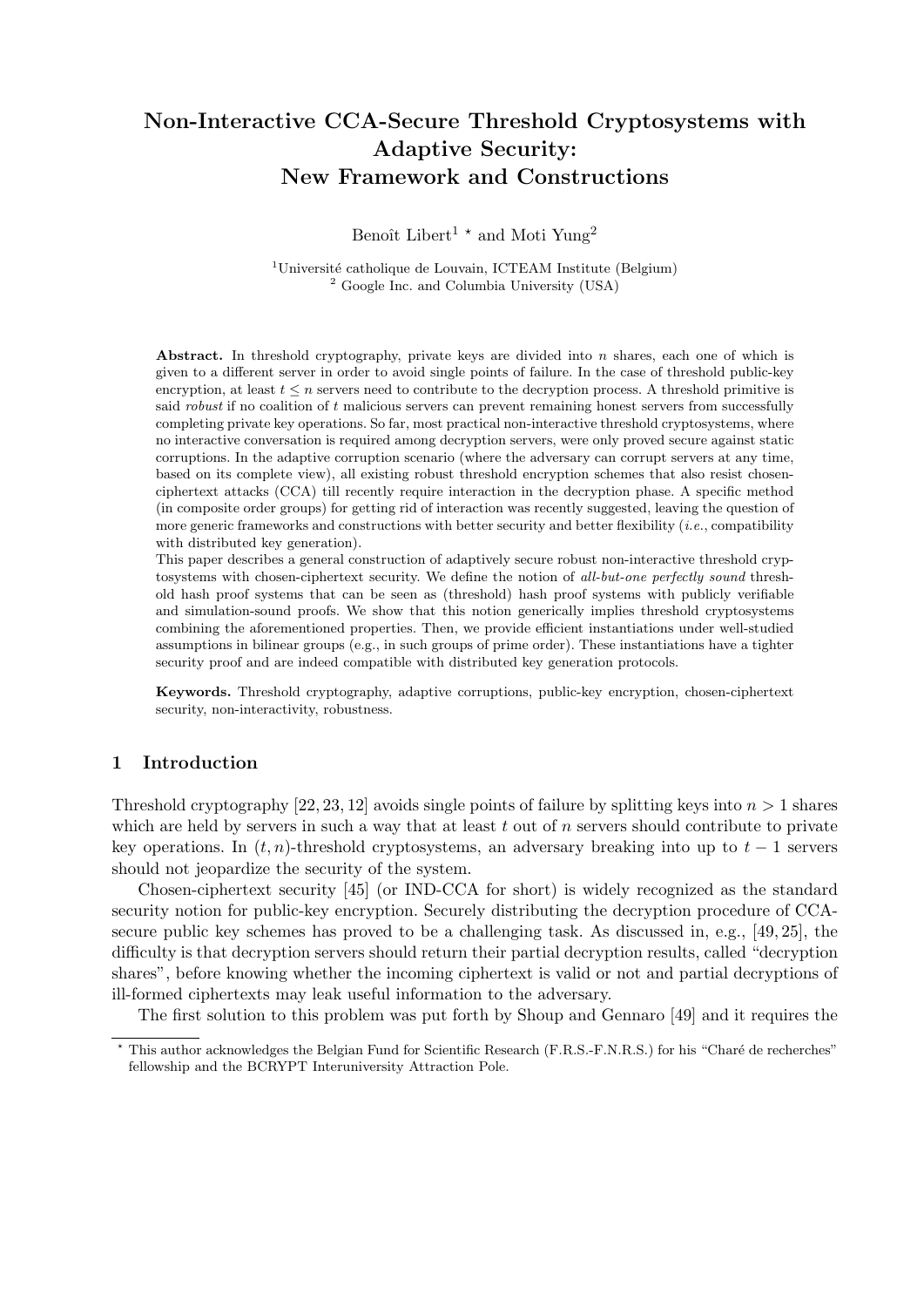random oracle model [5], notably to render valid ciphertexts publicly recognizable. In the standard model, Canetti and Goldwasser [15] gave a threshold variant of the Cramer-Shoup encryption scheme [16]. Unfortunately, their scheme requires interaction among decryption servers to obtain robustness (*i.e.*, ensure that no coalition of  $t-1$  malicious servers can prevent uncorrupted servers from successfully decrypting) as well as to render invalid ciphertexts harmless. The approach of [15] consists in randomizing the decryption process in such a way that partial decryptions of invalid ciphertexts are uniformly random and thus meaningless to the adversary. To avoid the need to jointly generate randomizers at each decryption, shareholders can alternatively store a large number (i.e., proportional to the expected number of decryptions) of pre-shared secrets, which does not scale well. Cramer, Damgård and Ishai suggested [20] a method to generate randomizers without interaction but it is only efficient for a small number of servers.

Other threshold variants of Cramer-Shoup were suggested [1, 40] and Abe notably showed [1] how to achieve optimal resilience (namely, guarantee robustness as long as the adversary corrupts a minority of  $t < n/2$  servers) in the Canetti-Goldwasser system [15]. In the last decade, generic constructions of CCA-secure threshold cryptosystems with static security were put forth [24, 52].

Non-Interactive Schemes. As an application of the Canetti-Halevi-Katz (CHK) paradigm [18], Boneh, Boyen and Halevi [8] came up with the first fully non-interactive robust CCA-secure threshold cryptosystem with a security proof in the standard model: in their scheme, decryption servers can generate their decryption shares without any communication with other servers. Their scheme takes advantage of bilinear maps to publicly check the validity of ciphertexts, which considerably simplifies the task of proving security in the threshold setting. In addition, the validity of decryption shares can be verified in the same way, which provides robustness. Similar applications of the CHK methodology to threshold cryptography were studied in [13, 36].

Recently, Wee [52] defined a framework allowing to construct non-interactive threshold signatures and (chosen-ciphertext secure) threshold cryptosystems in a static corruption model. He left as an open problem the extension of his framework in the scenario of adaptive corruptions.

ADAPTIVE CORRUPTIONS. Most threshold systems (including [49, 15, 24, 25, 8]) have been analyzed in a static corruption model, where the adversary chooses which servers it wants to corrupt before the scheme is set up. Unfortunately, adaptive adversaries – who can choose whom to corrupt at any time, as a function of their entire view of the protocol execution – are known (see, e.g., [19]) to be strictly stronger. As discussed in [15], properly dealing with adaptive corruptions often comes at some substantial expense like a lower resilience. For example, the Canetti-Goldwasser system can be proved robust and adaptively secure when the threshold  $t$  is sufficiently small (typically, when  $t = O(n^{1/2})$  but supporting an optimal number of faulty servers is clearly preferable.

Assuming reliable erasures, Canetti et al. [14] devised adaptively secure protocols for the distributed generation of discrete-logarithm-based keys and DSA signatures. Their techniques were re-used later on [3] in proactive [44] RSA signatures. In 1999, Frankel, MacKenzie and Yung [26, 27] independently showed different methods to achieve adaptive security in the erasure-enabled setting.

Subsequently, Jarecki and Lysyanskaya [34] eliminated the need for erasures and gave an adaptively secure variant of the Canetti-Goldwasser threshold cryptosystem [15] which appeals to interactive zero-knowledge proofs but is designed to remain secure in concurrent environments. Unfortunately, their scheme requires a fair amount of interaction among decryption servers. Abe and Fehr [2] showed how to dispense with zero-knowledge proofs in the Jarecki-Lysyanskaya construction so as to prove it secure in (a variant of) the universal composability framework but without completely eliminating interaction from the decryption procedure. As in most threshold variants of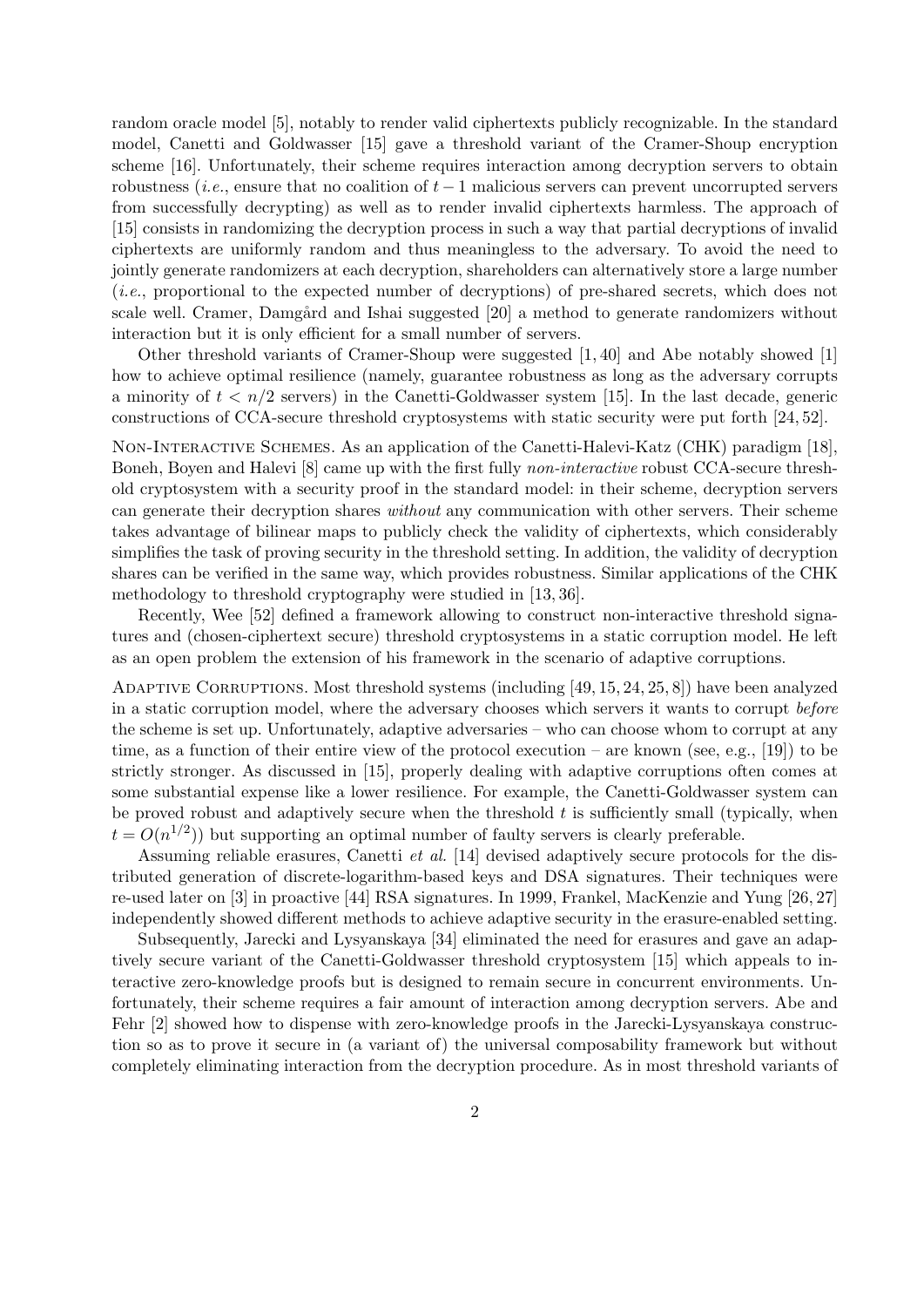Cramer-Shoup, hedging against invalid decryption queries requires an interactive (though off-line) randomness generation phase for each ciphertext, unless many pre-shared secrets are stored.

Recently, the authors of this paper showed [39] an adaptively secure variant of the Boneh-Boyen-Halevi construction [8] using groups of composite order and the dual system encryption approach [50, 38] that was initially applied to identity-based encryption [48, 10]. The scheme of [39] is based on a very specific use of the Lewko-Waters techniques [38], which limits its applicability to composite order groups and makes it hard to combine with existing adaptively secure distributed key generation techniques. Also, the concrete security of this initial scheme is not optimal as its security reduction is related to the number of decryption queries made by the adversary. To solve these problems, we need a new approach and different methods to analyze the security of schemes.

OUR CONTRIBUTION. Motivated by an open question raised by Wee [52] and the limitations of [39], we define a general framework for constructing robust, adaptively secure and fully non-interactive threshold cryptosystems with chosen-ciphertext security. Our goal is to have simple and practical client/server protocols, as advocated in [49][Section 2.5], and even avoid the off-line interactive randomness generation stage which is usually needed in threshold versions of Cramer-Shoup.

To this end, we also appeal to hash proof systems (HPS) [17] and take advantage of the property that, in security reductions using the techniques of [16, 17], the simulator knows the private keys, which is convenient to answer adaptive corruption queries. Indeed, when the reduction has to reveal the internal state of dynamically-corrupted servers, it is not bound to a particular set of available shares since it knows them all. At the same time, we depart from [15] in that the validity of ciphertexts is made publicly verifiable – which eliminates the need to randomize the decryption operation – using non-interactive proofs satisfying some form of simulation-soundness [46]: in the security reduction, the simulator should be able to generate a proof for a possibly false statement but the adversary should be unable to do it on its own, even after having seen a fake proof.

To this end, we define the notion of all-but-one perfectly sound threshold hash proof systems that can be seen as (threshold) hash proof systems [17] with publicly verifiable proofs (as opposed to designed-verifier proofs used in traditional HPS [17]). More precisely, each proof is associated with a tag, in the same way as ciphertexts are associated with tags in [41, 36]. Real public parameters are indistinguishable from alternative parameters that are generated in an all-but-one mode, which is only used in the security analysis. In the latter mode, non-interactive proofs are perfectly sound on all tags, except for a single specific tag where some trapdoor makes it possible to simulate proofs for false statements. While our primitive bears similarities with Wee's extractable hash proof systems [51, 52] (where hash proof systems are also associated with tags), it is different in that no extractability property is required and proofs are always used as proofs of membership.

Using all-but-one perfectly sound threshold hash proof systems, we generically construct adaptively secure robust non-interactive threshold cryptosystems with optimal resilience. An additional benefit of this approach is to provide a better concrete security as the security proof requires a constant number of game transitions whereas, in [39], the number of games is proportional to the number of decryption queries.

Then, we show three concrete instantiations using number theoretic assumptions in bilinear groups. The first one uses groups whose order is a product of two primes (whereas three primes are needed in [39]). Our second and third schemes rely on the Groth-Sahai proof systems [31] in their instantiations based on the Decision Linear [9] and symmetric eXternal Diffie-Hellman assumptions [47]. The latter two constructions operate over bilinear groups of prime order, which allows for a significantly better efficiency than composite order groups (as discussed in [28]) and makes them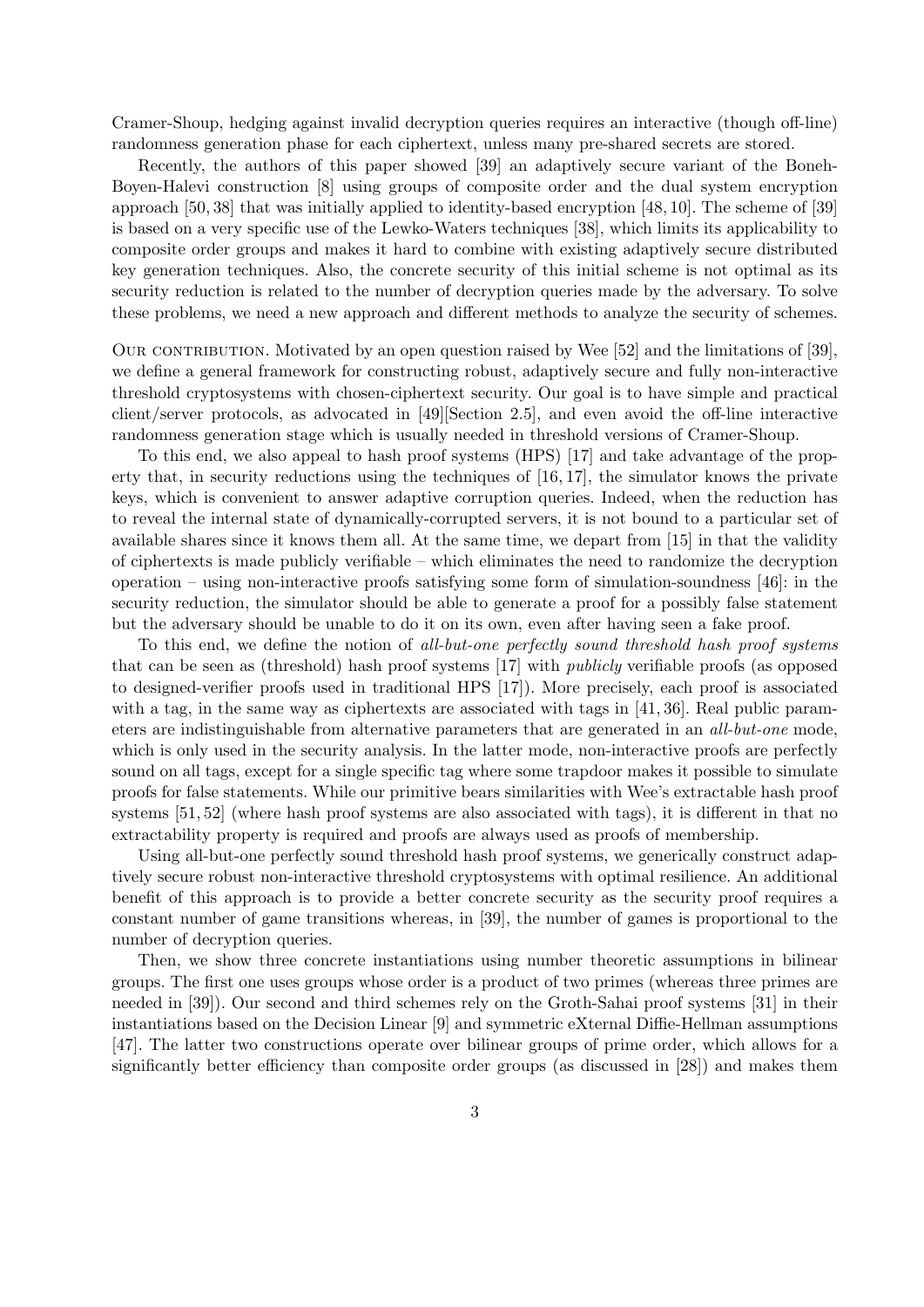much easier to combine with known adaptively secure discrete-log-based distributed key generation protocols. For example, in the erasure-free setting, the protocols of [34, 2] can be used so as to eliminate the need for a trusted dealer at the same time as the reliance on reliable erasures.

# 2 Background and Definitions

#### 2.1 Definitions for Threshold Public Key Encryption

A non-interactive  $(t, n)$ -threshold encryption scheme is a set of algorithms with these specifications.

- **Setup**( $\lambda, t, n$ ): given a security parameter  $\lambda$  and integers  $t, n \in \text{poly}(\lambda)$  (with  $1 \leq t \leq n$ ) denoting the number of decryption servers n and the decryption threshold  $t$ , this algorithm outputs  $(PK, \mathbf{VK}, \mathbf{SK})$ , where PK is the public key,  $\mathbf{SK} = (SK_1, \ldots, SK_n)$  is a vector of private-key shares and  $\mathbf{V}\mathbf{K} = (VK_1, \ldots, VK_n)$  is a vector of verification keys. Decryption server i is given the private key share  $(i, SK_i)$ . For each  $i \in \{1, \ldots, n\}$ , the verification key  $VK_i$  will be used to check the validity of decryption shares generated using  $SK_i$ .
- **Encrypt** $(PK, M)$ : is a randomized algorithm that, given a public key PK and a plaintext M, outputs a ciphertext C.
- **Ciphertext-Verify** $(PK, C)$ : takes as input a public key PK and a ciphertext C. It outputs 1 if  $C$  is deemed valid w.r.t.  $PK$  and 0 otherwise.
- **Share-Decrypt** $(PK, i, SK_i, C)$ : on input of a public key PK, a ciphertext C and a privatekey share  $(i, SK_i)$ , this (possibly randomized) algorithm outputs a special symbol  $(i, \perp)$  if **Ciphertext-Verify**( $PK, C$ ) = 0. Otherwise, it outputs a decryption share  $\mu_i = (i, \hat{\mu}_i)$ .
- **Share-Verify**( $PK, VK_i, C, \mu_i$ ): takes in PK, the verification key  $VK_i$ , a ciphertext C and a purported decryption share  $\mu_i = (i, \hat{\mu}_i)$ . It outputs either 1 or 0. In the former case,  $\mu_i$  is said to be a valid decryption share. We adopt the convention that  $(i, \perp)$  is an invalid decryption share.
- **Combine**(*PK*, **VK**, *C*, { $\mu_i$ }<sub>*i*∈*S*</sub>): given *PK*, **VK**, *C* and a subset  $S \subset \{1, ..., n\}$  of size  $t = |S|$ with decryption shares  $\{\mu_i\}_{i\in\mathcal{S}}$ , this algorithm outputs either a plaintext M or  $\perp$  if the set contains invalid decryption shares.

Chosen-ciphertext security. We use a game-based definition of chosen-ciphertext security which is akin to the one of [49,8] with the difference that the adversary can adaptively decide which parties it wants to corrupt.

**Definition 1.** A non-interactive  $(t, n)$ -Threshold Public Key Encryption scheme is secure against chosen-ciphertext attacks (or IND-CCA2 secure) and adaptive corruptions if no PPT adversary has non-negligible advantage in this game:

- 1. The challenger runs  $\mathbf{Setup}(\lambda, t, n)$  to obtain a public key PK, a vector of private key shares  $\mathbf{SK} = (SK_1, \ldots, SK_n)$  and verification keys  $\mathbf{VK} = (VK_1, \ldots, VK_n)$ . It gives PK and  $\mathbf{VK}$  to the adversary  $A$  and keeps  $SK$  to itself.
- 2 The adversary A adaptively makes the following kinds of queries:
	- Corruption query: A chooses  $i \in \{1, \ldots, n\}$  and obtains  $SK_i$ . No more than  $t-1$  private key shares can be obtained by  $A$  in the whole game.
	- Decryption query: A chooses an index  $i \in \{1, \ldots, n\}$  and a ciphertext C. The challenger replies with  $\mu_i = \textbf{Share-Decrypt}(PK, i, SK_i, C)$ .
- 3. The adversary A chooses two equal-length messages  $M_0, M_1$  and obtains  $C^* =$ **Encrypt** $(PK, M_\beta)$ for some random bit  $\beta \stackrel{R}{\leftarrow} \{0,1\}.$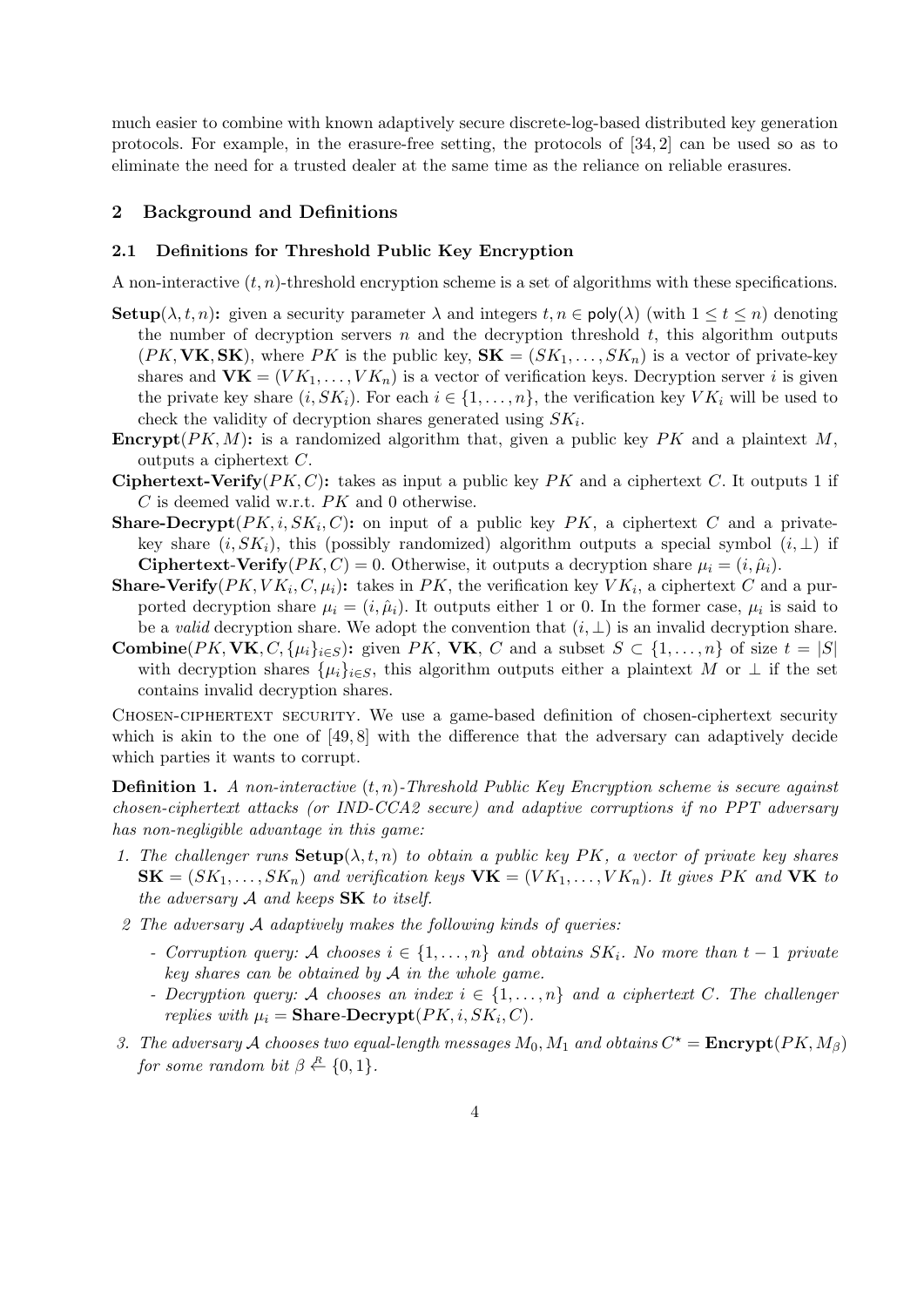- 4. A makes further queries as in step 2 but is not allowed to make decryption queries on  $C^*$ .
- 5. A outputs a bit  $\beta'$  and is deemed successful if  $\beta' = \beta$ . As usual, A's advantage is measured as the distance  $\mathbf{Adv}(\mathcal{A}) = |\Pr[\beta' = \beta] - \frac{1}{2}$  $\frac{1}{2}$ .

CONSISTENCY. A  $(t, n)$ -Threshold Encryption scheme provides decryption consistency if no PPT adversary has non-negligible advantage in a three-stage game where stages 1 and 2 are identical to those of Definition 1 with the difference that the adversary  $A$  is allowed to obtain all private key shares (alternatively,  $A$  can directly obtain  $SK$  at the beginning of the game). In stage 3,  $A$ outputs a ciphertext C and two t-sets of decryption shares  $\Gamma = {\mu_1, ..., \mu_t}$  and  $\Gamma' = {\mu'_1, ..., \mu'_t}$ . The adversary  $A$  is declared successful if

- 1. Ciphertext-Verify $(PK, C) = 1$ .
- 2.  $\Gamma$  and  $\Gamma'$  only consist of valid decryption shares.
- 3. Combine( $PK$ , VK,  $C, \Gamma$ )  $\neq$  Combine( $PK$ , VK,  $C, \Gamma'$ ).

We note that condition 1 prevents an adversary from trivially winning by outputting an invalid ciphertext, for which distinct sets of key shares may give different results. This definition of consistency is identical to the one of  $[49, 8]$  with the difference that A can adaptively corrupt servers.

#### 2.2 Hardness Assumptions in Composite Order Groups

In one occasion, we appeal to groups  $(\mathbb{G}, \mathbb{G}_T)$  of order  $N = p_1p_2$ , where  $p_1$  and  $p_2$  are primes, with a bilinear map  $e : \mathbb{G} \times \mathbb{G} \to \mathbb{G}_T$  (*i.e.*, for which  $e(g^a, h^b) = e(g, h)^{ab}$  for any  $g, h \in \mathbb{G}$  and  $a, b \in \mathbb{Z}_N$ ). In the notations hereafter, for each  $i \in \{1, 2\}$ ,  $\mathbb{G}_{p_i}$  stands for the subgroup of order  $p_i$  in  $\mathbb{G}$ .

**Definition 2** ([11]). In a group  $\mathbb{G}$  of composite order N, the **Subgroup Decision** (SD) problem is given  $(g \in \mathbb{G}_{p_1}, h \in \mathbb{G})$  and  $\eta$ , to decide whether  $\eta \in \mathbb{G}_{p_1}$  or  $\eta \in_R \mathbb{G}$ . The **Subgroup Decision** assumption states that, for any PPT distinguisher D, the SD problem is infeasible.

# 2.3 Assumptions in Prime Order Groups

We also use bilinear maps  $e : \mathbb{G} \times \hat{\mathbb{G}} \to \mathbb{G}_T$  over groups of prime order p. We will work in symmetric pairing configurations, where  $\mathbb{G} = \hat{\mathbb{G}}$ , and sometimes in asymmetric configurations, where  $\mathbb{G} \neq \hat{\mathbb{G}}$ . In the symmetric setting  $(\mathbb{G}, \mathbb{G}_T)$ , we rely on the following assumption.

**Definition 3** ([9]). In a group  $\mathbb{G}$  of prime order p, the **Decision Linear Problem** (DLIN) is to distinguish the distributions  $(g, g^a, g^b, g^{ac}, g^{bd}, g^{c+d})$  and  $(g, g^a, g^b, g^{ac}, g^{bd}, g^z)$ , with  $a, b, c, d, z \stackrel{R}{\leftarrow} \mathbb{Z}_p$ . The Decision Linear Assumption is the intractability of DLIN for any PPT distinguisher  $\mathcal{D}$ .

The problem amounts to deciding if vectors  $\vec{g}_1 = (g^a, 1, g), \, \vec{g}_2 = (1, g^b, g)$  and  $\vec{g}_3 = (g^{ac}, g^{bd}, g^{\delta})$ are linearly dependent (*i.e.*, if  $\delta = c + d$ ) or not.

In asymmetric bilinear groups  $(\mathbb{G}, \mathbb{G}, \mathbb{G}_T)$ , we assume the hardness of the Decision Diffie-Hellman (DDH) problem in  $\mathbb{G}$  and  $\hat{\mathbb{G}}$ . This implies the unavailability of efficiently computable isomorphisms between G and G. This assumption is called **Symmetric eXternal Diffie-Hellman** (SXDH) assumption. Given vectors  $\vec{u}_1 = (g, h), \vec{u}_2 = (g^a, h^c)$  in  $\mathbb{G}^2$  or  $\hat{\mathbb{G}}^2$ , the SXDH assumption asserts the infeasibility of deciding whether  $\vec{u}_1$  and  $\vec{u}_2$  are linearly dependent (*i.e.*, whether  $a = c \mod p$ ).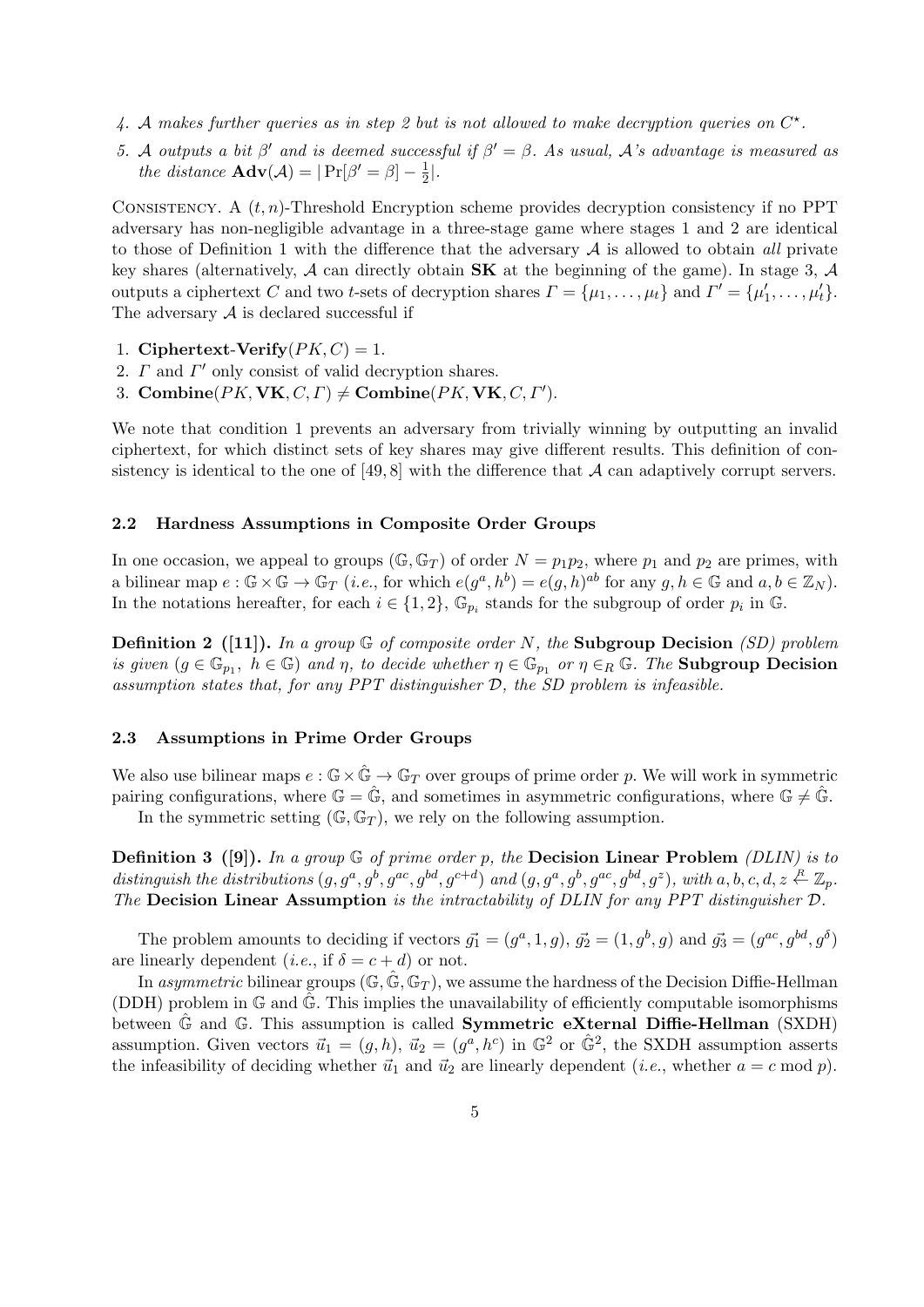#### 3 All-But-One Perfectly Sound Threshold Hash Proof Systems

Let C, K and K' be sets and let  $V \subset C$  be a subset. Let also R be a space where random coins can be chosen. We mandate that  $\mathcal{V}, \mathcal{K}, \mathcal{K}'$  and R be of exponential size in  $\lambda$ , where  $\lambda \in \mathbb{N}$  is a security parameter. In addition,  $\mathcal{C}, \mathcal{V}$  and  $\mathcal{C}\setminus\mathcal{V}$  should be efficiently samplable and we also require the set K to form a group for some binary operation, which is denoted by  $\odot$  hereafter.

An all-but-one perfectly sound threshold hash proof system for the sets  $(C, V, K, K', \mathcal{R})$  is a tuple (SetupSound, SetupABO, Sample, Prove, SimProve, Verify, PubEval, SharePrivEval, ShareEvalVerify, Combine) of efficient algorithms with the following specifications.

- **SetupSound**( $\lambda, t, n$ ): given a security parameter  $\lambda \in \mathbb{N}$  and integers  $t, n \in \text{poly}(\lambda)$ , this algorithm outputs a public key pk, n private key shares  $(\mathsf{sk}_1, \ldots, \mathsf{sk}_n)$  and verification keys  $(\mathsf{vk}_1, \ldots, \mathsf{vk}_n)$ .
- **SetupABO**( $\lambda, t, n$ , tag<sup>\*</sup>): takes as input a security parameter  $\lambda \in \mathbb{N}$ , integers  $t, n \in \text{poly}(\lambda)$  and a tag tag<sup>\*</sup>. It outputs a public key pk, n private key shares  $(\mathsf{sk}_1, \ldots, \mathsf{sk}_n)$ , the corresponding verification keys ( $vk_1, \ldots, vk_n$ ) as well as a simulation trapdoor  $\tau$ . It is important that  $\tau$  be independent of  $\{\mathsf{sk}_i\}_{i=1}^n$ .
- **Sample**(pk): is a probabilistic algorithm that takes as input a public key pk. It draws random coins  $r \stackrel{R}{\leftarrow} \mathcal{R}$  and outputs an element  $\Phi \in \mathcal{V}$  along with the random coins r that will serve as a witness explaining  $\Phi$  as an element of  $\mathcal V$ .
- **Prove**(pk, tag, r,  $\Phi$ ): takes in a public key pk, a tag tag, an element  $\Phi \in \mathcal{V}$  and the random coins  $r \in \mathcal{R}$  that were used to sample  $\Phi$ . It generates a non-interactive proof  $\pi_{\mathcal{V}}$  that  $\Phi \in \mathcal{V}$ .
- **SimProve**(pk,  $\tau$ , tag,  $\Phi$ ): takes as input a public key pk and a simulation trapdoor  $\tau$  produced by SetupABO( $\lambda, t, n$ , tag<sup>\*</sup>), a tag tag and an element  $\Phi \in \mathcal{C}$ . If tag  $\neq$  tag<sup>\*</sup>, the algorithm outputs  $⊥$ . If tag = tag<sup>\*</sup>, the algorithm produces a simulated NIZK proof  $\pi$ <sub>V</sub> that  $Φ ∈ V$ .
- **Verify**(pk, tag,  $\Phi$ ,  $\pi$ <sub>V</sub>): takes as input a public key pk, a tag tag, an element  $\Phi \in \mathcal{C}$  and a purported proof  $\pi_{\mathcal{V}}$ . It outputs 1 if and only if  $\pi_{\mathcal{V}}$  is deemed as a valid proof that  $\Phi \in \mathcal{V} \subset \mathcal{C}$ .
- **PubEval**(pk, r,  $\Phi$ ): takes as input a public key pk, an element  $\Phi \in \mathcal{V}$  and the random coins  $r \in_R \mathcal{R}$ such that  $(r, \Phi) \leftarrow$  Sample(pk). It outputs a value  $K \in \mathcal{K}$ , which is called *public evaluation* of  $\Phi$ .
- **SharePrivEval**( $pk, sk_i, \Phi$ ): is a deterministic algorithm that takes in a public key  $pk$ , a private key share  $sk_i$  and an element  $\Phi \in \mathcal{C}$ . It outputs a value  $K_i \in \mathcal{K}'$ , called *private evaluation share* and a proof  $\pi_{K_i}$  that  $K_i$  was evaluated correctly.
- **ShareEvalVerify**(pk, vk<sub>i</sub>,  $\Phi$ ,  $K_i$ ,  $\pi_{K_i}$ ): given a public key pk, a verification key vk<sub>i</sub>, an element  $\Phi \in \mathcal{C}$ , a private evaluation share  $K_i \in \mathcal{K}'$  and its proof  $\pi_{K_i}$ , this algorithm outputs 1 if  $\pi_{K_i}$  is considered as a valid proof of the correct evaluation of  $K_i$ . Otherwise, it outputs 0.
- **Combine**( $pk, \Phi, \{(K_i, \pi_{K_i})\}_{i \in S}$ ): takes as input a public key  $pk$ , an element  $\Phi \in C$  and a set of t pairs  $\{(K_i, \pi_{K_i})\}_{i \in S}$ , where  $S \subset \{1, \ldots, n\}$ , each one of which consists of a private evaluation share  $K_i \in \mathcal{K}'$  and its proof  $\pi_{K_i}$ . If ShareEvalVerify(pk, vk $_i, \Phi, K_i, \pi_{K_i}$ ) = 0 for some  $i \in S$ , it outputs ⊥. Otherwise, it outputs a value  $K \in \mathcal{K}$ .

We also define this algorithm which is implied by the above ones but will be convenient to use.

**PrivEval**(pk, {sk<sub>i</sub>}<sub>i∈S</sub>,  $\Phi$ ): given a public key pk, a set of private key shares {sk<sub>i</sub>}<sub>i∈S</sub> where S is an arbitrary t-subset of  $\{1,\ldots,n\}$ , and an element  $\Phi \in \mathcal{C}$ , this algorithm outputs the result of Combine(pk,  $\Phi$ ,  $\{(K_i, \pi_{K_i})\}_{i \in S}$ ) where  $(K_i, \pi_{K_i}) \leftarrow$  SharePrivEval(pk, sk<sub>i</sub>,  $\Phi$ ) for each  $i \in S$ .

The following properties are required from these algorithms and the sets  $(C, V, K, K', \mathcal{R})$ .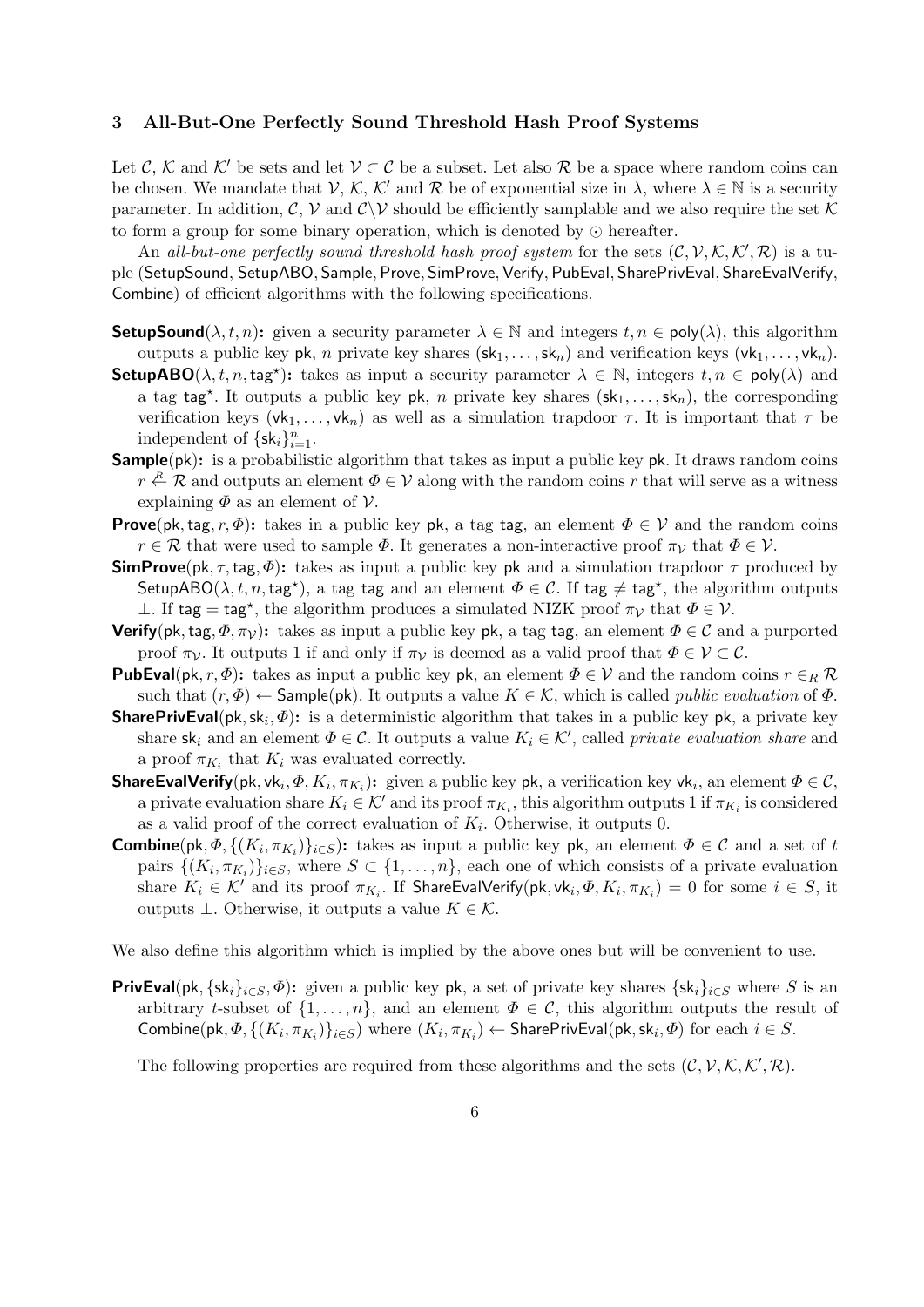- (SETUP INDISTINGUISHABILITY): For any integers  $(\lambda, t, n)$  such that  $1 \le t \le n$  and any tag tag<sup>\*</sup>, the output of  ${\sf SetupSound}(\lambda,t,n)$  and the outputs  $({\sf pk},\{{\sf sk}_i\}_{i=1}^n,\{{\sf vk}_i\}_{i=1}^n)$  of  ${\sf SetupABO}(\lambda,t,n,{\sf tag}^\star)$ are computationally indistinguishable.
- (CORRECTNESS AND PUBLIC EVALUABILITY ON V): For any  $(\mathsf{pk}, \{\mathsf{sk}_i\}_{i=1}^n, \{\mathsf{vk}_i\}_{i=1}^n)$  returned by SetupSound or SetupABO, if  $(r, \Phi) \stackrel{R}{\leftarrow}$  Sample(pk) (and thus  $\Phi \in \mathcal{V}$ ), it holds that:
	- 1. For any  $i \in \{1, \ldots, n\}$ , if  $(K_i, \pi_{K_i}) \leftarrow$  SharePrivEval(pk, sk<sub>i</sub>,  $\Phi$ ), then the private evaluation share  $K_i \in \mathcal{K}'$  is uniquely determined by  $(\mathsf{pk}, \mathsf{vk}_i)$  and  $\Phi$ . Moreover, the proof  $\pi_{K_i}$  satisfies the verification test:  $\textsf{ShareEvalVerify}(\textsf{pk},\textsf{vk}_i,\varPhi,K_i,\pi_{K_i})=1.$
	- 2. For any t-subset  $S \subset \{1, \ldots, n\}$ , combining the corresponding private evaluation shares allows recomputing the public evaluation:

PubEval(pk,  $r, \Phi$ ) = PrivEval(pk, {sk<sub>i</sub>}<sub>i∈S</sub>,  $\Phi$ ).

(UNIVERSALITY): For any  $(\mathsf{pk}, \{\mathsf{sk}_i\}_{i=1}^n, \{\mathsf{vk}_i\}_{i=1}^n)$  produced by SetupSound or SetupABO and any  $\Phi \in \mathcal{C} \setminus \mathcal{V}$ , for any subset  $\overline{S} \subset \{1, \ldots, n\}$  of size  $|\overline{S}| = t - 1$ , the statistical distance

 $\Delta\left[\left(\mathsf{pk}, \{\mathsf{vk}_i\}_{i=1}^n, \{\mathsf{sk}_i\}_{i\in{\bar{S}}},\varPhi,\mathsf{PrivEval}(\mathsf{pk},\{\mathsf{sk}_i\}_{i=1}^t,\varPhi)\right), \left(\mathsf{pk},\{\mathsf{vk}_i\}_{i=1}^n, \{\mathsf{sk}_i\}_{i\in{\bar{S}}},\varPhi,K\right)\right],$ 

where  $K \stackrel{R}{\leftarrow} \mathcal{K}$ , should be negligible.

- (ALL-BUT-ONE SOUNDNESS): For all integers  $(\lambda, t, n)$  such that  $1 \le t \le n$ , any tag tag<sup>\*</sup> and any outputs  $(\mathsf{pk}, \{\mathsf{sk}_i\}_{i=1}^n, \{\mathsf{vk}_i\}_{i=1}^n, \tau)$  of  $\mathsf{SetupABO}(\lambda, t, n, \mathsf{tag}^{\star})$ , these conditions are satisfied.
	- 1. For any tag  $\neq$  tag<sup>\*</sup>, proofs are always perfectly sound. Namely, if a proof  $\pi$ <sub>V</sub> satisfies Verify(pk, tag,  $\Phi$ ,  $\pi$ <sub>V</sub>) = 1 for some  $\Phi \in \mathcal{C}$ , then it necessarily holds that  $\Phi \in \mathcal{V}$ .
	- 2. For any  $\Phi \in \mathcal{C}$ , the trapdoor  $\tau$  allows simulating a proof  $\pi_{\mathcal{V}} \leftarrow$  SimProve(pk,  $\tau$ , tag\*,  $\Phi$ ) such that Verify(pk, tag<sup>\*</sup>,  $\Phi$ ,  $\pi$ <sub>V</sub>) = 1 (note that  $\pi$ <sub>V</sub> is a proof for a false statement if  $\Phi \in \mathcal{C} \setminus \mathcal{V}$ ). Moreover, if  $\Phi \in \mathcal{V}$ , the simulated proof  $\pi_{\mathcal{V}}$  should be perfectly indistinguishable from a real proof (*i.e.*, that would be generated by Prove using a witness  $r \in \mathcal{R}$  of the fact that  $\Phi \in \mathcal{V}$ ).
- (SIMULATABILITY OF SHARE PROOFS): For all integers  $(\lambda, t, n)$  such that  $1 \le t \le n$ , any tag tag<sup>\*</sup>, any outputs  $(\mathsf{pk}, \{\mathsf{sk}_i\}_{i=1}^n, \{\mathsf{vk}_i\}_{i=1}^n, \tau)$  of  $\mathsf{SetupABO}(\lambda, t, n, \mathsf{tag}^{\star})$  and any  $\Phi \in \mathcal{C}$ , the proofs  $\pi_{K_i}$ produced by  $(K_i, \pi_{K_i}) \leftarrow$  SharePrivEval(pk, sk<sub>i</sub>,  $\Phi$ ) should be simulatable using the trapdoor  $\tau$ instead of  $\{sk_i\}_{i=1}^n$ . Using  $\tau$  and public values  $(\mathsf{pk}, \{\mathsf{vk}_i\}_{i=1}^n, \Phi)$ , an efficient algorithm  $\mathcal S$  should be able to produce simulated proofs  $\pi_{K_i}$  that are perfectly indistinguishable from real proofs.
- (CONSISTENCY): For all integers  $(\lambda, t, n)$  such that  $1 \le t \le n$ , any output  $(\mathsf{pk}, \{(\mathsf{vk}_i, \mathsf{sk}_i)\}_{i=1}^n)$  of SetupSound( $\lambda, t, n$ ), given (pk, {(vk<sub>i</sub>, sk<sub>i</sub>)}<sup>n</sup><sub>i=1</sub>), it should be computationally infeasible to come up with a triple  $(\text{tag}, \Phi, \pi_V)$  as well as two distinct t-sets  $\Gamma = \{(K_{i_1}, \pi_{K_{i_1}}), \dots, (K_{i_t}, \pi_{K_{i_t}})\}\$  and  $\Gamma' = \{(K'_{j_1}, \pi'_{K_{j_1}}), \ldots, (K'_{j_t}, \pi'_{K_{j_t}})\}\$ , with  $i_k, j_k \in \{1, \ldots, n\}$  for each  $k \in \{1, \ldots, t\}$ , such that: (i)  $\mathsf{Verify}(\mathsf{pk},\mathsf{tag},\varPhi,\pi_\mathcal{V})=1;$   $(\mathrm{ii})$  for each  $k\in\{1,\ldots,t\},$   $\mathsf{ShareEvalVerify}(\mathsf{pk},\mathsf{vk}_{i_k},\varPhi,K_{i_k},\pi_{K_{i_k}})=1$ and ShareEvalVerify $(\mathsf{pk}, \mathsf{vk}_{j_k}, \Phi, K'_{j_k}, \pi'_{K_{j_k}}) = 1$ ; (iii) Combine $(\mathsf{pk}, \Phi, \Gamma) \neq \mathsf{Combine}(\mathsf{pk}, \Phi, \tilde{\Gamma}')$ .
- (SUBSET MEMBERSHIP HARDNESS): membership in  $\mathcal C$  should be easy to check but membership in V should not. Moreover, this should hold even if  $\tau$  is given. Namely, for all integers  $(\lambda, t, n)$  such that  $1 \le t \le n$ , any tag tag\* and any outputs  $(\mathsf{pk}, \{\mathsf{sk}_i\}_{i=1}^n, \{\mathsf{vk}_i\}_{i=1}^n, \tau)$  of  $\mathsf{SetupABO}(\lambda, t, n, \mathsf{tag}^{\star}),$ for any PPT distinguisher  $D$ , it must hold that:

 $\mathbf{Adv}^{\mathrm{SM}}(\mathcal{D}) = \left|\Pr[\mathcal{D}(\mathcal{C}, \mathcal{V}, C_1, \tau) = 1 | C_1 \xleftarrow{R} \mathcal{C} \backslash \mathcal{V}] - \Pr[\mathcal{D}(\mathcal{C}, \mathcal{V}, C_0, \tau) = 1 | C_0 \xleftarrow{R} \mathcal{V}]| \in \mathsf{negl}(\lambda).$ 

In the definition of the subset membership hardness property, the trapdoor  $\tau$  should not carry any side information helping the distinguisher. For this reason, the latter receives  $\tau$  as part of its input.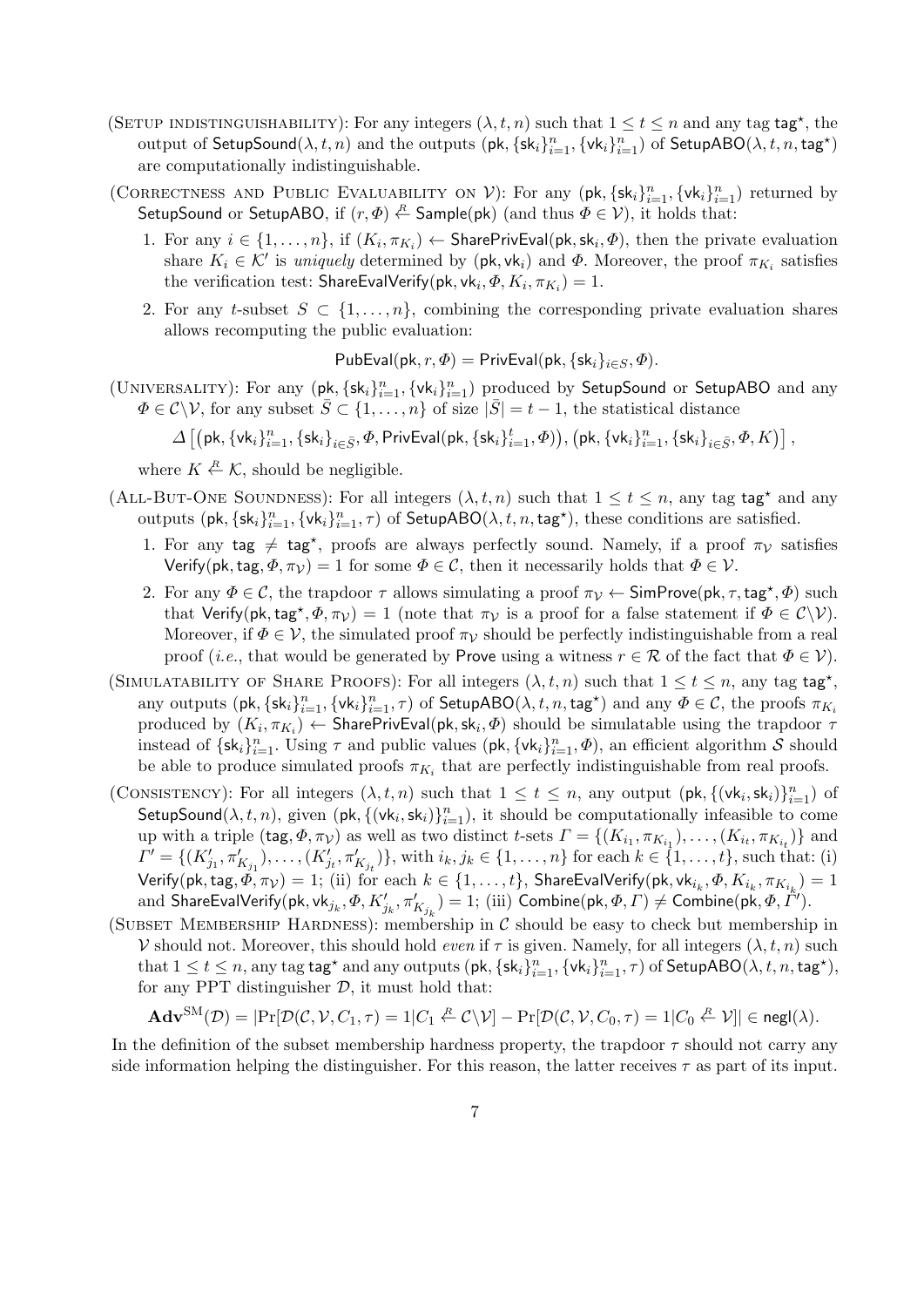# 4 Adaptively Secure Robust Non-Interactive CCA2-Secure Threshold Cryptosystems from All-But-One Perfectly Sound Threshold Hash Proof Systems

Let  $\Pi^{ABO-THPS} =$  (SetupSound, SetupABO, Sample, Prove, SimProve, Verify, PubEval, SharePrivEval, ShareEvalVerify, Combine) be an all-but-one perfectly sound threshold hash proof system for sets  $(C, V, K, K', \mathcal{R})$  that satisfy the conditions specified in Section 3. We assume that messages are in  $K$ . The generic construction of CCA2-secure threshold cryptosystem goes as follows.

**Keygen**( $\lambda, t, n$ ): given integers  $\lambda, t, n \in \mathbb{N}$ , choose a one-time signature scheme  $\Sigma = (Gen, Sig, Ver),$ generate  $(\mathsf{pk}, \{\mathsf{sk}_i\}_{i=1}^n, \{\mathsf{vk}_i\}_{i=1}^n) \leftarrow \mathsf{SetupSound}(\lambda, t, n)$  and output  $(PK, \mathbf{SK}, \mathbf{VK}),$  where the vectors of private key shares and verification keys are defined as  $SK = (sk_1, \ldots, sk_n)$  and  $\mathbf{V}\mathbf{K} = (\mathsf{vk}_1, \dots, \mathsf{vk}_n)$ , respectively. The public key is  $PK = (\mathsf{pk}, \Sigma)$ .

**Encrypt** $(M, PK)$ : to encrypt a message  $M \in \mathcal{K}$  using  $PK = (pk, \Sigma)$ ,

- 1. Generate a one-time signature key pair  $(SSK, SVK) \leftarrow \Sigma$ . Gen $(\lambda)$ .
- 2. Choose  $r \stackrel{R}{\leftarrow} \mathcal{R}$ , compute  $(r, \Phi) \leftarrow$  Sample(pk, r) as well as  $C_0 = M \odot$  PubEval(pk, r,  $\Phi$ ).
- 3. Generate a proof  $\pi_{\mathcal{V}} \leftarrow$  Prove(pk, SVK, r,  $\Phi$ ) that  $\Phi \in \mathcal{V}$  with respect to the tag SVK.
- 4. Output the ciphertext  $C = (SVK, C_0, \Phi, \pi_V, \sigma)$ , where  $\sigma = \Sigma \text{.Sig}(\text{SSK}, (C_0, \Phi, \pi_V))$ .
- **Ciphertext-Verify**  $(PK, C)$ : parse C as  $C = (SVK, C_0, \Phi, \pi_V, \sigma)$  and PK as  $(\mathsf{pk}, \Sigma)$ . Return 1 if  $\Sigma$ .Ver(SVK,  $(C_0, \Phi, \pi_V)$ ,  $\sigma$ ) = 1 and Verify(pk, SVK,  $\Phi, \pi_V$ ) = 1. Otherwise, return 0.
- **Share-Decrypt**( $SK_i, C$ ): given the private key share  $SK_i = sk_i$  and  $C = (SVK, C_0, \Phi, \pi_V, \sigma)$ , return  $(i, \perp)$  if it turns out that **Ciphertext-Verify**  $(PK, C) = 0$ . Otherwise, compute a pair  $(K_i, \pi_{K_i}) \leftarrow$  SharePrivEval(pk, sk<sub>i</sub>,  $\Phi$ ) and return  $\mu_i = (i, \hat{\mu}_i)$  where  $\hat{\mu}_i = (K_i, \pi_{K_i})$ .
- **Share-Verify**  $(PK, VK_i, C, (i, \hat{\mu}_i))$ : parse the ciphertext C as  $(SVK, C_0, \Phi, \pi_V, \sigma)$ . If the decryption share  $\hat{\mu}_i$  is such that  $\hat{\mu}_i = \perp$  or if it cannot be properly parsed as a pair  $(K_i, \pi_{K_i})$ , return 0. Otherwise, return 1 if ShareEvalVerify(pk, vk<sub>i</sub>,  $\Phi$ ,  $K_i$ ,  $\pi_{K_i}$ ) = 1. In any other situation, return 0.
- **Combine**( $PK$ ,  $VK$ ,  $C$ ,  $\{(i, \hat{\mu}_i)\}_{i \in S}$ ): parse C as (SVK,  $C_0$ ,  $\Phi$ ,  $\pi_V$ ,  $\sigma$ ). Return  $\bot$  if there exists  $i \in S$ such that **Share-Verify**  $(PK, C, (i, \hat{\mu_i})) = 0$  or if **Ciphertext-Verify**  $(PK, C) = 0$ . Otherwise, compute  $K = \text{Combine}(\text{pk}, \Phi, \{(K_i, \pi_{K_i})\}_{i \in S}) \in \mathcal{K}$ , which unveils  $M = C_0 \odot K^{-1}$ .

We observe that there is no need to bind the one-time verification key SVK to the ciphertext components  $(C_0, \Phi, \pi_V)$  in any other way than by using it as a tag to compute the non-interactive proof  $\pi_{\mathcal{V}}$ . Indeed, if the adversary attempts to re-use parts  $(C_0^*, \Phi^*, \pi_{\mathcal{V}}^*)$  of the challenge ciphertext and simply replaces the one-time verification key  $SVK^*$  by a verification key SVK of its own, it will be forced to compute a proof  $\pi$  that correspond to the same  $\Phi^*$  as in the challenge phase but under the new tag SVK. Our security proof shows that this is infeasible as long as  $\Pi^{\mathsf{ABO}\text{-}\mathsf{THPS}}$ satisfies the properties of setup indistinguishability and all-but-one soundness.

The consistency property of the scheme is trivially implied by that of  $\Pi^{\mathsf{ABO-THPS}}$  and we focus on proving its IND-CCA security. In the threshold setting, adaptive security is achieved by taking advantage of the fact that, in security reductions using hash proof systems, the simulator typically knows the private key and can thus answer adaptive queries at will. At the same time, invalid ciphertexts are harmless as they are made publicly recognizable due to the use of non-interactive proofs of validity: as long as these proofs are perfectly sound in all decryption queries, the simulator is guaranteed not to leak too much information about the particular private key it is using.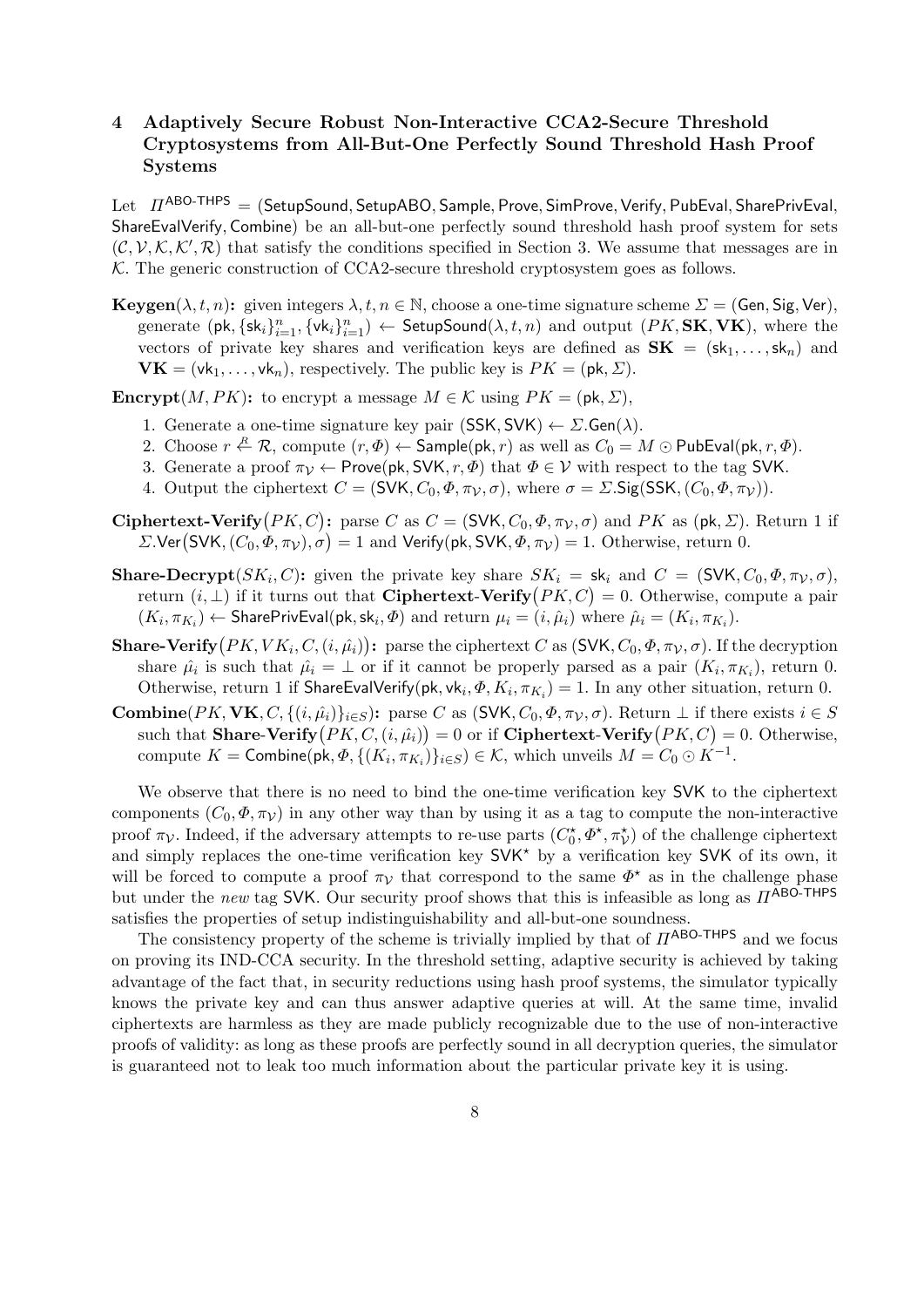The main problem to solve is thus to make sure that *only* the simulator can simulate a fake proof in the challenge phase and this is where the all-but-one soundness property is handy.

Theorem 1. The above threshold cryptosystem is IND-CCA secure against adaptive corruptions assuming that: (i)  $\Pi^{ABO-THPS}$  is an all-but-one perfectly sound hash proof system; (ii)  $\Sigma$  is a strongly unforgeable one-time signature.

Proof. The proof uses of a sequence of games starting with the real attack game and ending with a game where the adversary A has no advantage. For each i,  $S_i$  is the event that A wins in Game<sub>i</sub>.

- Game<sub>1</sub>: is the real attack game. In details, the adversary is given the public key  $PK$  and the set of verification keys  $\mathbf{V}\mathbf{K} = (\mathsf{vk}_1, \dots, \mathsf{vk}_n)$  and starts making adaptive queries. At each corruption query  $i \in \{1, \ldots, n\}$ , the challenger B reveals the queried private key share  $SK_i = sk_i$  and, at each decryption query,  $\beta$  runs the real shared decryption algorithm. In the challenge phase, the adversary A chooses messages  $M_0, M_1 \in \mathcal{K}$  and obtains  $C^* = (\text{SVK}^*, C_0^*, \Phi^*, \pi_{\mathcal{V}}^*, \sigma^*)$  which is an encryption of  $M_{\beta}$ , for some random coin  $\beta \stackrel{R}{\leftarrow} \{0,1\}$  internally flipped by  $\beta$ . For simplicity, we assume that the one-time signature key pair  $(SSK^*, SVK^*)$  is chosen by  $\beta$  at the outset of the game. In the second phase,  $A$  makes more queries under the restriction of not asking for a partial decryption of  $C^*$  or for more than  $t-1$  private key shares throughout the entire game. Eventually, A halts and outputs  $\beta'$ . We denote by  $S_1$  the event that  $\beta = \beta'$ .
- Game<sub>2</sub>: we change the distribution of the public key  $PK = (\mathsf{pk}, \Sigma)$ . Namely, instead of generat- $\text{log (pk, }\{ \mathsf{sk}_i \}_{i=1}^n, \{ \mathsf{vk}_i \}_{i=1}^n)$  as per  $(\mathsf{pk}, \{ \mathsf{sk}_i \}_{i=1}^n, \{ \mathsf{vk}_i \}_{i=1}^n) \leftarrow \mathsf{SetupSound}(\lambda, t, n),$  the challenger B runs the all-but-one setup algorithm  $(\mathsf{pk}, \{\mathsf{sk}_i\}_{i=1}^n, \{\mathsf{vk}_i\}_{i=1}^n, \tau) \leftarrow \mathsf{SetupABO}(\lambda, t, n, \mathsf{SVK}^{\star}),$ discards  $\tau$  and uses  $(\mathsf{pk}, \{\mathsf{sk}_i\}_{i=1}^n, \{\mathsf{vk}_i\}_{i=1}^n)$  as in  $\mathsf{Game}_1$ . We note that, after this change, the one-time verification key  $SVK^*$  may not be completely independent of  $A$ 's view before the challenge phase. However, due to the setup indistinguishability property of  $\Pi^{\mathsf{ABO-THPS}}$ , this modification cannot significantly affect A's behavior. This implies  $|Pr[S_2] - Pr[S_1]| \in neg(\lambda)$ .
- Game<sub>3</sub>: we introduce a failure event  $F_3$  and let the challenger  $\beta$  halt and output a random bit if this event occurs. We call  $F_3$  the event that A makes a decryption query involving a valid ciphertext  $C = (SVK, C_0, \Phi, \pi_V, \sigma)$  such that  $SVK = SVK^*$ . We note that Game<sub>3</sub> and Game<sub>2</sub> are identical until  $F_3$  occurs and argue that  $|\Pr[S_3] - \Pr[S_2]| \leq \Pr[F_3] \in \mathsf{negl}(\lambda)$ . Indeed, if  $F_3$ occurs before the challenge phase, it means that  $A$  was able to forge a valid one-time signature even before seeing a signature. If  $F_3$  comes about in a post-challenge query, A must have been able to break the strong unforgeability of the one-time signature.
- Game<sub>4</sub>: we modify the generation of the challenge ciphertext  $C^*$ . Namely, the challenger still picks  $\Phi^* \in \mathcal{V}$  as per  $(r^*, \Phi^*)$   $\leftarrow$  Sample(pk), using random coins  $r^* \stackrel{R}{\leftarrow} \mathcal{R}$ , as in previous games. However,  $C_0^*$  is now computed as  $C_0^* = M_\beta \odot$  PrivEval(pk, {sk<sub>i</sub>}<sup>t</sup><sub>i=1</sub>,  $\Phi^*$ ) (instead of  $C_0^* = M_\beta \odot$ PubEval(pk,  $r^*$ ,  $\Phi^*$ )). As long as  $\Pi^{ABO-THPS}$  satisfies the property of correctness and public evaluability on  $V$ ,  $\mathcal{A}$ 's view does not change since  $C_0^*$  has the same distribution either way. We thus have  $Pr[S_4] = Pr[S_3]$ .
- Game<sub>5</sub>: we modify again the generation of the challenge ciphertext  $C^*$ . We observe that the proof  $\pi_V^{\star}$  must be generated w.r.t. the tag SVK<sup>\*</sup> which, due to the modification introduced in Game<sub>2</sub>, is the tag for which  $\beta$  can generate simulated NIZK proofs using the trapdoor  $\tau$ . To construct the ciphertext  $C^*$ , the challenger  $\mathcal{B}$  chooses  $\Phi^* \in \mathcal{V}$  as in Game<sub>4</sub> and sets

$$
C_0^{\star} = M_{\beta} \odot \text{PrivEval}(\text{pk}, \{\text{sk}_i\}_{i=1}^t, \Phi^{\star}), \qquad \qquad \pi_{\mathcal{V}}^{\star} = \text{SimProve}(\text{pk}, \tau, \text{SVK}^{\star}, \Phi^{\star}). \tag{1}
$$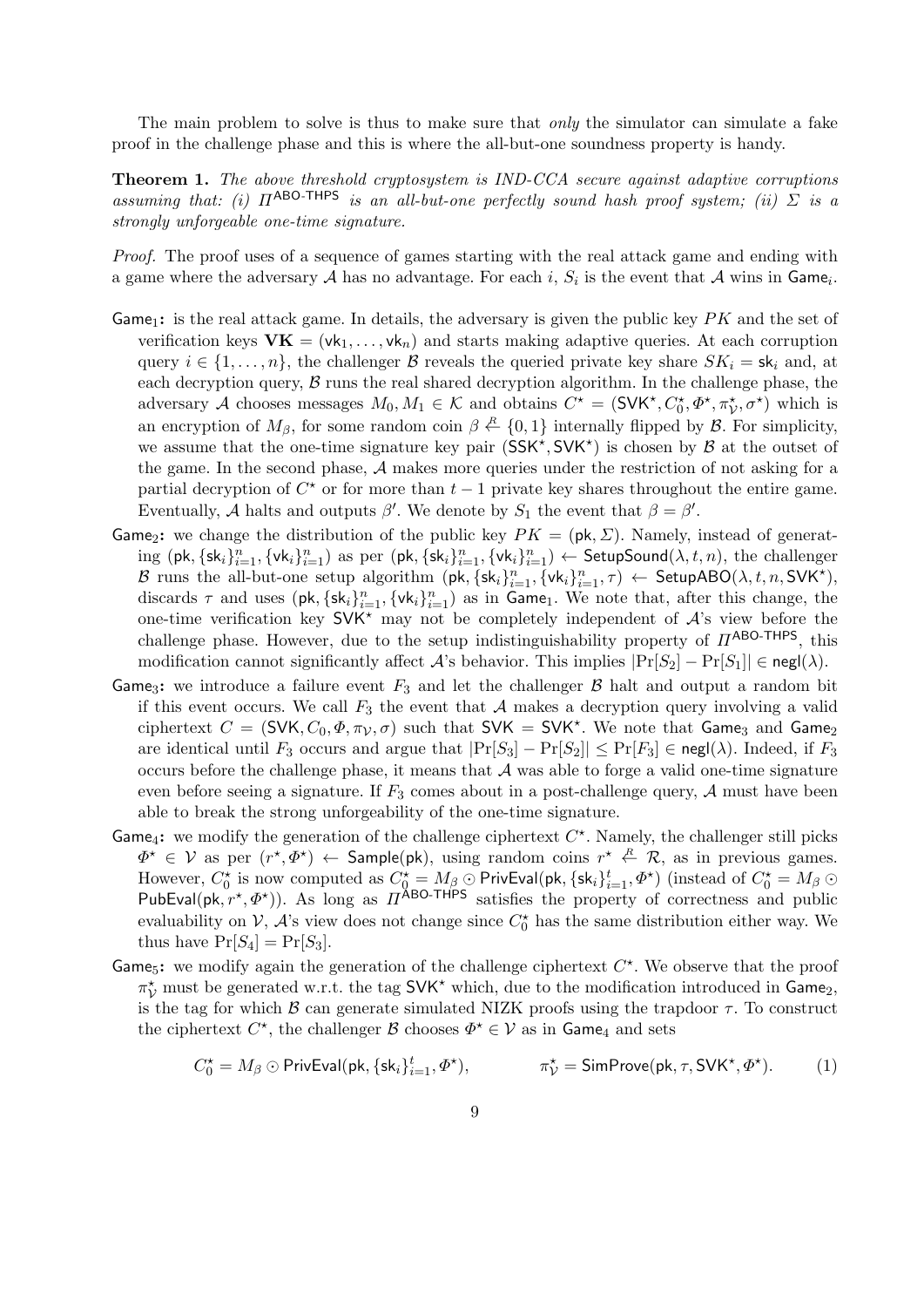Note that, with this modification,  $\pi_{\mathcal{V}}^*$  is now independent of  $\{\mathsf{sk}_i\}_{i=1}^n$  as these are independent of  $\tau$ . Since  $(C_0^*, \Phi^*, \pi_V^*)$  have the same distribution as in **Game**<sub>4</sub>, we have  $Pr[S_5] = Pr[S_4]$ .

- Game<sub>6</sub>: is as Game<sub>5</sub> but we change the treatment of decryption queries  $C = (SVK, C_0, \Phi, \pi_V, \sigma)$ . More precisely, whenever  $B$  runs SharePrivEval(pk, sk<sub>i</sub>,  $\Phi$ ) in order to answer decryption queries, to obtain a private evaluation share  $K_i$  and a proof  $\pi_{K_i}$  of its validity, the latter is generated using the simulator S and the simulation trapdoor  $\tau$  instead of the private key share  $sk_i$ . The property that we called "simulatability of share proofs" guarantees the existence of such an efficient simulator S and that simulated proofs  $\pi_{K_i}$  will be distributed as real proofs. Hence, we can write  $Pr[S_6] = Pr[S_5]$ .
- Game<sub>7</sub>: we bring one last change in the generation of the challenge ciphertext. Instead of computing  $(C_0^*, \pi_V^*)$  as per (1) using a random  $\Phi^* \in \mathcal{V}$ , the value  $\Phi^*$  is randomly chosen in  $\mathcal{C}\setminus\mathcal{V}$ . Under the subset membership hardness assumption in  $(C, V)$ , this modification cannot be noticed by A and we must have  $|\Pr[S_7] - \Pr[S_6]| \leq \mathbf{Adv}^{\mathrm{SM}}(\mathcal{A}) \in \mathsf{negl}(\lambda)$  for any PPT adversary A.

In Game<sub>7</sub>, we have  $Pr[S_7] \approx 1/2$  so that A's advantage is statistically negligible. To see this, we observe that, for any valid decryption query  $C = (SVK, C_0, \Phi, \pi_V, \sigma)$  such that  $SVK \neq SVK^*$ , the proof  $\pi_{\mathcal{V}}$  is perfectly sound since it is generated for a tag SVK  $\neq$  SVK<sup>\*</sup> and this guarantees that  $\Phi \in \mathcal{V}$  (as even an unbounded A would be unable to generate a convincing proof  $\pi_{\mathcal{V}}$  otherwise). Consequently, for each revealed decryption share  $\hat{\mu}_i = (i, (K_i, \pi_{K_i}))$ , it holds that: (1)  $K_i$  does not reveal any more information about  $sk_i$  than  $(\mathsf{pk}, \mathsf{vk}_i)$  since it is uniquely determined by  $(\mathsf{pk}, \mathsf{vk}_i, \Phi)$ ; (2) the distribution of  $\pi_{K_i}$  does not depend on  $sk_i$  thanks to the modification introduced in Game<sub>6</sub>.

The universality property of  $\Pi^{AB\overline{O}-THPS}$  tells us that, for any  $(t-1)$ -subset  $\overline{S} \subset \{1,\ldots,n\}$ , the distribution  $(\mathsf{pk}, \{\mathsf{vk}_i\}_{i=1}^n, \{\mathsf{sk}_i\}_{i \in \bar{S}}, \Phi^\star, \mathsf{PrivEval}(\mathsf{pk}, \{\mathsf{sk}_i\}_{i=1}^t, \Phi^\star))$  is statistically indistinguishable from the distribution  $(\mathsf{pk}, \{\mathsf{vk}_i\}_{i=1}^n, \{\mathsf{sk}_i\}_{i \in \bar{S}}, \Phi^{\star}, K)$ , where  $K \stackrel{R}{\leftarrow} \mathcal{K}$ . In other words,  $C_0^{\star}$  statistically hides  $M_\beta$  and Pr[S<sub>7</sub>] is negligibly far apart from 1/2, as claimed.

#### 5 Instantiations

#### 5.1 Construction in Groups of Composite Order  $N = p_1p_2$

The construction relies on a hash proof system in a group G of composite order  $N = p_1p_2$  and it is conceptually close to the one in [33] (notably because it builds on a  $log p_2$ -entropic hash proof system, as defined in [37]). The public key includes group elements  $(g, X = g^x)$  in the subgroup  $\mathbb{G}_{p_1}$ of order  $p_1$  and the sets C and V are defined to be G and  $\mathbb{G}_{p_1}$ , respectively. The sampling algorithm returns  $\Phi = g^r \in \mathbb{G}_{p_1}$  for a randomly chosen exponent  $r \stackrel{R}{\leftarrow} \mathbb{Z}_N$ , which allows publicly evaluating  $H(X^r) = H(\Phi^x)$  using a pairwise independent hash function  $H: \mathbb{G} \to \{0,1\}^{\ell}$ . Since the public key is independent of x mod  $p_2$ , for any  $\Phi \in \mathbb{G}$  that has a non-trivial component of order  $p_2$ , the "hash value"  $\Phi^x$  has exactly log  $p_2$  bits of min-entropy and the leftover hash lemma implies that  $H(\Phi^x)$ is statistically close to the uniform distribution in  $\{0,1\}^{\ell}$  when  $\ell$  is sufficiently small.

In order to turn the scheme into an all-but-one perfectly sound threshold HPS, we need a mechanism that proves membership in the subgroup  $\mathbb{G}_{p_1}$  and guarantees the perfect soundness of proofs of membership for all tags tag  $\in \mathbb{Z}_N$  such that tag  $\neq$  tag<sup>\*</sup>. To this end, we use additional public parameters  $(u, v) \in \mathbb{G}^2$  and a tag-dependent group element  $u^{\text{tag}} \cdot v$  will serve as a common reference string to generate a non-interactive proof that  $\Phi \in \mathbb{G}_{p_1}$ . Membership in  $\mathbb{G}_{p_1}$  can be noninteractively proved using a technique that can be traced back to [30]. The proof consists of a group element  $\pi_{\text{SD}} \in \mathbb{G}$  satisfying the equality  $e(\Phi, u^{\text{tag}} \cdot v) = e(g, \pi_{\text{SD}})$ , which ensures that  $\Phi \in \mathbb{G}_{p_1}$  as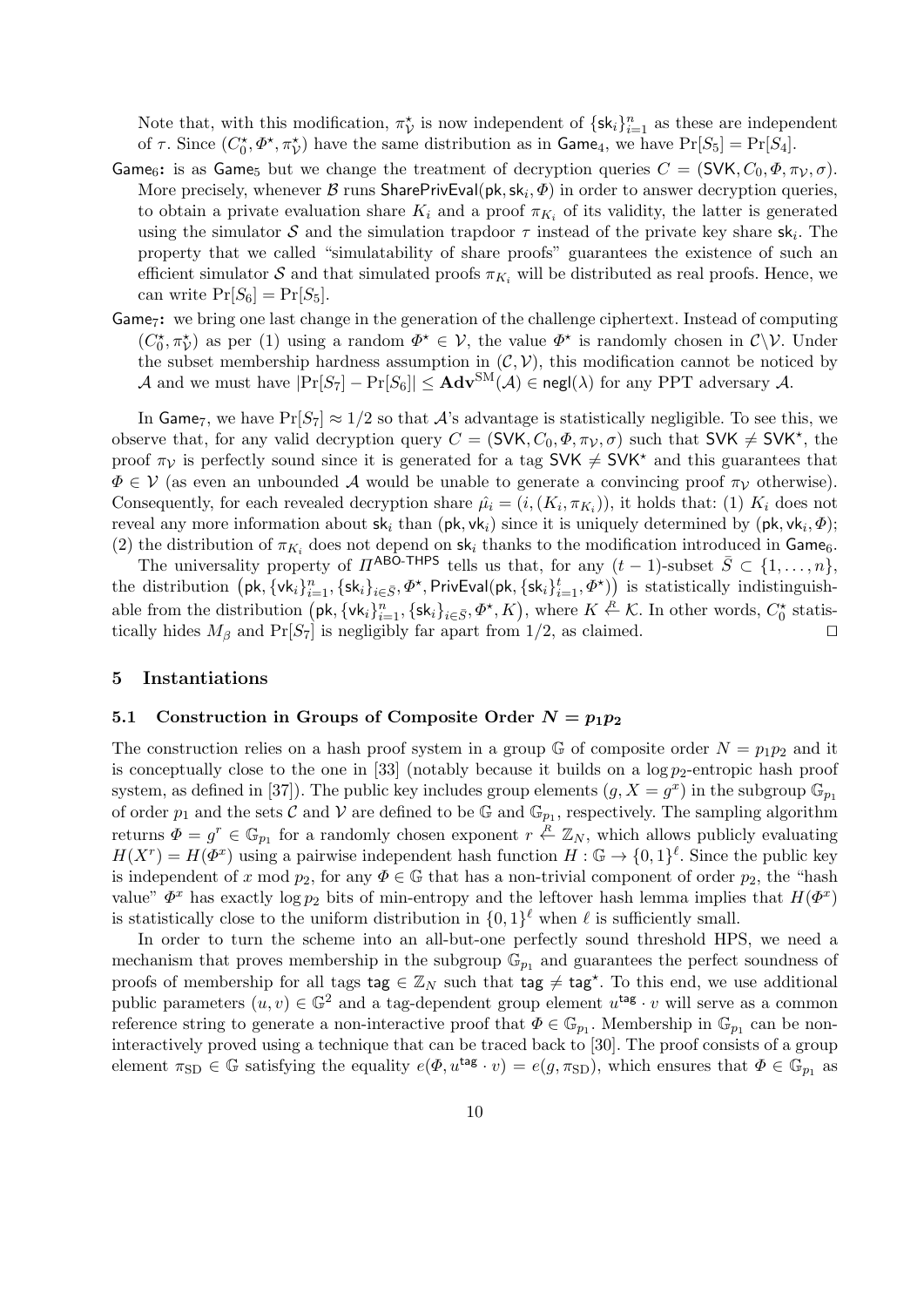long as  $u^{\text{tag}} \cdot v$  has a  $\mathbb{G}_{p_2}$  component. In the public parameters produced by SetupABO, the value  $u^{\text{tag}} \cdot v$  thus has to be in  $\mathbb{G}\backslash\mathbb{G}_{p_1}$  for any  $\tan y \text{ tag} \neq \text{tag}^*$  in such a way that generating fake proofs that  $\Phi \in \mathbb{G}_{p_1}$  is impossible. At the same time,  $u^{\text{tag*}} \cdot v$  should be in  $\mathbb{G}_{p_1}$  so that fake proofs can be generated for tag\*.

- **SetupSound**( $\lambda, t, n$ ): choose a group G of composite order  $N = p_1 p_2$  for large primes  $p_i > 2^{l(\lambda)}$  for each  $i \in \{1,2\}$  and for some polynomial  $l : \mathbb{N} \to \mathbb{N}$ . Then, conduct the following steps
	- 1. Pick  $g \stackrel{R}{\leftarrow} \mathbb{G}_{p_1}, u, v \stackrel{R}{\leftarrow} \mathbb{G}, x \stackrel{R}{\leftarrow} \mathbb{Z}_N$  and set  $X = g^x \in \mathbb{G}_{p_1}$ .
	- 2. Choose a random polynomial  $P[Z] \in \mathbb{Z}_N[Z]$  of degree  $t-1$  such that  $P(0) = x$ . For each  $i \in \{1, \ldots, n\}$ , compute  $Y_i = g^{P(i)} \in \mathbb{G}_{p_1}$ .
	- 3. Select a pairwise independent hash function  $H : \mathbb{G} \to \{0,1\}^{\ell}$ , where  $\ell \leq l(\lambda) 2\lambda$ . Note that the range  $\mathcal{K} = \{0,1\}^{\ell}$  of H forms a group for the bitwise exclusive OR operation  $\odot = \oplus$ .
	- 4. Define private key shares  $(\mathsf{sk}_1, \ldots, \mathsf{sk}_n)$  as  $\mathsf{sk}_i = P(i) \in \mathbb{Z}_N$  for each  $i = 1$  to n. The vector  $(vk_1,\ldots,vk_n)$  is defined as  $vk_i = Y_i \in \mathbb{G}_{p_1}$  for each i and the public key consists of  $pk =$  $((\mathbb{G}, \mathbb{G}_T), N, g, X, u, v, H)$ . In addition, we have  $(C, \mathcal{V}, \mathcal{K}, \mathcal{K}', \mathcal{R}) = (\mathbb{G}, \mathbb{G}_{p_1}, \{0,1\}^{\ell}, \mathbb{G}, \mathbb{Z}_N)$ .
- **SetupABO**( $\lambda$ , t, n, tag<sup>\*</sup>): is identical to SetupSound with the difference that, instead of being chosen uniformly in  $\mathbb{G}$ , v is defined as  $v = u^{-\text{tag*}} \cdot g^{\alpha}$  for some random  $\alpha \stackrel{R}{\leftarrow} \mathbb{Z}_N$ . The algorithm also outputs the simulation trapdoor  $\tau = \alpha \in \mathbb{Z}_N$ .
- **Sample**(pk): parse pk as  $((\mathbb{G}, \mathbb{G}_T), N, g, X, u, v, H)$ . Choose  $r \stackrel{R}{\leftarrow} \mathbb{Z}_N$ , compute  $\Phi = g^r \in \mathbb{G}_{p_1}$  and output the pair  $(r, \Phi) \in \mathbb{Z}_N \times \mathbb{G}_{p_1}$ .
- **Prove**(pk, tag, r,  $\Phi$ ): parse pk as  $((\mathbb{G}, \mathbb{G}_T), N, g, X, u, v, H)$  and return  $\perp$  if  $\Phi \neq g^r$ . Otherwise, compute and return  $\pi_{SD} = (u^{\text{tag}} \cdot v)^r$ .
- **SimProve**(pk,  $\tau$ , tag,  $\Phi$ ): return  $\bot$  if tag  $\neq$  tag<sup>\*</sup> or if  $\Phi \notin \mathbb{G}$ . Otherwise, use the simulation trapdoor  $\tau = \alpha \in \mathbb{Z}_N$  to compute and output  $\pi_{\text{SD}} = \Phi^{\alpha}$ .
- **Verify**(pk, tag,  $\Phi$ ,  $\pi_{SD}$ ): return 1 if and only if  $(\Phi, \pi_{SD}) \in \mathbb{G}^2$  and  $e(\Phi, u^{\text{tag}} \cdot v) = e(g, \pi_{SD})$ .
- **PubEval**(pk, r,  $\Phi$ ): on input of pk =  $((\mathbb{G}, \mathbb{G}_T), N, g, X, u, v, H)$ , return  $\perp$  if  $(r, \Phi) \notin \mathbb{Z}_N \times \mathbb{G}$ . Otherwise, compute and return  $K = H(X^r) \in \{0,1\}^{\ell}$ .
- **SharePrivEval**(pk, sk<sub>i</sub>,  $\Phi$ ): return  $\perp$  if  $\Phi \notin \mathbb{G}$ . Otherwise, compute and return  $(K_i, \pi_{K_i})$ , where  $K_i = \Phi^{\mathsf{sk}_i} = \Phi^{P(i)}$  and  $\pi_{K_i} = \varepsilon$  is simply the empty string.
- **ShareEvalVerify**(pk, vk<sub>i</sub>,  $\Phi$ ,  $K_i$ ,  $\pi_{K_i}$ ): if  $K_i \notin \mathbb{G}$ , vk<sub>i</sub>  $\notin \mathbb{G}$  or  $\pi_{K_i} \neq \varepsilon$ , return 0. Otherwise, return 1 if  $e(g, K_i) = e(\Phi, \mathsf{vk}_i)$ . In any other situation, return 0 (the proof  $\pi_{K_i}$  is completely ignored in this instantiation since, given  $vk_i = Y_i$ , the private evaluation share  $K_i$  is directly verifiable).
- **Combine**(pk,  $\Phi$ ,  $\{(K_i, \pi_{K_i})\}_{i \in S}$ ): return  $\perp$  if ShareEvalVerify(pk, vk<sub>i</sub>,  $\Phi$ ,  $K_i$ ,  $\pi_{K_i}$ ) = 0 for some  $i \in S$ . Otherwise, compute  $K = H(\prod_{i \in S} K_i^{\Delta_{i,S}(0)})$  $\mathcal{L}_{i}^{(\Delta_{i},S(0))}$  =  $H(\Phi^{x}) \in \mathcal{K}$  by interpolation in the exponent.

Theorem 2. The above construction is an all-but-one perfectly sound threshold hash proof system *if the SD assumption holds in*  $\mathbb{G}$ . (The proof is given in appendix C.1).

When the above all-but-one perfectly sound threshold hash proof system is plugged into the generic construction of Section 4, the resulting threshold cryptosystem bears resemblance with the scheme in [39], which makes use of groups whose order is a product of three primes. However, it is more efficient and its security proof is completely different as the dual system encryption approach [50] is not used here.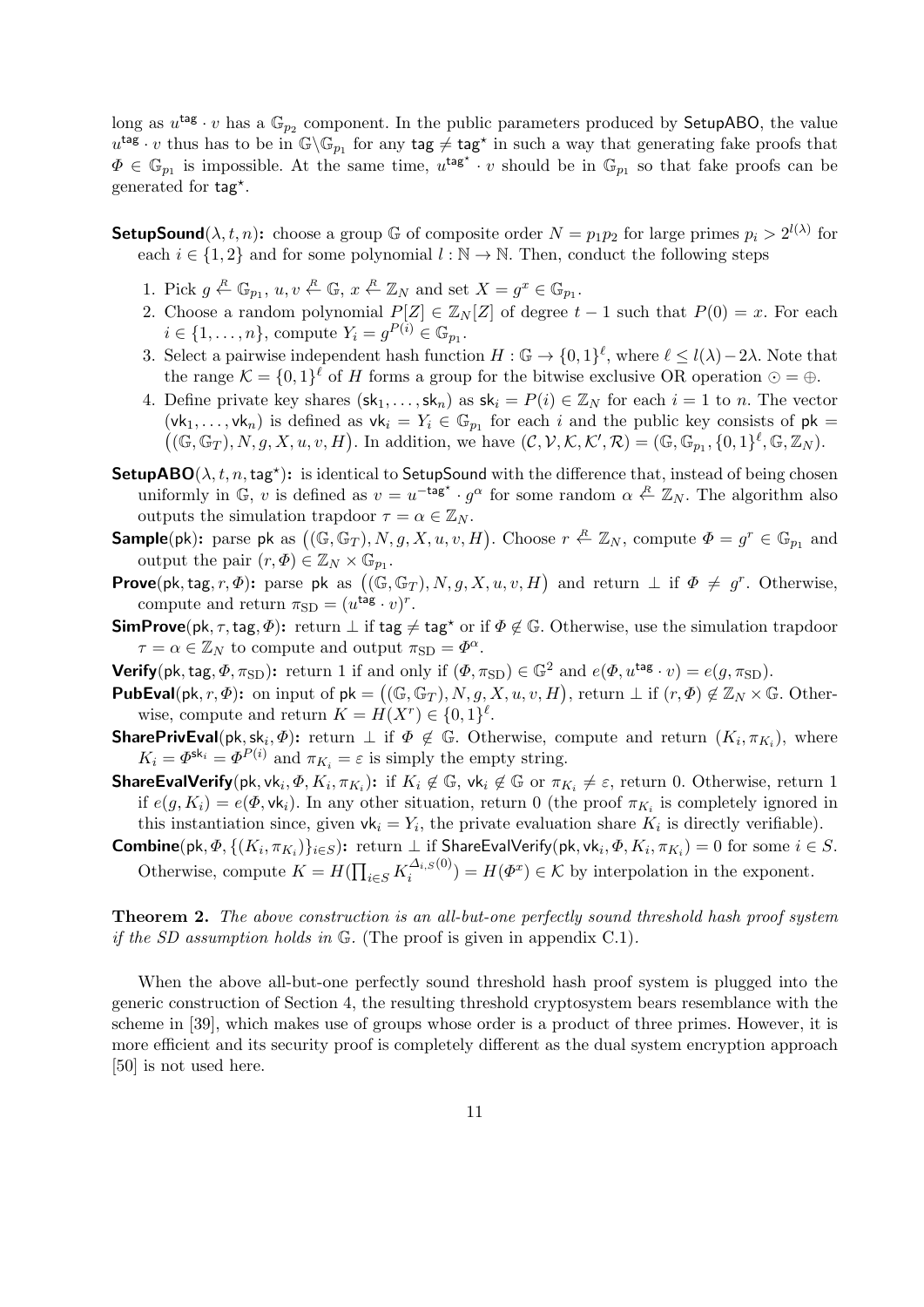#### 5.2 Construction from the Decision Linear Assumption in Prime Order Groups

This section presents an all-but-one threshold hash proof system based on the DLIN assumption in prime order bilinear groups. The public key comprises elements  $(g, g_1, g_2, X_1, X_2) \in \mathbb{G}^5$ , where  $X_1 = g_1^{x_1} \cdot g^z$ ,  $X_2 = g_2^{x_2} \cdot g^z$  and  $(x_1, x_2, z)$  are part of the private key. The sets C and  $\mathcal{V} \subset \mathcal{C}$ consist of  $\mathcal{C} = \mathbb{G}^3$  and  $\mathcal{V} = \{(\Phi_1, \Phi_2, \Phi_3) = (g_1^{\theta_1}, g_2^{\theta_2}, g^{\theta_1 + \theta_2}) \mid \theta_1, \theta_2 \in \mathbb{Z}_p\}$ , respectively. For any  $\Phi = (\Phi_1, \Phi_2, \Phi_3) \in \mathcal{V}$ , the public evaluation algorithm computes  $X_1^{\theta_1} \cdot X_2^{\theta_2}$ , which can be privately evaluated as  $\Phi_1^{x_1} \cdot \Phi_2^{x_2} \cdot \Phi_3^z$ .

As in the previous instantiation, we append to elements  $\Phi \in \mathcal{V}$  a non-interactive proof of their membership of V (*i.e.*, a proof that  $(g, g_1, g_2, \Phi_1, \Phi_2, \Phi_3)$  is a linear tuple) and, in this case, the proof is obtained using the Groth-Sahai techniques (which are recalled in appendix B). However, we cannot simply combine them with a DLIN-based hash proof system in the obvious way. The reason is that, using parameters produced by SetupABO and under the special tag tag<sup>\*</sup>, SimProve must be able to compute a fake non-interactive proof of the statement  $\Phi \in \mathcal{V}$  for an element  $\Phi \notin \mathcal{V}$ . At the same time, we should make sure that, for any tag such that  $\text{tag} \neq \text{tag}^*$ , it will be impossible to simulate such proofs. To solve this problem, we need a form of one-time simulation soundness [46] which can be possibly obtained from Groth's simulation-sound non-interactive proofs [29] or a more efficient variant suggested by Katz and Vaikuntanathan [35]. However, the specific language that we consider allows for even more efficient constructions: it is actually possible to build on the Groth-Sahai proofs essentially without any loss of efficiency.

The solution is as follows. After having sampled a linear tuple  $\Phi = (\Phi_1, \Phi_2, \Phi_3) \in \mathcal{V}$ , the sampler generates his proof using a Groth-Sahai CRS that depends on tag. Algorithm SetupABO produces parameters in the fashion of the all-but-one technique [7]: the tag-based CRS is perfectly WI on the special tag tag<sup>\*</sup> (which allows generating NIZK proofs for this tag) and perfectly sound for any other tag, which makes it impossible to convincingly prove false statements on tags  $tag \neq tag^*$ . Malkin, Teranishi, Vahlis and Yung [42] used a similar idea of message-dependent CRS in the context of signatures. A difference with [42] is that we do not need to extract witnesses from adversariallygenerated proofs and only use them as proofs of membership.

Interestingly, the same technique can be applied to have a more efficient simulation-sound proof of plaintext equality in the Naor-Yung-type [43] cryptosystem in [35][Section 3.2.2]: the proof can be reduced from 60 to 22 group elements and the ciphertext size is decreased by more than 50%.

# **SetupSound**( $\lambda, t, n$ ): Choose a group G of prime order  $p > 2^{\lambda}$  with generators  $g, g_1, g_2, f_1, f_2 \stackrel{R}{\leftarrow} \mathbb{G}$ .

- 1. Choose  $x_1, x_2, z \leftarrow \mathbb{Z}_p$  and set  $X_1 = g_1^{x_1}g^z$ ,  $X_2 = g_2^{x_2}g^z$ . Define the vectors  $\vec{g}_1 = (g_1, 1, g)$ and  $\vec{g}_2 = (1, g_2, g)$ . Then, pick  $\xi_1, \xi_2 \stackrel{R}{\leftarrow} \mathbb{Z}_p$  and define  $\vec{g}_3 = \vec{g}_1^{\star \xi_1} \cdot \vec{g}_2^{\star \xi_2}$ .
- 2. Choose  $\phi_1, \phi_2 \stackrel{R}{\leftarrow} \mathbb{Z}_p$  and define  $\vec{f}_1 = (f_1, 1, g), \ \vec{f}_2 = (1, f_2, g)$  and  $\vec{f}_3 = \vec{f}_1^{\phi_1} \cdot \vec{f}_2^{\phi_2} \cdot (1, 1, g)$ .
- 3. Choose random polynomials  $P_1[Z], P_2[Z], P[Z] \in \mathbb{Z}_p[Z]$  of degree  $t-1$  such that  $P_1(0) = x_1$ ,  $P_2(0) = x_2$  and  $P(0) = z$ . For each  $i = 1$  to n, compute  $Y_{i,1} = g_1^{P_1(i)}$  $j_1^{P_1(i)}g^{P(i)}, Y_{i,2}=g_2^{P_2(i)}$  $P_2^{(i)}g^{P(i)}$ .
- 4. Define private key shares  $\mathbf{SK} = (\mathsf{sk}_1, \ldots, \mathsf{sk}_n)$  as  $\mathsf{sk}_i = (P_1(i), P_2(i), P(i)) \in (\mathbb{Z}_p)^{\bar{3}}$  for each  $i \in \{1,\ldots,n\}$ . Verification keys  $\mathbf{VK} = (\mathsf{vk}_1,\ldots,\mathsf{vk}_n)$  are defined as  $\mathsf{vk}_i = (Y_{i,1}, Y_{i,2}) \in \mathbb{G}^2$ for each  $i \in \{1, \ldots, n\}$  and the public key is defined to be

$$
\mathsf{pk} = ((\mathbb{G}, \mathbb{G}_T), g, \vec{g_1}, \vec{g_2}, \vec{g_3}, \vec{f_1}, \vec{f_2}, \vec{f_3}, X_1, X_2).
$$

As for the sets  $(C, \mathcal{K}, \mathcal{K}', \mathcal{R})$ , they are defined as  $C = \mathbb{G}^3$ ,  $\mathcal{K} = \mathcal{K}' = \mathbb{G}$  and  $\mathcal{R} = (\mathbb{Z}_p)^2$ , respectively. The subset  $V \subset \mathcal{C}$  consists of the language  $(\Phi_1, \Phi_2, \Phi_3) \in \mathbb{G}^3$  for which there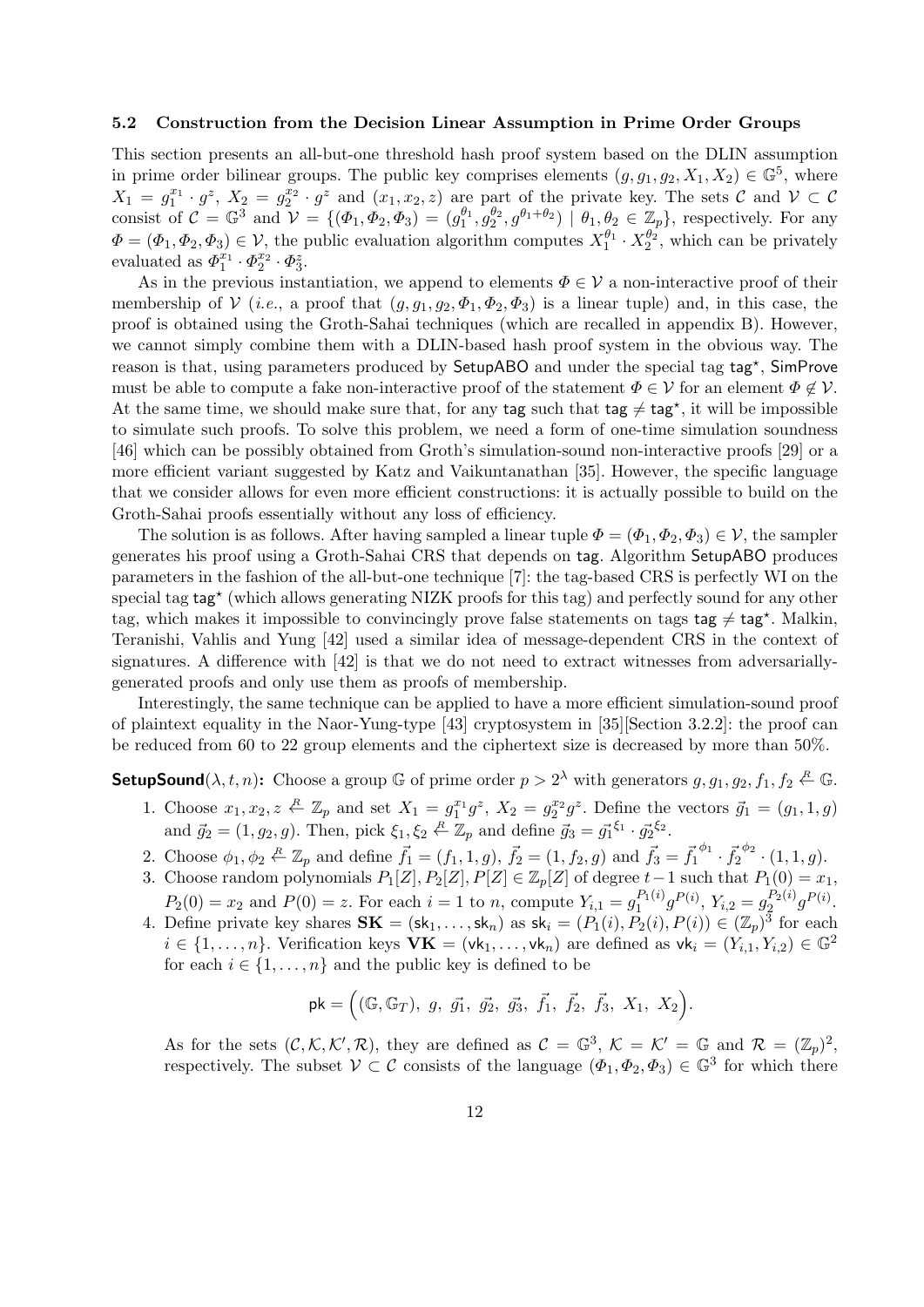exists  $\theta_1, \theta_2 \in \mathbb{Z}_p$  such that  $\Phi_1 = g_1^{\theta_1}, \Phi_2 = g_2^{\theta_2}$  and  $\Phi_3 = g^{\theta_1 + \theta_2}$ .

**SetupABO**( $\lambda$ , t, n, tag<sup>\*</sup>): is identical to SetupSound with the following differences.

- 1. In step 1,  $\vec{g}_3$  is set as  $\vec{g}_3 = \vec{g}_1^{\xi_1} \cdot \vec{g}_2^{\xi_2} \cdot (1, 1, g)^{-\text{tag}}$  instead of being chosen in span $(\vec{g}_1, \vec{g}_2)$ .
- 2. In step 2, the vectors  $(\vec{f}_1, \vec{f}_2, \vec{f}_3)$  are chosen so as to have  $\vec{f}_3 = \vec{f}_1^{\phi_1} \cdot \vec{f}_2^{\phi_2}$ .
- 3. The algorithm additionally outputs the trapdoor  $\tau = (\xi_1, \xi_2, \phi_1, \phi_2) \in (\mathbb{Z}_p)^4$ .

**Sample**(pk): choose  $\theta_1, \theta_2 \stackrel{R}{\leftarrow} \mathbb{Z}_p$ , compute  $\Phi = (\Phi_1, \Phi_2, \Phi_3) = (g_1^{\theta_1}, g_2^{\theta_2}, g^{\theta_1+\theta_2})$  and output  $((\theta_1, \theta_2), \Phi)$ . **Prove**  $(\mathsf{pk}, \mathsf{tag}, (\theta_1, \theta_2), \Phi)$ : parse  $\mathsf{pk}$  as  $((\mathbb{G}, \mathbb{G}_T), g, \vec{g_1}, \vec{g_2}, \vec{g_3}, \vec{f_1}, \vec{f_2}, \vec{f_3}, X_1, X_2)$  and  $\Phi$  as  $(\Phi_1, \Phi_2, \Phi_3)$ .

Construct<sup>1</sup> a vector  $\vec{g}_{\text{tag}} = \vec{g}_3 \cdot (1, 1, g)^{\text{tag}}$  and use  $\mathbf{g}_{\text{tag}} = (\vec{g}_1, \vec{g}_2, \vec{g}_{\text{tag}})$  as a Groth-Sahai CRS to generate a NIZK proof that  $(g, g_1, g_2, \Phi_1, \Phi_2, \Phi_3)$  is a linear tuple. More precisely, generate commitments  $\vec{C}_{\theta_1}, \vec{C}_{\theta_2}$  to exponents  $\theta_1, \theta_2 \in \mathbb{Z}_p$  (in other words, compute  $\vec{C}_{\theta_i} = \vec{g}_{\text{tag}}^{\theta_i} \cdot \vec{g}_1^{\theta_i} \cdot \vec{g}_2^{\theta_i}$ with  $r_i, s_i \stackrel{R}{\leftarrow} \mathbb{Z}_p$  for each  $i \in \{1, 2\}$  and a proof  $\pi_{(\theta_1, \theta_2)}$  that they satisfy

$$
\Phi_1 = g_1^{\theta_1}, \qquad \Phi_2 = g_2^{\theta_2}, \qquad \Phi_3 = g^{\theta_1 + \theta_2}.
$$
 (2)

The whole proof  $\pi_{\text{LIN}}$  for (2) consists of  $\vec{C}_{\theta_1}$ ,  $\vec{C}_{\theta_2}$  and  $\pi_{(\theta_1,\theta_2)}$  (see appendix E.1 for details about the generation of this proof) and requires 12 elements of G.

- **SimProve**(pk,  $\tau$ , tag,  $\Phi$ ): parses pk as above,  $\tau$  as  $(\xi_1, \xi_2, \phi_1, \phi_2) \in (\mathbb{Z}_p)^4$  and  $\Phi$  as  $(\Phi_1, \Phi_2, \Phi_3) \in \mathbb{G}^3$ . If tag  $\neq$  tag\*, return ⊥. Otherwise, the commitments  $\vec{C}_{\theta_1}, \vec{C}_{\theta_2}$  and the proof  $\pi_{\text{LIN}}$  must be generated for the CRS  $\mathbf{g}_{\text{tag}*} = (\vec{g_1}, \vec{g_2}, \vec{g}_{\text{tag}*})$ , where  $\vec{g}_{\text{tag}*} = \vec{g_3} \cdot (1, 1, g)^{\text{tag}*} = \vec{g_1}^{\xi_1} \cdot \vec{g_2}^{\xi_2}$ , which is a Groth-Sahai CRS for the witness indistinguishability setting (as recalled in appendix B).
	- 1. Using the trapdoor  $(\xi_1, \xi_2)$ , simulate proofs for multi-exponentiation equations (see appendix E.1 for details as to how such proofs can be simulated). That is, generate  $\vec{C}_{\theta_1}, \vec{C}_{\theta_2}$  as commitments to 0 and compute  $\pi_{(\theta_1,\theta_2)}$  as a simulated proof that relations (2) hold.
	- 2. Output  $\pi_{\text{LIN}} = (\vec{C}_{\theta_1}, \vec{C}_{\theta_2}, \pi_{(\theta_1, \theta_2)})$  that consists of perfectly hiding commitments and simulated NIZK proofs which, on the CRS  $(\vec{g_1}, \vec{g_2}, \vec{g}_{\text{tag}})$ , are distributed as real proofs.
- **Verify**(pk, tag,  $\Phi$ ,  $\pi$ <sub>LIN</sub>): parse pk and  $\Phi$  as above and  $\pi$ <sub>LIN</sub> as  $(\vec{C}_{\theta_1}, \vec{C}_{\theta_2}, \pi_{(\theta_1, \theta_2)}) \in \mathbb{G}^{12}$ . Then, compute  $\vec{g}_{\text{tag}} = \vec{g}_3 \cdot (1, 1, g)^{\text{tag}}$  and use  $\mathbf{g}_{\text{tag}} = (\vec{g}_1, \vec{g}_2, \vec{g}_{\text{tag}})$  as a Groth-Sahai CRS to verify the proof  $\pi_{\text{LIN}}$ . If the latter is deemed as a valid proof for the relations (2), return 1. Otherwise, return 0.

**PubEval**(pk,  $(\theta_1, \theta_2), \Phi$ ): parse pk and  $\Phi$  as above. Return  $\perp$  if  $(\Phi_1, \Phi_2, \Phi_3) \neq (g_1^{\theta_1}, g_2^{\theta_2}, g^{\theta_1+\theta_2})$ . Otherwise, compute and return  $K = X_1^{\theta_1} \cdot X_2^{\theta_2} \in \mathcal{K}$ .

**SharePrivEval**(pk, sk<sub>i</sub>,  $\Phi$ ): parse sk<sub>i</sub> as  $(P_1(i), P_2(i), P(i)) \in (\mathbb{Z}_p)^3$  and return  $\perp$  if  $\Phi \notin \mathbb{G}^3$ . Otherwise, compute and return a pair  $(K_i, \pi_{K_i})$ , where  $K_i = \Phi_1^{P_1(i)}$  $\varphi^{P_1(i)}_1 \cdot \varphi^{P_2(i)}_2$  $\frac{P_2(i)}{2} \cdot \Phi_3^{P(i)} \in \mathcal{K}'$  and  $\pi_{K_i} = (\vec{C}_{P_1}, \vec{C}_{P_2}, \vec{C}_P, \pi'_{K_i}) \in \mathbb{G}^{15}$  is a proof consisting of commitments  $\vec{C}_{P_1}, \vec{C}_{P_2}, \vec{C}_P$  to exponents  $P_1(i), P_2(i), P(i) \in \mathbb{Z}_p$  and a proof  $\pi'_{K_i}$  that these satisfy the equations

$$
K_i = \Phi_1^{P_1(i)} \cdot \Phi_2^{P_2(i)} \cdot \Phi_3^{P(i)}, \qquad Y_{i,1} = g_1^{P_1(i)} g^{P(i)}, \qquad Y_{i,2} = g_2^{P_2(i)} g^{P(i)}.
$$
 (3)

The perfectly binding commitments  $\vec{C}_{P_1}, \vec{C}_{P_2}, \vec{C}_P$  and the proof  $\pi'_{K_i}$  are generated using the vectors  $\mathbf{f} = (\vec{f}_1, \vec{f}_2, \vec{f}_3)$  as a Groth-Sahai CRS (in such a way that  $\vec{C}_{P_1} = \vec{f}_3^{P_1(i)} \cdot \vec{f}_1^{r_{P_1}} \cdot \vec{f}_2^{s_{P_1}}$ , for some  $r_{P_1}, s_{P_1} \stackrel{R}{\leftarrow} \mathbb{Z}_p$ , for example).

<sup>&</sup>lt;sup>1</sup> We assume that tags are non-zero. This can be enforced by having Prove and Verify output  $\perp$  when tag = 0.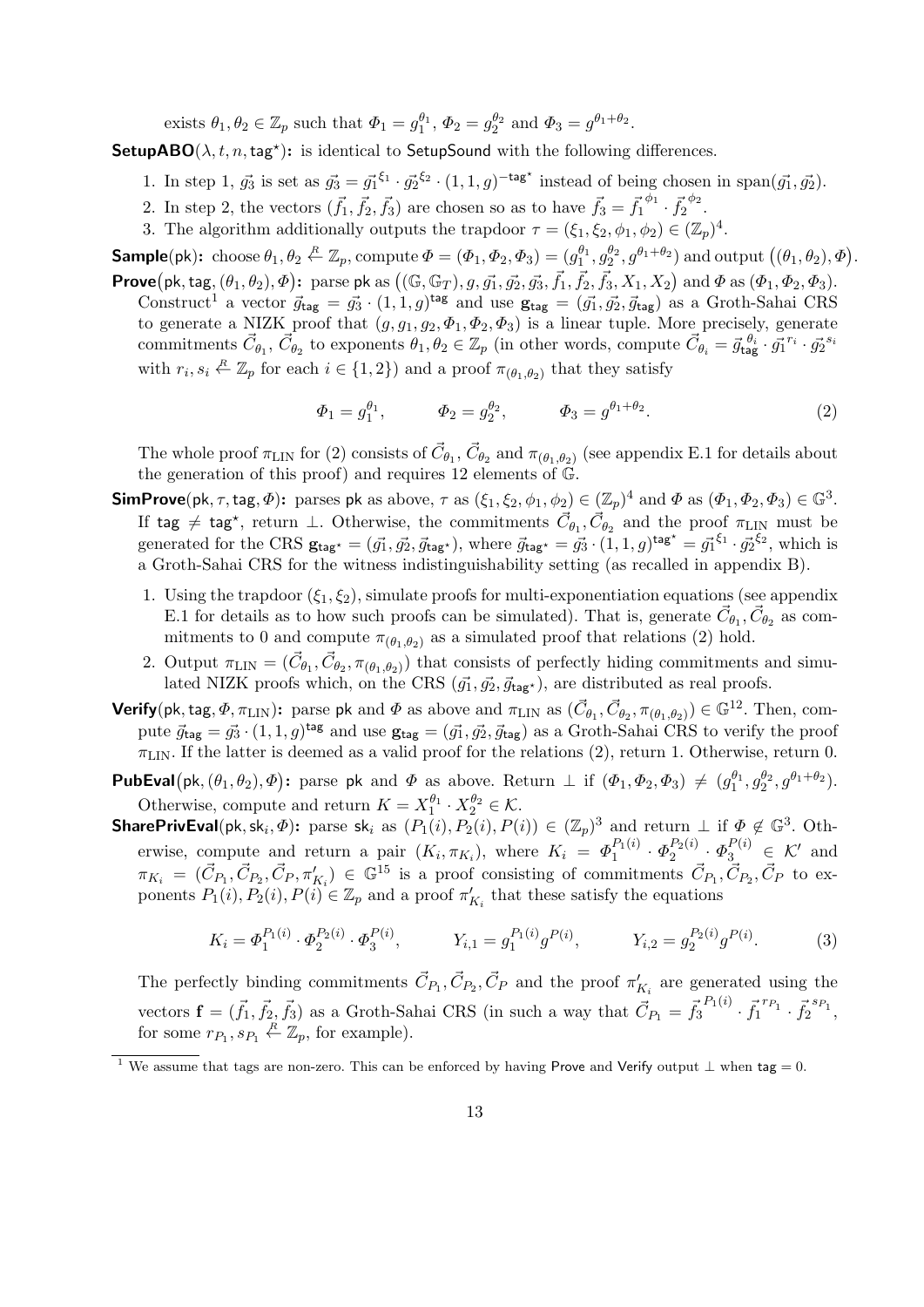- **ShareEvalVerify**(pk, vk<sub>i</sub>,  $\Phi$ ,  $K_i$ ,  $\pi_{K_i}$ ): parse vk<sub>i</sub> as  $(Y_{i,1}, Y_{i,2}) \in \mathbb{G}^2$  and return  $\perp$  if  $(K_i, \pi_{K_i})$  cannot be parsed as a tuple in  $\mathbb{G} \times \mathbb{G}^{15}$ . Otherwise, parse  $\pi_{K_i}$  as  $\pi_{K_i} = (\vec{C}_{P_1}, \vec{C}_{P_2}, \vec{C}_P, \pi'_{K_i}) \in \mathbb{G}^{15}$  and return 1 if  $\pi'_{K_i}$  is a valid proof for equations (3). In any other situation, return 0.
- **Combine**(pk,  $\Phi$ ,  $\{(K_i, \pi_{K_i})\}_{i \in S}$ ): return  $\perp$  if ShareEvalVerify(pk, vk<sub>i</sub>,  $\Phi$ ,  $K_i$ ,  $\pi_{K_i}$ ) = 0 for some  $i \in S$ . Otherwise, compute  $K = \prod_{i \in S} K_i^{\Delta_{i,S}(0)} = \Phi_1^{x_1} \cdot \Phi_2^{x_2} \cdot \Phi_3^{z} \in \mathcal{K}$ .

**Theorem 3.** The above construction is an all-but-one perfectly sound threshold hash proof system assuming that the DLIN assumption holds in G. (The proof is given in appendix C.2.)

The proof  $\pi_{\rm LIN}$  takes 6 group elements whereas commitments  $\vec{C}_{\theta_1}, \vec{C}_{\theta_2}$  require 3 group elements each. If the scheme is instantiated using Groth's one-time signature [29] (which relies on the discrete logarithm assumption), SVK and  $\sigma$  demand 3 and 2 group elements, respectively. The whole ciphertext  $C$  thus consists of 21 group elements. Concretely, if each element has a representation of 512 bits, at the 128-bit security level, the ciphertext overhead amounts to 10240 bits.

From a computational standpoint, assuming that a multi-exponentiation with two base elements has roughly the same cost as a single-base exponentiation, the sender has to compute 19 exponentiations in G (we include the cost of generating SVK which incurs three exponentiations in Groth's one-time signature [29]). As for the verifier's workload, the validity of a ciphertext can be checked by computing a product of 12 pairings (which is significantly more efficient than naively evaluating 12 individual pairings) using probabilistic batch verification techniques as in [6].

In appendix D, we show an even more efficient instantiation based on the Symmetric eXternal Diffie-Hellman assumption in prime order groups: only 6 pairing evaluations suffice to check  $\pi_{\mathcal{V}}$ .

#### Acknowledgements

We thank the anonymous reviewers and Carla Ràfols for useful comments.

#### References

- 1. M. Abe. Robust Distributed Multiplicaton with out Interaction. In Crypto'99, LNCS 1666, pp. 130–147, 1999.
- 2. M. Abe, S. Fehr. Adaptively Secure Feldman VSS and Applications to Universally-Composable Threshold Cryptography. In Crypto'04, LNCS 3152, pp. 317–334, 2004.
- 3. J. Almansa, I. Damgård, J.-B. Nielsen. Simplified Threshold RSA with Adaptive and Proactive Security. In Eurocrypt'06, LNCS 4004, pp. 593–611, 2006.
- 4. P. Barreto, M. Naehrig. Pairing-Friendly Elliptic Curves of Prime Order. In SAC'05, LNCS 3897, pp. 319–331, 2005.
- 5. M. Bellare, P. Rogaway. Random oracles are practical: A paradigm for designing efficient protocols. In ACM CCS, pp. 62–73, 1993.
- 6. O. Blazy, G. Fuchsbauer, M. Izabach`ene, A. Jambert, H. Sibert, D. Vergnaud. Batch Groth-Sahai. In Applied Cryptography and Network Security (ACNS'10), LNCS 6123, pp. 218–235, 2010.
- 7. D. Boneh, X. Boyen. Efficient Selective-ID Secure Identity-Based Encryption Without Random Oracles. In Eurocrypt'04, LNCS 3027, pp. 223–238, 2004.
- 8. D. Boneh, X. Boyen, S. Halevi. Chosen Ciphertext Secure Public Key Threshold Encryption Without Random Oracles. In CT-RSA'06, LNCS 3860, pp. 226–243, 2006.
- 9. D. Boneh, X. Boyen, H. Shacham. Short group signatures. In Crypto'04, LNCS 3152, pp. 41–55, 2004.
- 10. D. Boneh, M. Franklin. Identity-Based Encryption from the Weil Pairing. In SIAM J. of Computing 32(3), pp. 586–615, 2003. Earlier version in Crypto'01.
- 11. D. Boneh, E.-J. Goh, K. Nissim. Evaluating 2-DNF formulas on ciphertexts. In Theory of Cryptography Conference – TCC 2005, LNCS 3378, pp. 325–341. Springer, 2005.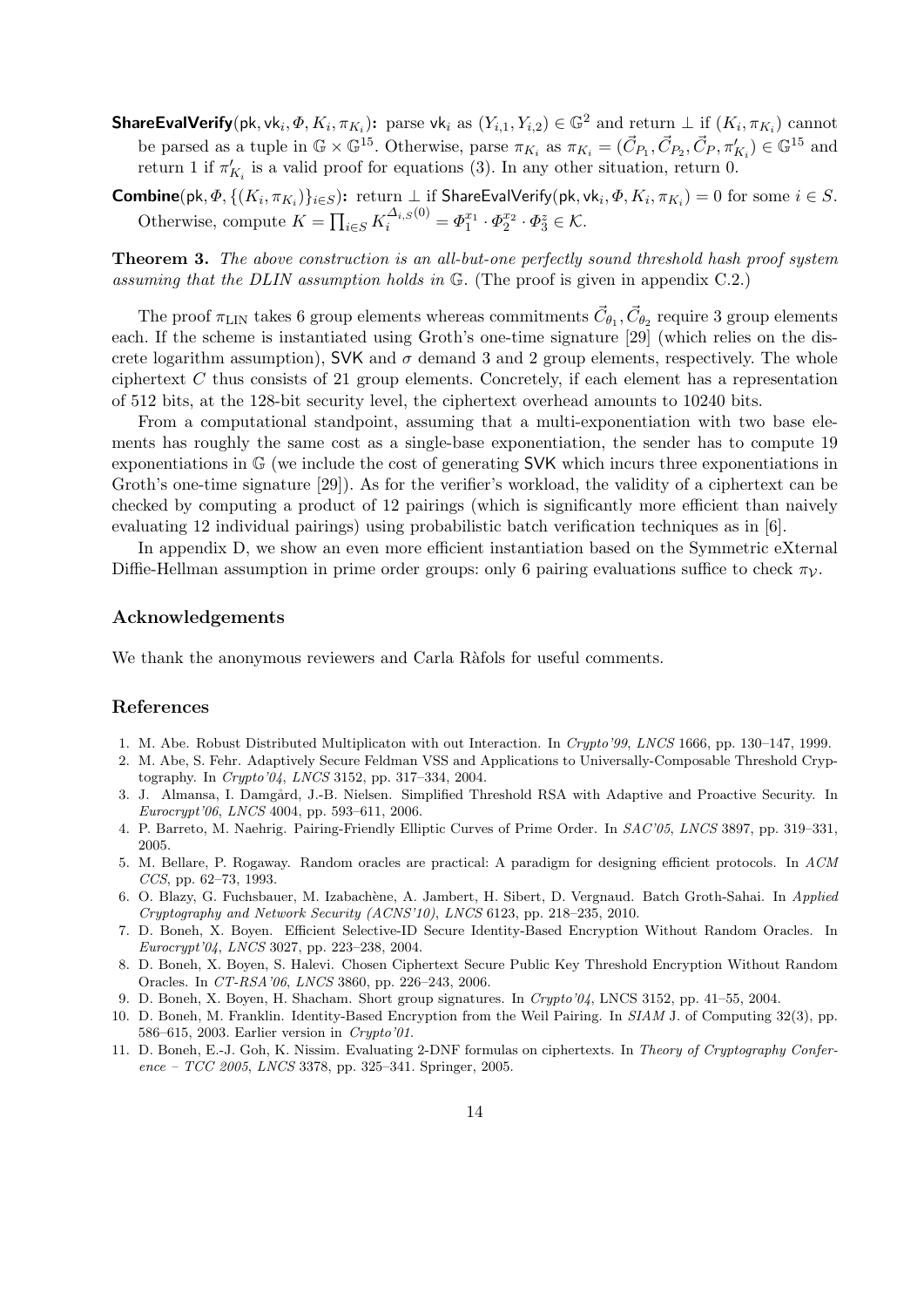- 12. C. Boyd. Digital Multisignatures. In Cryptography and Coding (H.J. Beker and F.C. Piper Eds.), Oxford University Press, pp. 241–246, 1989.
- 13. X. Boyen, Q. Mei, B. Waters. Direct Chosen Ciphertext Security from Identity-Based Techniques. in ACM CCS'05, pp. 320–329, 2005.
- 14. R. Canetti, R. Gennaro, S. Jarecki, H. Krawczyk, T. Rabin. Adaptive Security for Threshold Cryptosystems. In Crypto'99, LNCS 1666, pp. 98–115, 1999.
- 15. R. Canetti, S. Goldwasser. An Efficient Threshold Public Key Cryptosystem Secure Against Adaptive Chosen Ciphertext Attack. In Eurocrypt'99, LNCS 1592, pp. 90–106, 1999.
- 16. R. Cramer, V. Shoup. A practical public key cryptosystem provably secure against adaptive chosen ciphertext attack. In Crypto'98, LNCS 1462, pp. 13–25, 1998.
- 17. R. Cramer, V. Shoup. Universal Hash Proofs and a Paradigm for Adaptive Chosen Ciphertext Secure Public-Key Encryption. In Eurocrypt'02, LNCS 2332, pp. 45–64, 2002.
- 18. R. Canetti, S. Halevi, J. Katz. Chosen-Ciphertext Security from Identity-Based Encryption. In Eurocrypt'04, LNCS 3027, pp. 207–222, 2004.
- 19. R. Cramer, I. Damgård, S. Dziembowski, M. Hirt, T. Rabin. Efficient Multi-Party Computations Secure Against an Adaptive Adversary. In Eurocrypt'99, LNCS 1592, pp. 311–326, 1999.
- 20. R. Cramer, I. Damgård, Y. Ishai. Share Conversion, Pseudorandom Secret-Sharing and Applications to Secure Computation. In TCC'05, LNCS 3378, pp. 342–362, 2005.
- 21. I. Damgård. Towards Practical Public Key Systems Secure Against Chosen Ciphertext Attacks. In Crypto'91, LNCS 576, pp. 445–456 1991.
- 22. Y. Desmedt. Society and Group Oriented Cryptography: A New Concept. In Crypto'87, LNCS 293, pp. 120–127, 1987.
- 23. Y. Desmedt, Y. Frankel. Threshold Cryptosystems. In Crypto'89, LNCS 435, pp. 307–315, 1989.
- 24. Y. Dodis, J. Katz. Chosen-Ciphertext Security of Multiple Encryption. In TCC'05, LNCS 3378, pp. 188–209, 2005.
- 25. P.-A. Fouque, D. Pointcheval. Threshold Cryptosystems Secure against Chosen-Ciphertext Attacks. In Asiacrypt'01, LNCS 2248, pp. 351–368, 2001.
- 26. Y. Frankel, P. MacKenzie, M. Yung. Adaptively-Secure Distributed Public-Key Systems. In ESA'99, LNCS 1643, pp. 4–27, 1999.
- 27. Y. Frankel, P. MacKenzie, M. Yung. Adaptively-Secure Optimal-Resilience Proactive RSA. In Asiacrypt'99, LNCS 1716, pp. 180–194, 1999.
- 28. D. Freeman. Converting Pairing-Based Cryptosystems from Composite-Order Groups to Prime-Order Groups. In Eurocrypt'10, LNCS 6110, pp. 44–61, 2010.
- 29. J. Groth. Simulation-sound NIZK proofs for a practical language and constant size group signatures. In Asiacrypt 2006, LNCS 4284, pp. 444–459, 2006.
- 30. J. Groth, R. Ostrovsky, A. Sahai. Perfect non-interactive zero knowledge for NP. In Eurocrypt'06, volume 4004 of Lecture Notes in Computer Science, pages 339–358. Springer, 2006.
- 31. J. Groth, A. Sahai. Efficient non-interactive proof systems for bilinear groups. In Eurocrypt'08, LNCS 4965, pp. 415–432, 2008.
- 32. J. Håstad, R. Impagliazzo, L. Levin, M. Luby. A pseudorandom generator from any one-way function. SIAM Journal on Computing, vol. 28(4), pp. 1364–1396, 1999.
- 33. D. Hofheinz, E. Kiltz. The Group of Signed Quadratic Residues and Applications. In Crypto'09, LNCS 5677, pp. 637–653, 2009.
- 34. S. Jarecki, A. Lysyanskaya. Adaptively Secure Threshold Cryptography: Introducing Concurrency, Removing Erasures. In Eurocrypt'00, LNCS 1807, pp. 221–242, 2000.
- 35. J. Katz, V. Vaikuntanathan. Round-Optimal Password-Based Authenticated Key Exchange. In TCC'11, LNCS 6597, pp. 293–310, 2011.
- 36. E. Kiltz. Chosen-ciphertext security from tag-based encryption. In TCC'06, LNCS 3876, pp. 581–600, 2006.
- 37. E. Kiltz, K. Pietrzak, M. Stam, M. Yung. A New Randomness Extraction Paradigm for Hybrid Encryption. In Eurocrypt'09, LNCS 5479, pp. 590–609, 2009.
- 38. A. Lewko, B. Waters. New Techniques for Dual System Encryption and Fully Secure HIBE with Short Ciphertexts. In TCC 2010, LNCS 5978, pp. 455–479, 2010.
- 39. B. Libert, M. Yung. Adaptively Secure Non-Interactive Threshold Cryptosystems. In ICALP 2011, LNCS 6756, pp. 588–600, 2011.
- 40. P. MacKenzie. An Efficient Two-Party Public Key Cryptosystem Secure against Adaptive Chosen Ciphertext Attack. In PKC'03, LNCS 2567, pp. 47–61, 2003.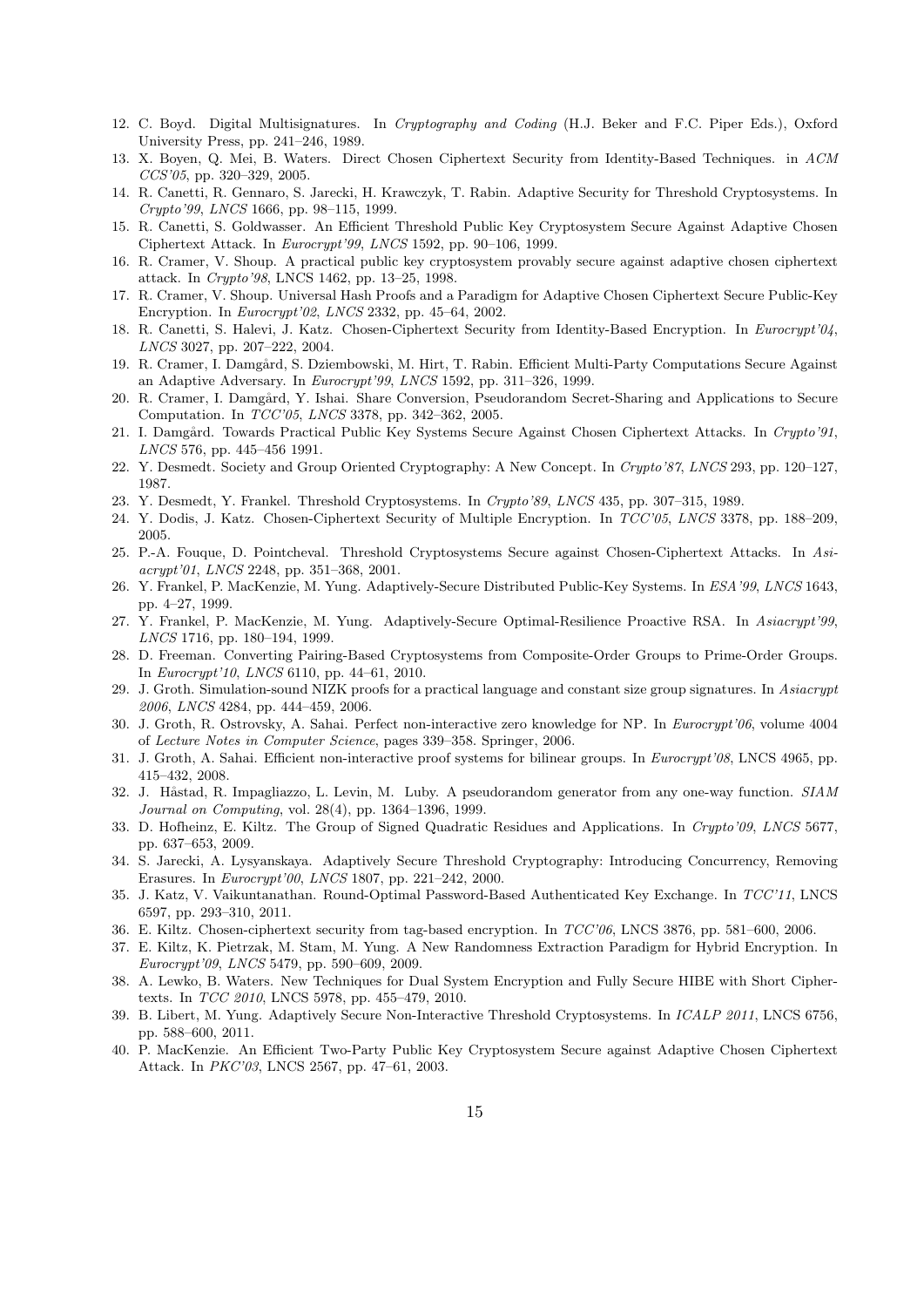- 41. P. MacKenzie, M. Reiter, K. Yang. Alternatives to non-malleability: Definitions, constructions, and applications. In TCC'04, LNCS 2951, pp. 171–190. Springer, 2004.
- 42. T. Malkin, I. Teranishi, Y. Vahlis, M. Yung. Signatures resilient to continual leakage on memory and computation. In TCC'11, LNCS 6597, pp. 89–106, 2011.
- 43. M. Naor, M. Yung. Public-key cryptosystems provably secure against chosen ciphertext attacks. In STOC'90, ACM Press, 1990.
- 44. R. Ostrovsky, M. Yung. How to Withstand Mobile Virus Attacks. In 10<sup>th</sup> ACM Symp. on Principles of Distributed Computing (PODC'91), 1991.
- 45. C. Rackoff, D. Simon. Non-Interactive Zero-Knowledge Proof of Knowledge and Chosen Ciphertext Attack. In Crypto'91, LNCS 576, pp. 433–444, 1991.
- 46. A. Sahai. Non-Malleable Non-Interactive Zero Knowledge and Adaptive Chosen-Ciphertext Security. In FOCS'99, pp. 543–553, 1999.
- 47. M. Scott. Authenticated ID-based Key Exchange and remote log-in with simple token and PIN number. Cryptology ePrint Archive: Report 2002/164.
- 48. A. Shamir. Identity-Based Cryptosystems and Signature Schemes. In Crypto'84, LNCS 196, pp. 47–53, 1984.
- 49. V. Shoup, R. Gennaro. Securing Threshold Cryptosystems against Chosen Ciphertext Attack. In J. of Cryptology, 15(2), pp. 75–96, 2002. Earlier version in Eurocrypt'98, LNCS 1403, pp. 1–16, 1998.
- 50. B. Waters. Dual System Encryption: Realizing Fully Secure IBE and HIBE under Simple Assumptions. In Crypto'09, LNCS 5677, pp. 619–636, 2009.
- 51. H. Wee. Efficient Chosen-Ciphertext Security via Extractable Hash Proofs. In Crypto'10, LNCS 6223, pp. 314–332, 2010.
- 52. H. Wee. Threshold and Revocation Cryptosystems via Extractable Hash Proofs. In Eurocrypt'11, LNCS 6632, pp. 589–609, 2011.

# A One-time Signatures

A one-time signature scheme is a triple of algorithms  $\Sigma = (Gen, Sig, Ver)$  such that, on input of a security parameter  $\lambda$ , G generates a one-time key pair (SSK, SVK)  $\leftarrow \Sigma \cdot \mathcal{G}(\lambda)$  while, for any message M,  $\Sigma$ .Ver(SVK,  $M, \sigma$ ) outputs 1 whenever  $\sigma = \Sigma$ .Sig(SSK, M) and 0 otherwise.

As in [18, 24], we need strongly unforgeable one-time signatures: no PPT adversary can be able to create a new signature for a previously signed message.

**Definition 4.**  $\Sigma = (Gen, Sig, Ver)$  is a strongly unforgeable one-time signature if the probability

$$
\mathbf{Adv}^{\mathsf{OTS}} = \Pr \left[ \left( \mathsf{SSK}, \mathsf{SVK} \right) \leftarrow \mathcal{G}(\lambda); (M, St) \leftarrow \mathcal{F}(\mathsf{SVK});
$$
\n
$$
\sigma \leftarrow \Sigma.\mathsf{Sig}(\mathsf{SSK}, M); (M', \sigma') \leftarrow \mathcal{F}(M, \sigma, \mathsf{SVK}, St) :
$$
\n
$$
\Sigma.\mathsf{Ver}(\sigma', \mathsf{SVK}, M') = 1 \land (M', \sigma') \neq (M, \sigma) \right),
$$

where St denotes the state information maintained by  $\mathcal F$  between stages, is negligible for any PPT forger  $\mathcal{F}$ .

#### B Groth-Sahai Proof Systems

In the following notations, for equal-dimension vectors  $\vec{A}~$  and  $\vec{B}~$  containing group elements,  $\vec{A} \cdot \vec{B}$ stands for their component-wise product.

In their instantiation based on the DLIN assumption in symmetric bilinear groups  $(\mathbb{G}, \mathbb{G}_T)$ , Groth-Sahai (GS) proofs [31] use a common reference string comprising vectors  $\vec{g}_1, \vec{g}_2, \vec{g}_3 \in \mathbb{G}^3$ , where  $\vec{g_1} = (g_1, 1, g), \vec{g_2} = (1, g_2, g)$  for some  $g_1, g_2 \in \mathbb{G}$ . A commitment to  $X \in \mathbb{G}$  is obtained as  $\vec{C} = (1, 1, X) \cdot \vec{g_1}^r \cdot \vec{g_2}^s \cdot \vec{g_3}^t$  with  $r, s, t \in \mathbb{Z}_p^*$ . When proofs should be perfectly sound,  $\vec{g_3}$  is set as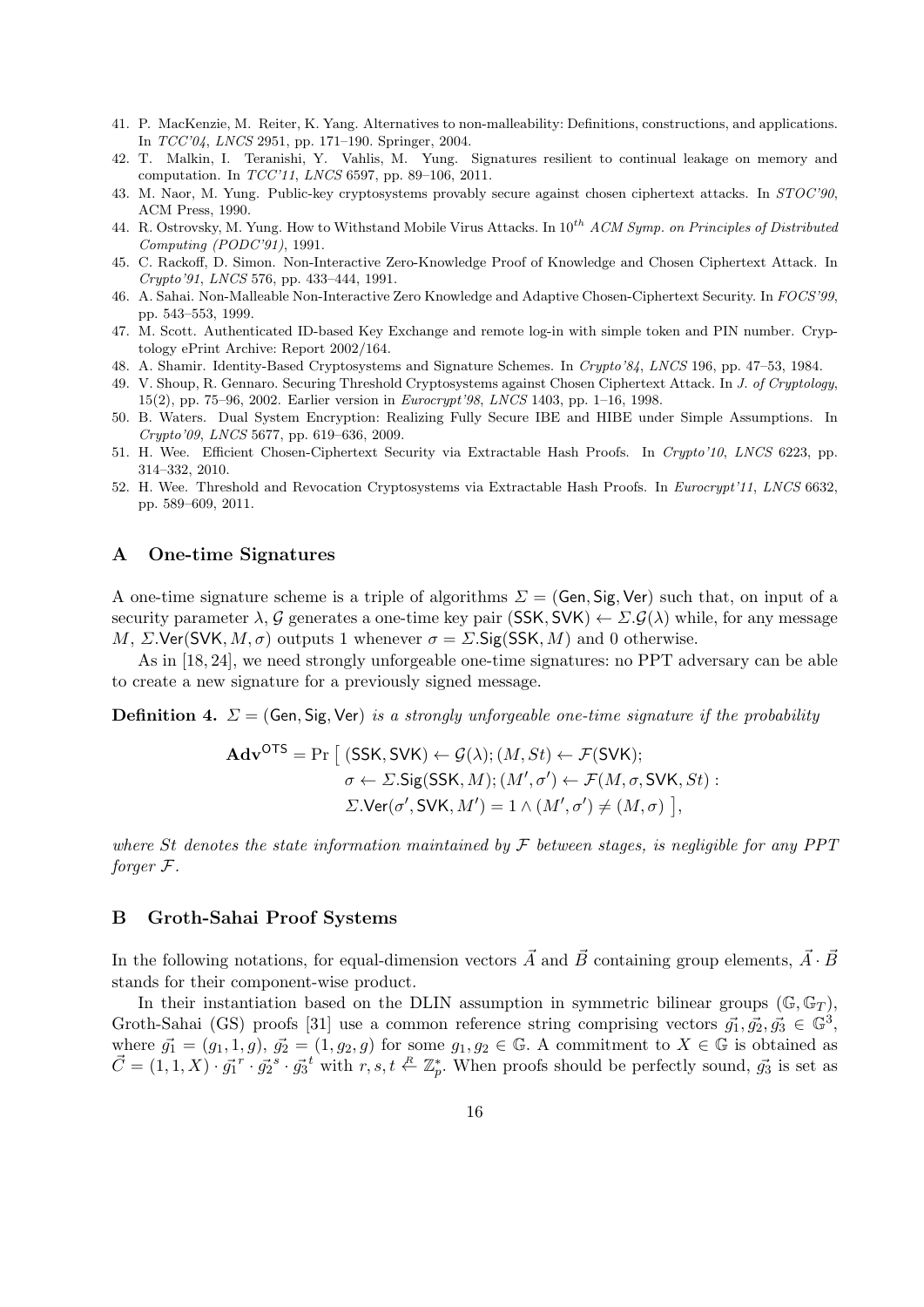$\vec{g}_3 = \vec{g}_1^{\cdot \xi_1} \cdot \vec{g}_2^{\cdot \xi_2}$ , with  $\xi_1, \xi_2 \stackrel{R}{\leftarrow} \mathbb{Z}_p^*$ , so that  $\vec{C} = (g_1^{r+\xi_1 t}, g_2^{s+\xi_2 t}, X \cdot g^{r+s+t(\xi_1+\xi_2)})$  is a Boneh-Boyen-Shacham (BBS) encryption [9] that can be decrypted using  $\alpha_1 = \log_g(g_1)$ ,  $\alpha_2 = \log_g(g_2)$ . In the witness indistinguishability (WI) setting,  $\vec{g}_1, \vec{g}_2, \vec{g}_3$  are linearly independent and  $\vec{C}$  is a perfectly hiding commitment. Under the DLIN assumption, the two settings are indistinguishable.

To commit to an exponent  $x \in \mathbb{Z}_p$ , one computes  $\vec{C} = \vec{\varphi}^x \cdot \vec{g_1}^r \cdot \vec{g_2}^s$ , with  $r, s \leftarrow \mathbb{Z}_p^*$ , using a CRS comprising vectors  $\vec{\varphi}, \vec{g_1}, \vec{g_2}$ . In the soundness setting  $\vec{\varphi}, \vec{g_1}, \vec{g_2}$  are linearly independent vectors (typically, one chooses  $\vec{\varphi} = \vec{g_3} \cdot (1, 1, g)$  where  $\vec{g_3} = \vec{g_1}^{\xi_1} \cdot \vec{g_2}^{\xi_2}$ ) whereas, in the WI setting, choosing  $\vec{\varphi} = \vec{g_1}^{\xi_1} \cdot \vec{g_2}^{\xi_2}$  gives a perfectly hiding commitment since  $\vec{C}$  is always a BBS encryption of 1<sub>G</sub>. On a perfectly sound CRS (where  $\vec{g}_3 = \vec{g}_1^{\xi_1} \cdot \vec{g}_2^{\xi_2}$  and  $\vec{\varphi} = \vec{g}_3 \cdot (1, 1, g)$ ), commitments to exponents are not fully extractable since the trapdoor  $(\alpha_1, \alpha_2)$  only allows recovering  $g^x$  from  $\vec{C} = \vec{\varphi}^x \cdot \vec{g_1}^r \cdot \vec{g_2}^s$ .

To prove that committed variables satisfy certain relations, the techniques of [31] require one commitment per variable and one proof element per relation. Such efficient proofs notably exist for multi-exponentiation equations which are equations of the form

$$
\prod_{i=1}^m \mathcal{A}_i^{y_i} \cdot \prod_{j=1}^n \mathcal{X}_j^{b_j} \cdot \prod_{i=1}^m \cdot \prod_{j=1}^n \mathcal{X}_j^{y_i \gamma_{ij}} = T,
$$

for variables  $\mathcal{X}_1,\ldots,\mathcal{X}_n \in \mathbb{G}, y_1,\ldots,y_m \in \mathbb{Z}_p$  and constants  $T,\mathcal{A}_1,\ldots,\mathcal{A}_m \in \mathbb{G}, b_1,\ldots,b_n \in \mathbb{Z}_p$  and  $\gamma_{ij} \in \mathbb{G}$ , for  $i \in \{1, ..., m\}, j \in \{1, ..., n\}.$ 

Multi-exponentiation equations admit zero-knowledge proofs at no additional cost. On a simulated CRS (prepared for the WI setting), the trapdoor  $(\xi_1, \xi_2)$  makes it possible to simulate proofs without knowing witnesses, and simulated proofs are perfectly indistinguishable from real proofs.

For linear equations (*i.e.*, when  $\gamma_{ij} = 0$  for all  $i, j$ ) depends on the form of the considered equation. Namely, linear multi-exponentiation equations of the type  $\prod_{j=1}^n \mathcal{X}_j^{b_j} = T$  (resp.  $\prod_{i=1}^m \mathcal{A}_i^{y_i} = T$ ) demand 3 (resp. 2) group elements.

The Groth-Sahai techniques can also be instantiated in groups  $(\mathbb{G}, \hat{\mathbb{G}}, \mathbb{G}_T)$  with an asymmetric bilinear map  $e : \mathbb{G} \times \hat{\mathbb{G}} \to \mathbb{G}_T$ , where  $\mathbb{G} \neq \hat{\mathbb{G}}$ . In this case, they rely on the Symmetric eXternal Diffie-Hellman assumption according to which the DDH problem is hard in both  $\mathbb G$  and  $\hat{\mathbb G}$ . In this setting, we only use them to prove multi-exponentiation equations of the form  $\prod_{i=1}^m \mathcal{A}_i^{y_i} = T$ , for constants  $A_1, \ldots, A_m, T \in \mathbb{G}$  and variables  $y_1, \ldots, y_m \in \mathbb{Z}_p$ . To this end, commitments to exponents  $x \in \mathbb{Z}_p$  have to be computed in  $\hat{\mathbb{G}}$ . The common reference string includes vector  $\vec{u}, \vec{u}_1 \in \hat{\mathbb{G}}^2$  and commitments are calculated as per  $\vec{C} = \vec{u}^x \cdot \vec{u}_1^r$ , with  $r \stackrel{R}{\leftarrow} \mathbb{Z}_p$ . It is easy to see that the commitment  $\vec{C}$  is perfectly hiding if  $(\vec{u}, \vec{u_1})$  are linearly independent and perfectly hiding if  $\vec{u} \in \text{span}(\vec{u_1})$ . The corresponding proof for the equation  $\prod_{i=1}^m \mathcal{A}_i^{y_i} = T$  will be perfectly sound if  $\vec{u} \notin \text{span}(\vec{u}_1)$  and perfectly WI if  $\vec{u} \in \text{span}(\vec{u}_1)$ . In either case, the proof consists of a single element of G.

## C Deferred Proofs

#### C.1 Proof of Theorem 2

The theorem is proved by demonstrating that, under the Subgroup Decision assumption, the scheme provides all the properties required from an all-but-one perfectly sound HPS.

The subset membership hardness property is straightforward as it is exactly the Subgroup Decision assumption in this instantiation. The simulatability of share proofs is also trivial to verify since no non-interactive proof is needed to check the validity of private evaluation shares. We thus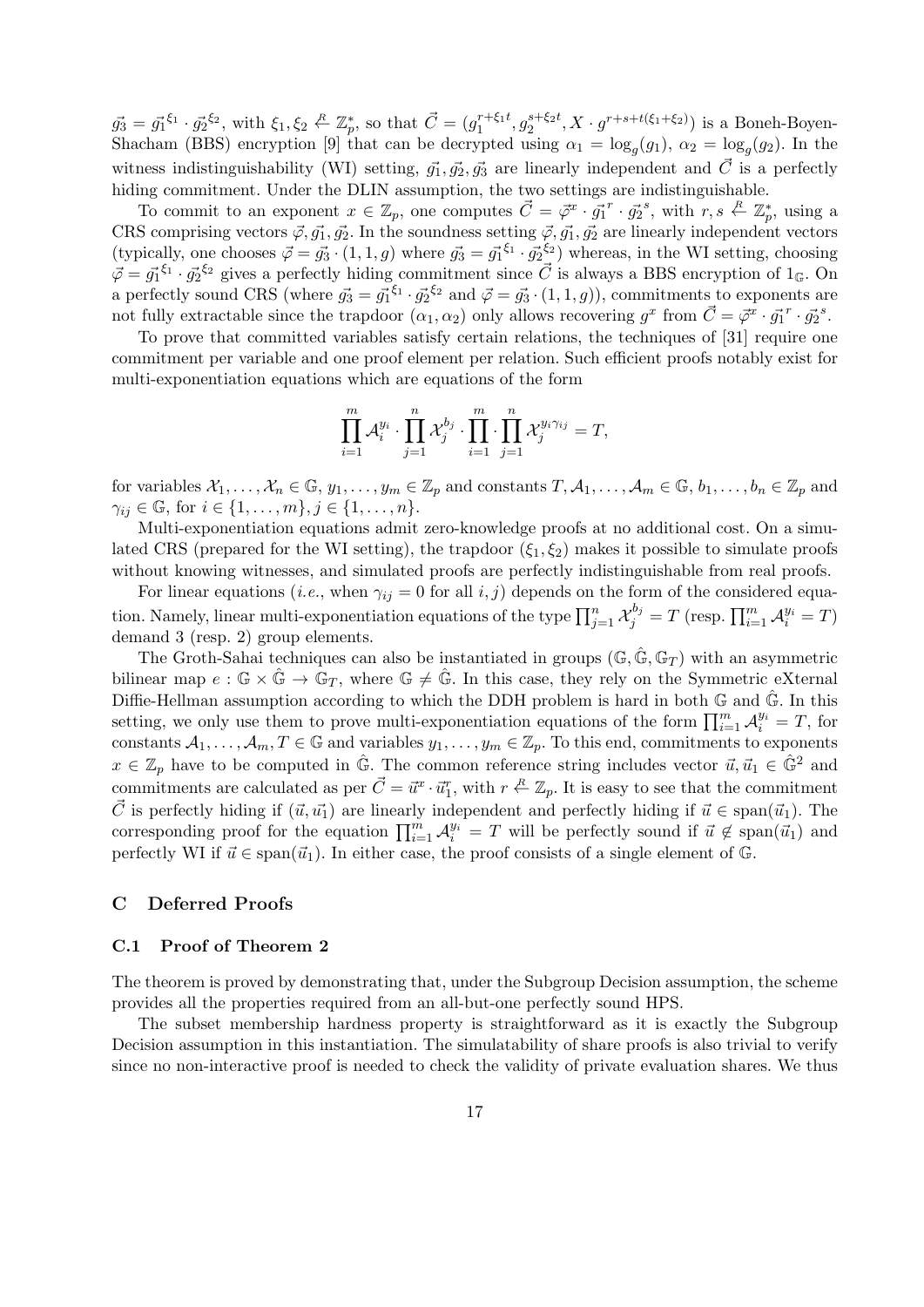focus on remaining properties.

To prove the universality property, we rely on the leftover hash lemma [32].

**Lemma 1.** Let  $X \in \mathcal{X}$  be a random variable such that  $H_{\infty}(X) > k$  and let H be a family of pairwise independent hash functions with domain X and range  $\{0,1\}^{\ell}$ . Then, if  $H \stackrel{R}{\leftarrow} \mathcal{H}$ , we have

$$
\Delta((H, H(X)), (H, U_{\ell})) \le 1/2^{(k-\ell)/2},
$$

where  $U_{\ell}$  denotes the uniform distribution over  $\{0,1\}^{\ell}$ .

SETUP INDISTINGUISHABILITY. The only difference between the outputs  $(\mathsf{pk}, \{\mathsf{sk}_i\}_{i=1}^n, \{\mathsf{vk}_i\}_{i=1}^n)$  of SetupSound( $\lambda, t, n$ ) and SetupABO( $\lambda, t, n, \text{tag*}^*$ ) is the distribution of  $v \in \mathbb{G}$  which is uniform in  $\mathbb{G}$  in the former case and equals  $v = u^{-\text{tag}^*} \cdot g^{\alpha}$ , where  $\alpha \stackrel{R}{\leftarrow} \mathbb{Z}_N$ , when it is returned by SetupABO. In the latter situation, v can be seen a Boneh-Goh-Nissim encryption [11] of −tag? whereas a uniformly random  $v \in_R \mathbb{G}$  can be interpreted as a BGN encryption of a random plaintext. Consequently, the public outputs of SetupSound and SetupABO cannot be told apart if the Subgroup Decision assumption (which is equivalent to the semantic security of the BGN cryptosystem) holds.

CORRECTNESS AND PUBLIC EVALUABILITY ON V. Since the public values  $pk = g^x$  and  $vk_i = g^{P(i)}$ uniquely determine  $P[X]$  mod  $p_1$  as well as  $sk_i \mod p_1$ , for any  $\Phi \in \mathbb{G}_{p_1}$ , there is only one possible value SharePrivEval(pk, sk $_i, \Phi$ ) =  $(K_i, \varepsilon)$  =  $(\Phi^{P(i)}, \varepsilon)$ . The second condition is immediate to verify.

UNIVERSALITY. Let  $\Phi$  be a random element of order N in  $\mathbb{G}$ . For any  $(t-1)$ -subset  $\bar{S} \subset \{1, \ldots, n\}$ , if we consider the min-entropy of  $\Phi^x$  given  $\Phi$ ,  $g^x$ ,  $\{\mathsf{vk}_i = g^{P(i)}\}_{i=1}^n$  and  $\{\mathsf{sk}_i = P(i)\}_{i \in \bar{S}}$ , we have

$$
H_{\infty}(\Phi^x | (g, \Phi, g^x, \{\mathsf{vk}_i\}_{i=1}^n, \{\mathsf{sk}_i\}_{i \in \bar{S}})) = H_{\infty}(\Phi^x | (g, \Phi, g^x)) = H_{\infty}(x \bmod N | x \bmod p_1)
$$
  
=  $H_{\infty}(x \bmod p_2 | x \bmod p_1) = H_{\infty}(x \bmod p_2) = \log p_2.$ 

Lemma 1 tells us that the statistical distance

$$
\displaystyle \varDelta\left[\left((g^x, \{\mathsf{vk}_i\}_{i=1}^n, \{sk_i\}_{i\in \bar{S}}, \varPhi), H, H(\varPhi^x)\right), \left((g^x, \{\mathsf{vk}_i\}_{i=1}^n, \{sk_i\}_{i\in \bar{S}}, \varPhi), H, U_\ell\right)\right],
$$

is smaller than  $1/2^{(\log p_2 - \ell)/2} < 1/2^{(\ell(\lambda) - \ell)/2}$ , which is negligible as long as  $l(\lambda) \geq 2\lambda + \ell$ .

ALL-BUT-ONE SOUNDNESS. Since SetupABO chooses u at random in  $\mathbb{G}$ , u has a non-trivial  $\mathbb{G}_{p_2}$ component with overwhelming probability. We know that  $u^{\text{tag}} \cdot v = u^{\text{tag}+ \text{tag}^*} \cdot g^{\alpha}$  has a non-trivial  $\mathbb{G}_{p_2}$  component whenever  $\tan \neq \text{tag}^*$ . The equality  $e(\Phi, u^{\text{tag}} \cdot v) = e(g, \pi_{SD})$  – more precisely, the fact that its right-hand-side member has order  $p_1$  – thus guarantees that  $\Phi \in \mathbb{G}_{p_1}$  as long as  $\text{tag} \neq \text{tag*}^*$ . At the same time,  $u^{\text{tag*}} \cdot v = g^{\alpha}$  has order  $p_1$ , and the trapdoor allows simulating proofs that  $\Phi \in \mathbb{G}_{p_1}$ . When  $\Phi$  is really in the subgroup  $\mathbb{G}_{p_1}$ ,  $\pi_{SD} = \Phi^{\alpha}$  equals the proof that would be produced using the real witness  $r = \log_g(\Phi)$ . When,  $\Phi \in_R \mathbb{G}$ ,  $\pi_{SD} = \Phi^{\alpha}$  still satisfies the equality  $e(\Phi, u^{\text{tag*}} \cdot v) = e(g, \pi_{\text{SD}})$  and can thus serve as a simulated proof that  $\Phi \in \mathbb{G}_{p_1}$ .

CONSISTENCY. Let us assume that a PPT adversary  $A$  can break the consistency property of the all-but-one HPS with non-negligible probability. We show that  $\mathcal A$  implies a distinguisher  $\mathcal B$  for the Subgroup Decision assumption. The distinguisher B receives  $(g \in \mathbb{G}_{p_1}, h \in \mathbb{G})$  and  $\eta \in \mathbb{G}$  with the aim of deciding if  $\eta$  has a non-trivial  $\mathbb{G}_{p_2}$  component. This is done by generating the public key pk using  $g \in \mathbb{G}_{p_1}$  and  $h \in \mathbb{G}$  and by choosing  $\{(\mathsf{sk}_i, \mathsf{vk}_i)\}_{i=1}^n$  as in the specification of the scheme.

The only way for the adversary to break the consistency property is to output  $(\text{tag}, \Phi, \pi_{SD})$ (note that  $\Phi$ 's membership in  $\mathbb{G}_{p_1}$  is guaranteed by the perfectly sound proof  $\pi_{\text{SD}}$ ) and two sets of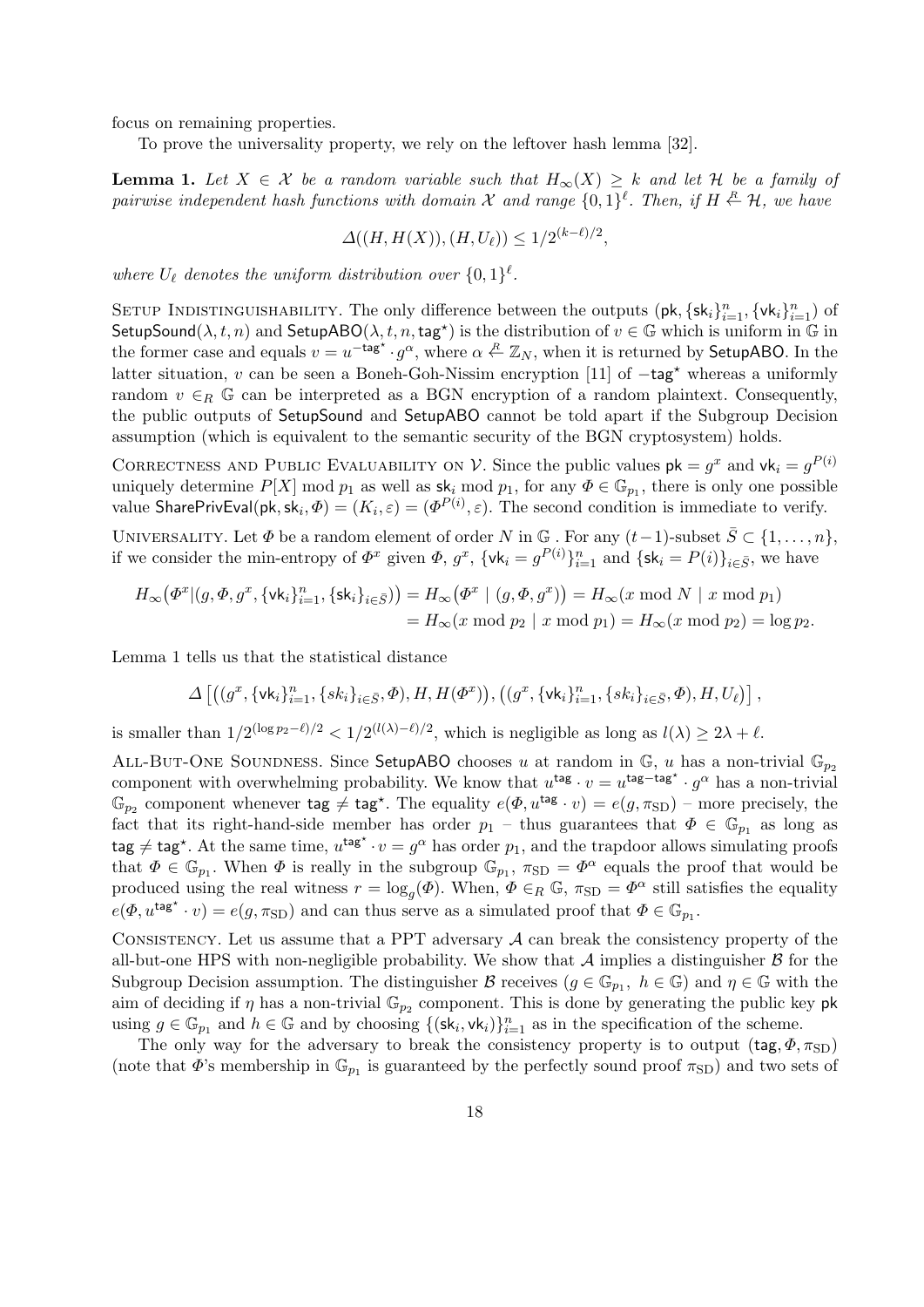decryption shares where at least one share is of the form  $K_i = \Phi^{P(i)} \cdot R_{2,i}$ , for some  $R_{2,i} \in \mathbb{G}_{p_2}^*$ . Since B knows  $\mathsf{sk}_i = P(i)$ , it can compute  $R_{2,i} = K_i / \Phi^{P(i)} \in \mathbb{G}_{p_2}$ , which allows deciding whether  $\eta \in \mathbb{G}_{p_1}$  by testing whether the equality  $e(\eta, R_{2,i}) = 1_{\mathbb{G}_T}$  (which only holds if  $\eta \in \mathbb{G}_{p_1}$ ) holds.  $\square$ 

#### C.2 Proof of Theorem 3

We show that, under the Decision Linear assumption, the scheme meets all the requirements of all-but-one perfectly sound threshold HPS. The subset membership hardness property is trivially implied by the DLIN assumption and we thus focus on remaining properties.

SETUP INDISTINGUISHABILITY. The difference between the public outputs of SetupSound( $\lambda, t, n$ ) and SetupABO( $\lambda, t, n, \textsf{tag}^{\star}$ ) is in the distributions of vectors  $\vec{g_3}$  and  $\vec{f_3}$  since SetupSound chooses  $\vec{g_3}$ in span $(\vec{g_1}, \vec{g_2})$  and  $\vec{f_3} \notin \text{span}(\vec{f_1}, \vec{f_2})$  whereas SetupABO proceeds the other way around.

We first prove the indistinguishability of the two possible distributions for  $\vec{g}_3$  (the case of  $f_3$  can be handled in a completely analogous way). To this end, we define an intermediate setup procedure SetupInt which produces vectors of the form  $(\vec{g_1}, \vec{g_2}, \vec{g_3})$  with  $\vec{g_1} = (g_1, 1, g), \vec{g_2} = (1, g_2, g),$  $\vec{g}_3 = (g_{3,1}, g_{3,2}, g_{3,3})$  where  $g_1, g_2, g_{3,1}, g_{3,2}, g_{3,3} \notin \mathbb{G}$ . The result is obtained by combining the following two claims, the proofs of which are straightforward but given for completeness.

*Claim 1.* If DLIN holds, no PPT adversary can distinguish the output of SetupSound from SetupInt.

*Proof.* We show a distinguisher  $\beta$  that takes in  $(g, g_1, g_2, g_1^{\delta_1}, g_2^{\delta_2}, \chi)$ , for some  $\delta_1, \delta_2 \stackrel{R}{\leftarrow} \mathbb{Z}_p$ , with the purpose of deciding if  $\chi = g^{\delta_1 + \delta_2}$  or  $\chi \in_R \mathbb{G}$ . To this end,  $\mathcal{B}$  defines  $\vec{g}_1 = (g_1, 1, g), \vec{g}_2 = (1, g_2, g)$ . As for  $\vec{g_3}$ , B defines it as  $\vec{g_3} = (g_1^{\delta_1}, g_2^{\delta_2}, \chi)$ . It is clear that, if  $\chi = g^{\delta_1 + \delta_2}$ ,  $(\vec{g_1}, \vec{g_2}, \vec{g_3})$  is distributed as an output of SetupSound whereas, if  $\chi \in_R \mathbb{G}$ , it is an output of SetupInt.

*Claim 2.* If DLIN holds, no PPT adversary can distinguish the outputs of SetupInt and SetupABO.

*Proof.* Consider a distinguisher B that takes as input  $(g, g_1, g_2, g_1^{\delta_1}, g_2^{\delta_2}, \chi)$  and decides if  $\chi = g^{\delta_1 + \delta_2}$ or  $\chi \in_R \mathbb{G}$ . To do so,  $\mathcal{B}$  defines  $\vec{g}_1 = (g_1, 1, g)$  and  $\vec{g}_2 = (1, g_2, g)$ . As for the third vector  $\vec{g}_3$ ,  $\mathcal{B}$  and computes  $\vec{g}_3 = (g_1^{\delta_1}, g_2^{\delta_2}, \chi \cdot g^{-\text{tag*}})$ . If  $\chi \in_R \mathbb{G}$ , the vector  $\vec{g}_3$  has the same distribution no matter if  $\chi$  is multiplied by  $g^{-\text{tag*}}$  or not and its distribution corresponds to that of an output of SetupInt. If  $\chi = g^{\delta_1 + \delta_2}$ ,  $\vec{g_3}$  is distributed as in parameters produced by SetupABO.

CORRECTNESS AND PUBLIC EVALUABILITY ON  $\mathcal V$ . This property is implied by the public evaluability of the underlying standard hash proof system. Namely, for any element  $\Phi \in \mathcal{V}$ , which is a triple of the form  $(\Phi_1, \Phi_2, \Phi_3) = (g_1^{\theta_1}, g_2^{\theta_2}, g^{\theta_1+\theta_2})$  and for each *i*, the value  $K_i = \Phi_1^{P_1(i)}$  $a_1^{P_1(i)} \cdot \Phi_2^{P_2(i)}$  $a_2^{P_2(i)} \cdot \Phi_3^{P(i)}$  $_3^{F(y)}$  equals  $Y_{i,1}^{\theta_1} \cdot Y_{i,2}^{\theta_2}$  and is uniquely defined by pk and  $\mathsf{vk}_i = (Y_{i,1}, Y_{i,2})$ . It is also immediate that combining any t values  $K_i = \Phi_1^{P_1(i)}$  $\frac{P_1(i)}{1}\cdot \varPhi_2^{P_2(i)}$  $\frac{P_2(i)}{2}\cdot \varPhi_3^{P(i)}$  $S_3^{P(i)}$  allows recovering  $X_1^{\theta_1} X_2^{\theta_2}$ .

UNIVERSALITY. Let  $\Phi = (\Phi_1, \Phi_2, \Phi_3)$  be a random triple in  $\mathbb{G}^3$ . With overwhelming probability, we have  $\Phi_3 \neq g^{\theta_1+\theta_2}$ , where  $\theta_1 = \log_{g_1}(\Phi_1)$  and  $\theta_2 = \log_{g_2}(\Phi_2)$ . For any  $(t-1)$ -subset  $\bar{S} \subset \{1, \ldots, n\}$ , given shares  $\{sk_i = (P_1(i), P_2(i), P(i))\}_{i \in \bar{S}}$  and public elements  $X_1 = g_1^{x_1} \cdot g^z$ ,  $X_2 = g_2^{x_2} \cdot g^z$ ,  $\{\mathsf{vk}_i = (Y_{i,1}, Y_{i,2}) = (g_1^{P_1(i)})\}$  $q^{P_1(i)}g^{P(i)}, g_2^{P_2(i)}$  $\{P_2^{(2)}(i)\}_{i=1}^n$ , the value  $z = P(0)$  is completely undetermined. Since  $\Phi$  can be written  $(\Phi_1, \Phi_2, \Phi_3) = (g_1^{\theta_1}, g_2^{\theta_2}, g^{\theta_1+\theta_2+\theta})$  for some non-zero  $\theta \in_R \mathbb{Z}_p^*$ , its private evaluation can be expressed as

$$
\text{PrivEval}(\text{pk}, \{\text{sk}_i\}_{i=1}^t, \Phi) = \Phi_1^{x_1} \cdot \Phi_2^{x_2} \cdot \Phi_3^{z} = X_1^{\theta_1} \cdot X_2^{\theta_2} \cdot g^{\theta \cdot z},
$$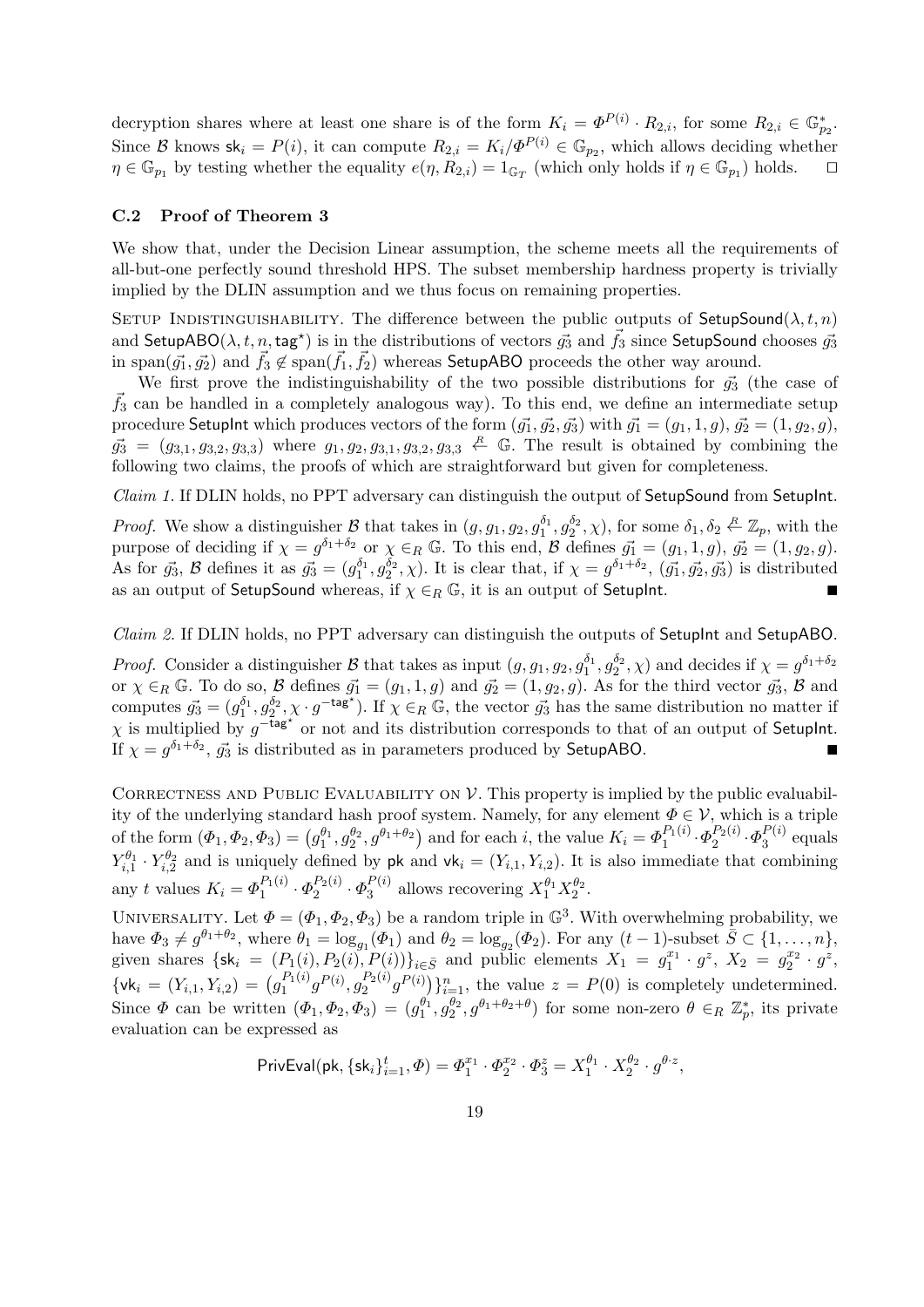which is uniformly random since z is itself random and independent of publicly available elements.

ALL-BUT-ONE SOUNDNESS. Algorithm SetupABO chooses  $(\vec{g_1}, \vec{g_2}, \vec{g_3})$  in such a way that, for any  $\text{tag } \neq \text{tag* }$ , the vector  $\vec{g}_{\text{tag}} = \vec{g_3} \cdot (1, 1, g)^{\text{tag}} = \vec{g_1}^{\xi_1} \cdot \vec{g_2}^{\xi_2} \cdot (1, 1, g)^{\text{tag} - \text{tag}}$  is not in  $\text{span}(\vec{g_1}, \vec{g_2})$  and  $(\vec{g}_1, \vec{g}_2, \vec{g}_{\text{tag}})$  forms a Groth-Sahai CRS for the perfect soundness setting. Consequently, for any tag  $\text{tag} \neq \text{tag}^*,$  even an unbounded adversary would be unable to produce a convincing proof  $\pi_{\text{LIN}}$  for an element  $\Phi \notin \mathcal{V}$ . At the same time,  $\vec{g}_{\text{tag}}^* = \vec{g_1}^{\xi_1} \cdot \vec{g_2}^{\xi_2}$  is such that  $(\vec{g_1}, \vec{g_2}, \vec{g}_{\text{tag}}^*)$  is a Groth-Sahai CRS for the perfect WI setting, and the trapdoor  $(\xi_1, \xi_2)$  makes it possible to generate simulated proofs  $\pi_{\text{LIN}}$  for elements  $\Phi = (\Phi_1, \Phi_2, \Phi_3) \in \mathbb{G}^3$  that can be outside the language V of linear tuples. Whenever  $(g, g_1, g_2, \Phi_1, \Phi_2, \Phi_3)$  is actually a linear tuple, simulated proofs (see appendix E.1 for details on how to construct them) are distributed exactly as the proofs that would be produced using real witnesses.

Simulatability of Share Proofs. In the public parameters produced by SetupABO, the vectors  $\mathbf{f} = (\vec{f}_1, \vec{f}_2, \vec{f}_3)$  are chosen in such a way that  $\vec{f}_3 = \vec{f}_1^{ \phi_1} \cdot \vec{f}_2^{ \phi_2}$ . This means that  $(\phi_1, \phi_2)$  can be used as a trapdoor to generate simulated NIZK proofs  $\pi_{K_i} = (\vec{C}_{P_1}, \vec{C}_{P_2}, \vec{C}_P, \pi'_{K_i})$  that committed exponents  $(P_1(i), P_2(i), P(i))$  satisfy the multi-exponentiation equations

$$
Y_{i,1} = g_1^{P_1(i)} \cdot g^{P(i)}, \qquad Y_{i,2} = g_2^{P_2(i)} g^{P(i)}, \qquad K_i = \Phi_1^{P_1(i)} \cdot \Phi_2^{P_2(i)} \cdot \Phi_3^{P(i)}.
$$
 (4)

Namely,  $\vec{C}_{P_1}, \vec{C}_{P_2}, \vec{C}_P$  are generated as commitments to 0 and the proof for (4) is simulated using  $(\phi_1, \phi_2)$ . The resulting proof  $\pi'_{K_i}$  – which is a simulated proof for a true statement – has the same distribution as a real proof.

Consistency. This property holds unconditionally. This is implied by the perfect soundness of Groth-Sahai proofs. Namely, SetupSound produces common reference strings  $\mathbf{g}_{\text{tag}} = (\vec{g_1}, \vec{g_2}, \vec{g}_{\text{tag}})$ and  $\mathbf{f} = (\vec{f}_1, \vec{f}_2, \vec{f}_3)$  that are always perfectly sound. This guarantees the impossibility of producing a convincing proof  $\pi_{\text{LIN}}$  for an element  $\Phi = (\Phi_1, \Phi_2, \Phi_3)$  such that  $(g, g_1, g_2, \Phi_1, \Phi_2, \Phi_3)$  is not a linear tuple. Moreover, thanks to the perfect soundness of proofs  $\pi_{K_i}$  for the CRS  $\mathbf{f} = (\vec{f}_1, \vec{f}_2, \vec{f}_3)$ , invalid private evaluation shares  $K_i$  can never be accepted by the ShareEvalVerify algorithm. Consequently, there is no way for two distinct sets of acceptable private evaluation shares to yield two distinct private evaluations for a valid  $\Phi \in \mathcal{V}$ .

## D Instantiation from the SXDH Assumption in Prime Order Groups

The construction of Section 5.2 relies on a well-established assumption in prime order groups and it is described in terms of symmetric pairings for simplicity. However, it readily extends to asymmetric pairing configurations.

Further efficiency improvements can be obtained if we choose to rely on asymmetric pairings  $e: \mathbb{G} \times \mathbb{G} \to \mathbb{G}_T$  and the Symmetric eXternal Diffie-Hellman assumption (SXDH), which posits that the DDH problem is hard in  $\mathbb{G}$  and  $\hat{\mathbb{G}}$  when  $\mathbb{G} \neq \hat{\mathbb{G}}$  and no isomorphism is efficiently computable between  $\mathbb{G}$  and  $\tilde{\mathbb{G}}$ .

In this case, the public key comprises group elements  $(g_1, g_2, X) \in \mathbb{G}$  with  $X = g_1^{x_1} g_2^{x_2}$  and where  $(x_1, x_2) \leftarrow (\mathbb{Z}_p)^2$  is part of the private key. The public key also includes vectors  $(\bar{u}_1, \bar{u}_2)$ , where  $\vec{u}_1 = (\hat{g}, \hat{h}) \in \hat{\mathbb{G}}^2$  and  $\vec{u}_2 = \vec{u}_1^{\rho_u} = (\hat{g}_1^{\rho_u}, \hat{h}^{\rho_u}) \in \hat{\mathbb{G}}^2$ , for some  $\rho_u \notin \mathbb{Z}_p$ . It finally contains vectors  $(\vec{v}_1, \vec{v}_2)$ , where  $\vec{v}_1 = (v_{1,1}, v_{1,2}) \in \hat{\mathbb{G}}^2$  and  $\vec{v}_2 = \vec{v}_1^{\rho_v} \cdot (1, \hat{g})$ , for some  $\rho_v \leftarrow R_{p}$ . These vectors  $(\vec{v_1}, \vec{v_2})$  are the counterpart of  $(\vec{f_1}, \vec{f_2}, \vec{f_3})$  in Section 5.2 and they form the CRS that allows generating proofs of well-formedness for private evaluation shares.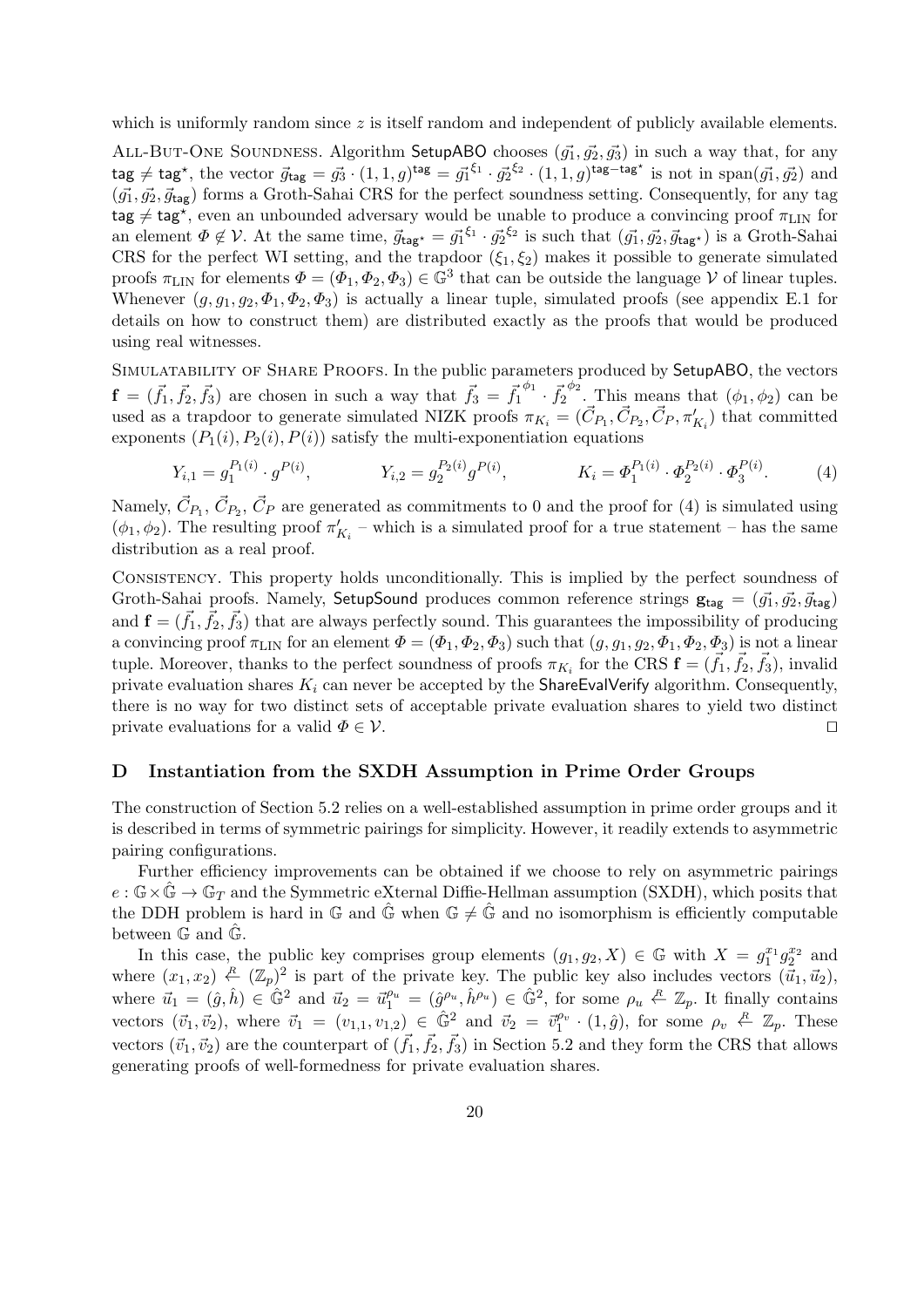**SetupSound** $(\lambda, t, n)$ : Choose a configuration of asymmetric bilinear groups ( $\mathbb{G}, \hat{\mathbb{G}}, \mathbb{G}_T$ ) of prime order  $p > 2^{\lambda}$  with generators  $g_1, g_2 \stackrel{R}{\leftarrow} \mathbb{G}$  and  $\hat{g}, \hat{h} \stackrel{R}{\leftarrow} \hat{\mathbb{G}}$ .

- 1. Choose  $x_1, x_2 \stackrel{R}{\leftarrow} \mathbb{Z}_p$  and set  $X = g_1^{x_1} g_2^{x_2}$ . Define vectors  $(\vec{u}_1, \vec{u}_2)$ , where  $\vec{u}_1 = (\hat{g}, \hat{h}) \in \hat{\mathbb{G}}^2$ and  $\vec{u}_2 = \vec{u}_1^{\rho_u} = (\hat{g}^{\rho_u}, \hat{h}^{\rho_u}) \in \hat{\mathbb{G}}^2$ , for some  $\rho_u \stackrel{R}{\leftarrow} \mathbb{Z}_p$ .
- 2. Choose  $v_{1,1}, v_{1,2} \in \mathbb{G}$  and define the vectors  $(\vec{v}_1, \vec{v}_2)$ , where  $\vec{v}_1 = (v_{1,1}, v_{1,2}) \in \mathbb{G}^2$  and  $\vec{v}_2 = \vec{v}_1^{\rho_v} \cdot (1, \hat{g}),$  for some  $\rho_v \stackrel{R}{\leftarrow} \mathbb{Z}_p$ .
- 3. Choose random polynomials  $P_1[Z], P_2[Z] \in \mathbb{Z}_p[Z]$  of degree  $t-1$  such that  $P_1(0) = x_1$  and  $P_2(0) = x_2$ . For each  $i \in \{1, ..., n\}$ , compute  $Y_i = g_1^{P_1(i)}$  $g_1^{P_1(i)}g_2^{P_2(i)}$  $T_2^{(i)}.$
- 4. Define private key shares  $SK = (sk_1, \ldots, sk_n)$  as  $sk_i = (P_1(i), P_2(i)) \in (\mathbb{Z}_p)^2$  for each  $i \in \{1, \ldots, n\}$ . Verification keys  $\mathbf{V}\mathbf{K} = (\mathsf{vk}_1, \ldots, \mathsf{vk}_n)$  are set as  $\mathsf{vk}_i = Y_i \in \mathbb{G}$  for each i and the public key is defined as

$$
\mathsf{pk} = \Big((\mathbb{G}, \hat{\mathbb{G}}, \mathbb{G}_T), g, \vec{u}_1, \vec{u}_2, \vec{v}_1, \vec{v}_2, X\Big).
$$

The sets  $(C, \mathcal{K}, \mathcal{K}', \mathcal{R})$ , they are defined as  $\mathcal{C} = \mathbb{G}^2$ ,  $\mathcal{K} = \mathcal{K}' = \mathbb{G}$  and  $\mathcal{R} = \mathbb{Z}_p$ , respectively. The subset  $\mathcal{V} \subset \mathcal{C}$  consists of the language  $(\Phi_1, \Phi_2) \in \mathbb{G}^2$  for which there exists  $\theta \in \mathbb{Z}_p$  such that  $\Phi_1 = g_1^{\theta}$  and  $\Phi_2 = g_2^{\theta}$ .

**SetupABO**( $\lambda$ , t, n, tag<sup>\*</sup>): is identical to SetupSound with the following differences.

- 1. In step 1,  $\vec{u_2}$  is set as  $\vec{u_2} = \vec{u}_1^{\rho_u} \cdot (1,\hat{g})^{-\text{tag}^*}$  instead of being chosen in span $(\vec{g_1}, \vec{g_2})$ .
- 2. In step 2, the vectors  $(\vec{v}_1, \vec{v}_2)$  are chosen so as to have  $\vec{v}_2 = \vec{v}_1^{\rho_v}$ .
- 3. The algorithm additionally outputs the trapdoor  $\tau = (\rho_u, \rho_v) \in (\mathbb{Z}_p)^2$ .

**Sample**(pk): choose  $\theta \stackrel{R}{\leftarrow} \mathbb{Z}_p$  and compute a pair  $\Phi = (\Phi_1, \Phi_2) = (g_1^{\theta}, g_2^{\theta})$ . Then, output  $(\theta, \Phi)$ .

**Prove**  $(\mathsf{pk}, \mathsf{tag}, (\theta_1, \theta_2), \Phi)$ : parse  $\mathsf{pk}$  as  $((\mathbb{G}, \hat{\mathbb{G}}, \mathbb{G}_T), g, \vec{u}_1, \vec{u}_2, \vec{v}_1, \vec{v}_2, X)$  and  $\Phi$  as  $(\Phi_1, \Phi_2) \in \mathbb{G}^2$ . Construct a vector  $\vec{u}_{\text{tag}} = \vec{u}_2 \cdot (1, \hat{g})^{\text{tag}}$  and use  $\mathbf{u}_{\text{tag}} = (\vec{u}_1, \vec{u}_{\text{tag}})$  as a Groth-Sahai CRS to generate a NIZK proof that  $(g, g_1, g_2, \Phi_1, \Phi_2)$  is a Diffie-Hellman tuple. More precisely, generate a commitment  $\vec{C}_{\theta}$  to  $\theta \in \mathbb{Z}_p$  (in other words, compute  $\vec{C}_{\theta} = \vec{u}_{\text{tag}}^{\theta} \cdot \vec{u}_1^{\ r}$  with  $r \stackrel{R}{\leftarrow} \mathbb{Z}_p$  for each  $i \in \{1, 2\}$ ) and a proof  $\pi$ <sub>DH</sub> that it satisfies

$$
\Phi_1 = g_1^{\theta}, \qquad \Phi_2 = g_2^{\theta}.
$$
\n<sup>(5)</sup>

The entire proof  $\pi_{\text{DH}}$  for (5) consists of  $\vec{C}_{\theta}$  and  $\pi_{\theta}$  (see appendix E.2 for details about the generation of this proof) and requires 2 elements of  $\hat{\mathbb{G}}$  and 2 elements of  $\mathbb{G}$ .

- **SimProve**(pk,  $\tau$ , tag,  $\Phi$ ): parses pk as above,  $\tau$  as  $(\rho_u, \rho_v) \in (\mathbb{Z}_p)^2$  and  $\Phi$  as  $(\Phi_1, \Phi_2) \in \mathbb{G}^2$ . If tag  $\neq$  tag\*, return ⊥. Otherwise, the commitment  $\vec{C}_{\theta}$  and the proof  $\pi_{\rm DH}$  must be generated for the CRS  $\mathbf{u}_{\text{tag*}} = (\vec{u}_1, \vec{u}_{\text{tag*}})$ , where  $\vec{u}_{\text{tag}} = \vec{u}_2 \cdot (1, \hat{g})^{\text{tag}} = \vec{u}_1^{\rho_u}$ , which is a Groth-Sahai CRS for the perfect WI setting. The algorithm thus proceeds as follows.
	- 1. Using the trapdoor  $\rho_u$ , simulate proofs for multi-exponentiation equations (see appendix E.2 for details). That is, generate  $\vec{C}_{\theta}$  as a commitment to 0 and compute  $\pi_{\theta}$  as a simulated proof for relations (5).
	- 2. Output  $\pi_{\text{DH}} = (\vec{C}_{\theta}, \pi_{\theta})$  that consists of perfectly hiding commitments and simulated NIZK proofs which, on the CRS  $\mathbf{u}_{\text{tag*}} = (\vec{u}_1, \vec{u}_{\text{tag}})$ , have the same distribution as real proofs.
- **Verify**(pk, tag,  $\Phi$ ,  $\pi$ <sub>DH</sub>): parse pk and  $\Phi$  as above and  $\pi$ <sub>DH</sub> as  $(\vec{C}_{\theta}, \pi_{\theta}) \in \hat{\mathbb{G}}^2 \times \mathbb{G}^2$ . Then, compute the vector  $\vec{u}_{\text{tag}} = \vec{u}_2 \cdot (1, \hat{g})^{\text{tag}}$  and use  $\mathbf{u}_{\text{tag}} = (\vec{u}_1, \vec{u}_{\text{tag}})$  as a Groth-Sahai CRS to verify the proof  $\pi_{\text{DH}}$ . If the latter is deemed as a valid proof for relations (5), return 1. Otherwise, return 0.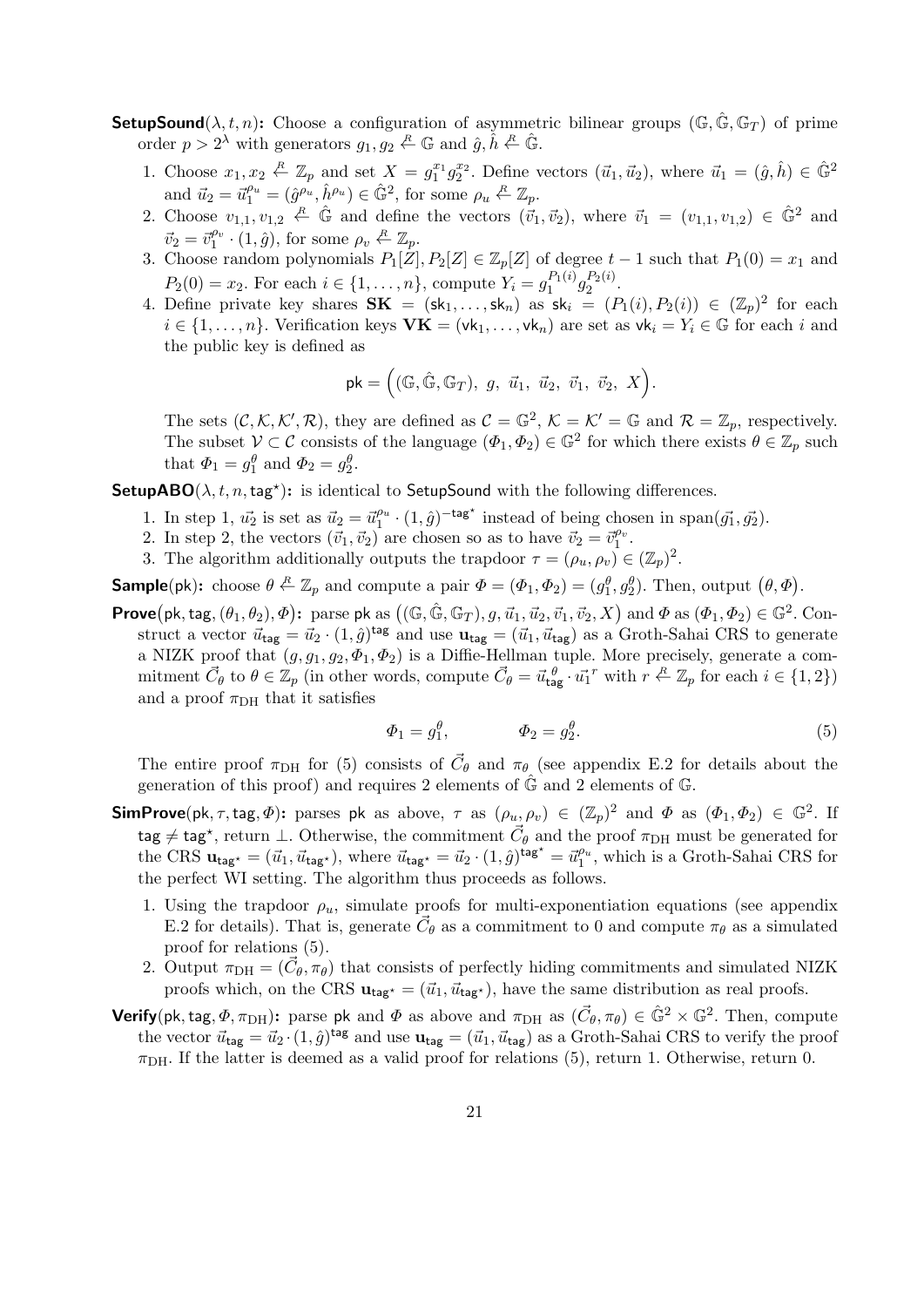- **PubEval**(pk,  $(\theta_1, \theta_2), \Phi$ ): parse pk and  $\Phi$  as above. Return  $\perp$  if  $(\Phi_1, \Phi_2) \neq (g_1^{\theta}, g_2^{\theta})$ . Otherwise, compute and return  $K = X^{\theta} \in \mathcal{K}$ .
- **SharePrivEval**(pk, sk<sub>i</sub>,  $\Phi$ ): parse sk<sub>i</sub> as  $(P_1(i), P_2(i)) \in (\mathbb{Z}_p)^2$  and return  $\perp$  if  $\Phi \notin \mathbb{G}^2$ . Otherwise, return  $(K_i, \pi_{K_i})$ , where  $K_i = \Phi_1^{P_1(i)}$  $I_1^{P_1(i)} \cdot \Phi_2^{P_2(i)} \in \mathcal{K}'$  and  $\pi_{K_i} = (\vec{C}_{P_1}, \vec{C}_{P_2}, \pi'_{K_i}) \in \hat{\mathbb{G}}^4 \times \mathbb{G}^4$  is a proof consisting of commitments  $\vec{C}_{P_1}, \vec{C}_{P_2}$  to exponents  $P_1(i), P_2(i) \in \mathbb{Z}_p$  and a proof  $\pi'_{K_i}$  that they satisfy the equations

$$
K_i = \Phi_1^{P_1(i)} \cdot \Phi_2^{P_2(i)}, \qquad \qquad Y_i = g_1^{P_1(i)} \cdot g_2^{P_2(i)}.
$$
 (6)

The perfectly binding commitments  $\vec{C}_{P_1}, \vec{C}_{P_2}$  and the proof  $\pi'_{K_i}$  are generated using the vectors  $\mathbf{v} = (\vec{v}_1, \vec{v}_2)$  as a Groth-Sahai CRS.

- **ShareEvalVerify**(pk, vk<sub>i</sub>,  $\Phi$ ,  $K_i$ ,  $\pi_{K_i}$ ): parse vk<sub>i</sub> as  $Y_i \in \mathbb{G}$  and return  $\perp$  in the event that  $(K_i, \pi_{K_i})$ cannot be parsed as a sequence of elements in  $\mathbb{G} \times \hat{\mathbb{G}}^4 \times \mathbb{G}^4$ . Otherwise, parse the proof  $\pi_{K_i}$  as  $\pi_{K_i} = (\vec{C}_{P_1}, \vec{C}_{P_2}, \pi'_{K_i}) \in \hat{\mathbb{G}}^4 \times \mathbb{G}^4$  and return 1 if  $\pi'_{K_i}$  is a valid proof for equations (6). In any other situation, return 0.
- **Combine**(pk,  $\Phi$ ,  $\{(K_i, \pi_{K_i})\}_{i \in S}$ ): return  $\perp$  if ShareEvalVerify(pk, vk<sub>i</sub>,  $\Phi$ ,  $K_i$ ,  $\pi_{K_i}$ ) = 0 for some  $i \in S$ . Otherwise, compute  $K = \prod_{i \in S} K_i^{\Delta_{i,S}(0)} = \Phi_1^{x_1} \cdot \Phi_2^{x_2} \in \mathcal{K}$ .

The proof of the following theorem is completely similar to the proof of theorem 3 and omitted.

Theorem 4. The above construction is an all-but-one perfectly sound hash proof system assuming that the SXDH assumption holds in  $(\mathbb{G}, \hat{\mathbb{G}})$ .

When the generic construction of Section 4 is instantiated with the above all-but-one hash proof system, the resulting cryptosystem can be seen as a combination between Damgård's ElGamal encryption scheme [21] (as it is described in [37]) with a non-interactive one-time simulation-sound proof of validity of the ciphertext. The latter makes it possible to publicly verify the validity of ciphertexts so as to achieve security in the threshold setting.

As detailed in appendix E.2, the proof  $\pi_{\text{DH}}$  consists of 2 elements of G and the commitment  $\vec{C}_{\theta}$ requires 2 elements of  $\mathbb{G}^{\prime}$  (each one of which has a representation as large as two elements of  $\mathbb{G}$  with the choice of parameters suggested in [4]). The ciphertext overhead now amounts to the length of 13 elements of  $\mathbb G$  if the one-time signature  $\Sigma$  is instantiated using [29]. On Barreto-Naehrig curves [4], if each element of G has a 256-bit representation (as recommended at the 128-bit security level), this overhead reduces to 3328 bits.

From a computational point of view, if we assume that a multi-exponentiation with two base elements has roughly the same cost as a single exponentiation, the sender has to compute 8 exponentiations in  $\mathbb{G}$  and 2 exponentiations in  $\mathbb{G}$ . The validity of a ciphertext can be verified using only 6 pairing evaluations in a batch-verification process.

# E Construction of Non-Interactive Proofs for Schemes in Prime Order Groups

#### E.1 Construction of Proof Elements for the DLIN-based Instantiation

In the following notations, we define a coordinate-wise pairing  $E : \mathbb{G} \times \mathbb{G}^3 \to \mathbb{G}_T^3$  such that, for any element  $h \in \mathbb{G}$  and any vector  $\vec{g} = (g_1, g_2, g_3)$ , we have  $E(h, \vec{g}) = (e(h, g_1), e(h, g_2), e(h, g_3))$ .

To construct the proof  $\pi_{\text{LIN}}$  that  $\Phi = (\Phi_1, \Phi_2, \Phi_3) = (g_1^{\theta_1}, g_2^{\theta_2}, g^{\theta_1+\theta_2}),$  for some  $(\theta_1, \theta_2) \in (\mathbb{Z}_p)^2$ ,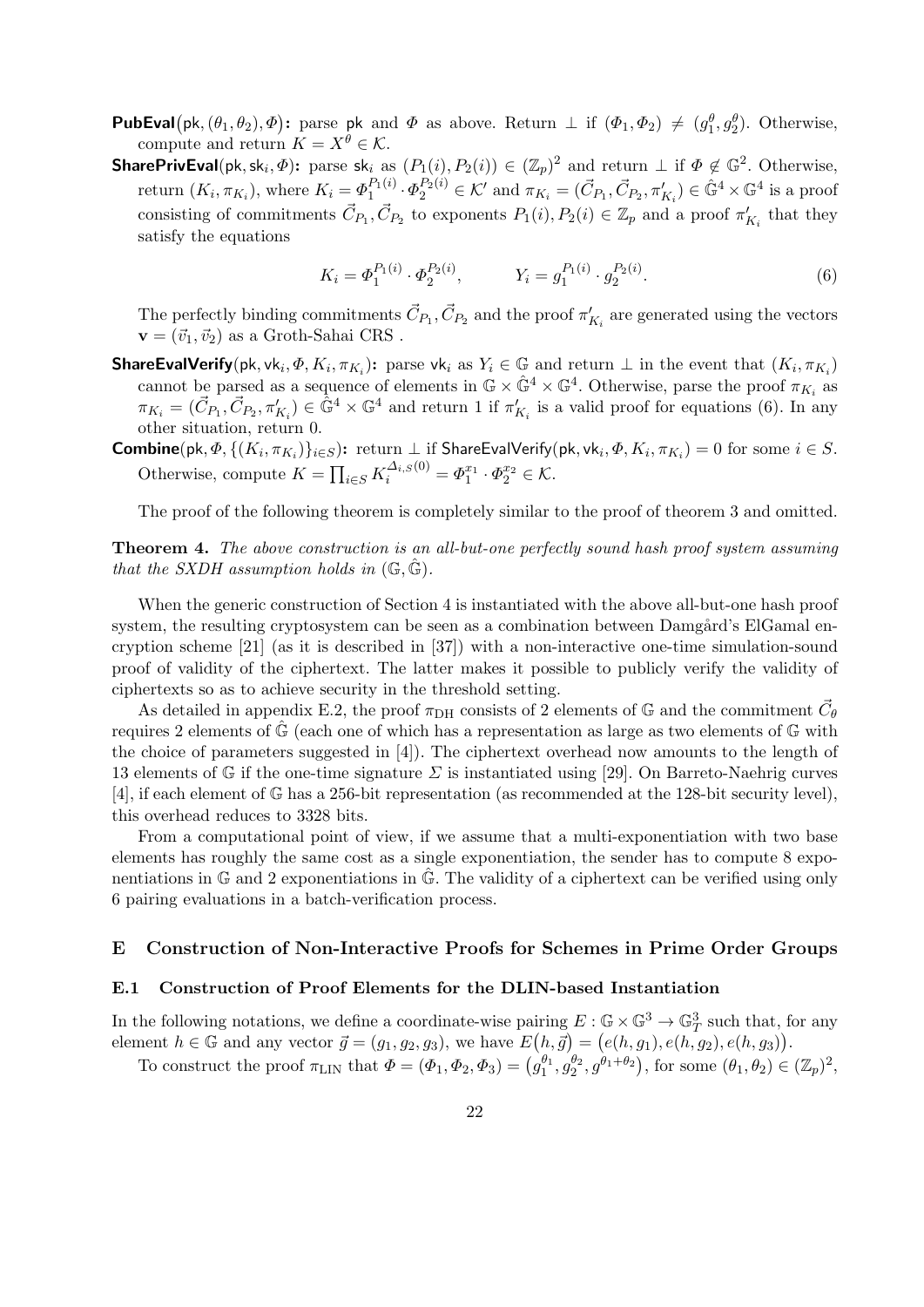the sender first computes commitments  $\vec{C}_{\theta_i} = \vec{g}_{\text{tag}}^{\theta_i} \cdot \vec{g}_1^{\pi_i} \cdot \vec{g}_2^{\pi_i} = (g_{\text{tag},1}^{\theta_i} \cdot g_1^{\pi_i}, g_{\text{tag},2}^{\theta_i} \cdot g_2^{\pi_i}, g_{\text{tag},3}^{\theta_i} \cdot g^{\pi_i+s_i}),$ for each  $i \in \{1,2\}$ , with  $r_1, r_2, s_1, s_2 \stackrel{R}{\leftarrow} \mathbb{Z}_p$  and where  $\vec{g}_{\text{tag}} = (g_{\text{tag},1}, g_{\text{tag},2}, g_{\text{tag},3}) \in \mathbb{G}^3$ . Then, he generates the proof  $\pi_{(\theta_1,\theta_2)}$  as

$$
\pi_{(\theta_1,\theta_2)} = (\pi_1, \pi_2, \pi_3, \pi_4, \pi_5, \pi_6) = \left(g_1^{r_1}, g_1^{s_1}, g_2^{r_2}, g_2^{s_2}, g^{r_1+r_2}, g^{s_1+s_2}\right)
$$

which satisfies the verification equations

$$
E(g_1, \vec{C}_{\theta_1}) = E(\Phi_1, \vec{g}_{\text{tag}}) \cdot E(\pi_1, \vec{g}_1) \cdot E(\pi_2, \vec{g}_2)
$$
  
\n
$$
E(g_2, \vec{C}_{\theta_2}) = E(\Phi_2, \vec{g}_{\text{tag}}) \cdot E(\pi_3, \vec{g}_1) \cdot E(\pi_4, \vec{g}_2)
$$
  
\n
$$
E(g, \vec{C}_{\theta_1} \cdot \vec{C}_{\theta_2}) = E(\Phi_3, \vec{g}_{\text{tag}}) \cdot E(\pi_5, \vec{g}_1) \cdot E(\pi_6, \vec{g}_2).
$$
\n(7)

When the above verifications are performed in the naive way, they require to evaluate 30 pairings altogether. However, using randomized batch verification techniques (which, as illustrated in [6], can provide substantial savings in the context of Groth-Sahai proofs), they can be more efficiently processed by computing a product of 12 pairings at the expense of a tiny probability of accepting an invalid ciphertext.

On a CRS  $(\vec{g_1}, \vec{g_2}, \vec{g_{\text{tag}}})$  for the WI setting  $(i.e.,$  where  $\vec{g}_{\text{tag}}^* = \vec{g_1}^{\xi_1} \cdot \vec{g_2}^{\xi_2}$  for some  $\xi_1, \xi_2 \in_R$  $(\mathbb{Z}_p)$ , the proof  $\pi_{\text{LIN}}$  can be simulated as follows. First, commitments  $\vec{C}_{\theta_1}, \vec{C}_{\theta_2}$  are computed as commitments to 0 (say  $\vec{C}_{\theta_i} = \vec{g_1}^{r_i} \cdot \vec{g_2}^{s_i}$  for each  $i \in \{1,2\}$  with  $r_1, r_2, s_1, s_2 \stackrel{R}{\leftarrow} \mathbb{Z}_p$ ). Then, proof elements  $\pi_{(\theta_1,\theta_2)} = (\pi_1,\pi_2,\pi_3,\pi_4,\pi_5,\pi_6)$  satisfying (7) can be obtained as per

$$
\begin{aligned}\n\pi_1 &= g_1^{r_1} \cdot \Phi_1^{-\xi_1} & \pi_3 &= g_2^{r_2} \cdot \Phi_2^{-\xi_1} & \pi_5 &= g^{r_1+r_2} \cdot \Phi_3^{-\xi_1} \\
\pi_2 &= g_1^{s_1} \cdot \Phi_1^{-\xi_2} & \pi_4 &= g_2^{s_2} \cdot \Phi_2^{-\xi_2} & \pi_6 &= g^{s_1+s_2} \cdot \Phi_3^{-\xi_2}.\n\end{aligned}
$$

## E.2 Construction of Proof Elements for the SXDH-based instantiation

Here, our notations use a coordinate-wise pairing  $E : \mathbb{G} \times \hat{\mathbb{G}}^2 \to \mathbb{G}_T^2$  such that, for any element  $h \in \mathbb{G}$  and any vector  $\vec{g} = (\hat{g}_1, \hat{g}_2) \in \hat{\mathbb{G}}^2$ , we have  $E(h, \vec{g}) = (e(h, \hat{g}_1), e(h, \hat{g}_2)).$ 

To construct the non-interactive proof  $\pi_{\text{DH}}$  that  $(\Phi_1, \Phi_2) = (g_1^{\theta}, g_2^{\theta})$ , for some  $\theta \in_R \mathbb{Z}_p$ , the sender first computes a commitment  $\vec{C}_{\theta} = \vec{u}_{\text{tag}}^{\theta} \cdot \vec{u_1}^r = (\hat{u}_{\text{tag},1}^{\theta} \cdot \hat{g}^r, \hat{u}_{\text{tag},2}^{\theta} \cdot \hat{h}^r),$  using a randomly drawn  $r \stackrel{R}{\leftarrow} \mathbb{Z}_p$  and where  $\vec{u}_{\text{tag}} = (\hat{u}_{\text{tag},1}, \hat{u}_{\text{tag},2}) \in \hat{\mathbb{G}}^2$ . Then, he generates the proof  $\pi_\theta$  as

$$
\pi_\theta=(\pi_1,\pi_2)=\left(g_1^r,g_2^r\right)\in\mathbb{G}^2
$$

which satisfies the verification equations

$$
E(g_1, \vec{C}_{\theta}) = E(\Phi_1, \vec{u}_{\text{tag}}) \cdot E(\pi_1, \vec{u}_1)
$$
  
\n
$$
E(g_2, \vec{C}_{\theta}) = E(\Phi_2, \vec{u}_{\text{tag}}) \cdot E(\pi_2, \vec{u}_1).
$$
\n(8)

Instead of naively verifying equations (8) separately, the verifier can choose  $\omega \stackrel{R}{\leftarrow} \mathbb{Z}_p$  and test whether

$$
E(g_1 \cdot g_2^{\omega}, \vec{C}_{\theta}) = E(\Phi_1 \cdot \Phi_2^{\omega}, \vec{u}_{\text{tag}}) \cdot E(\pi_1 \cdot \pi_2^{\omega}, \vec{u}_1),
$$

which fails with overwhelming probability when one of the two equations (8) is not satisfied. With further optimizations (when coordinate-wise equalities are simultaneously batch-verified), the verifier only needs to compute a product of 6 pairings.